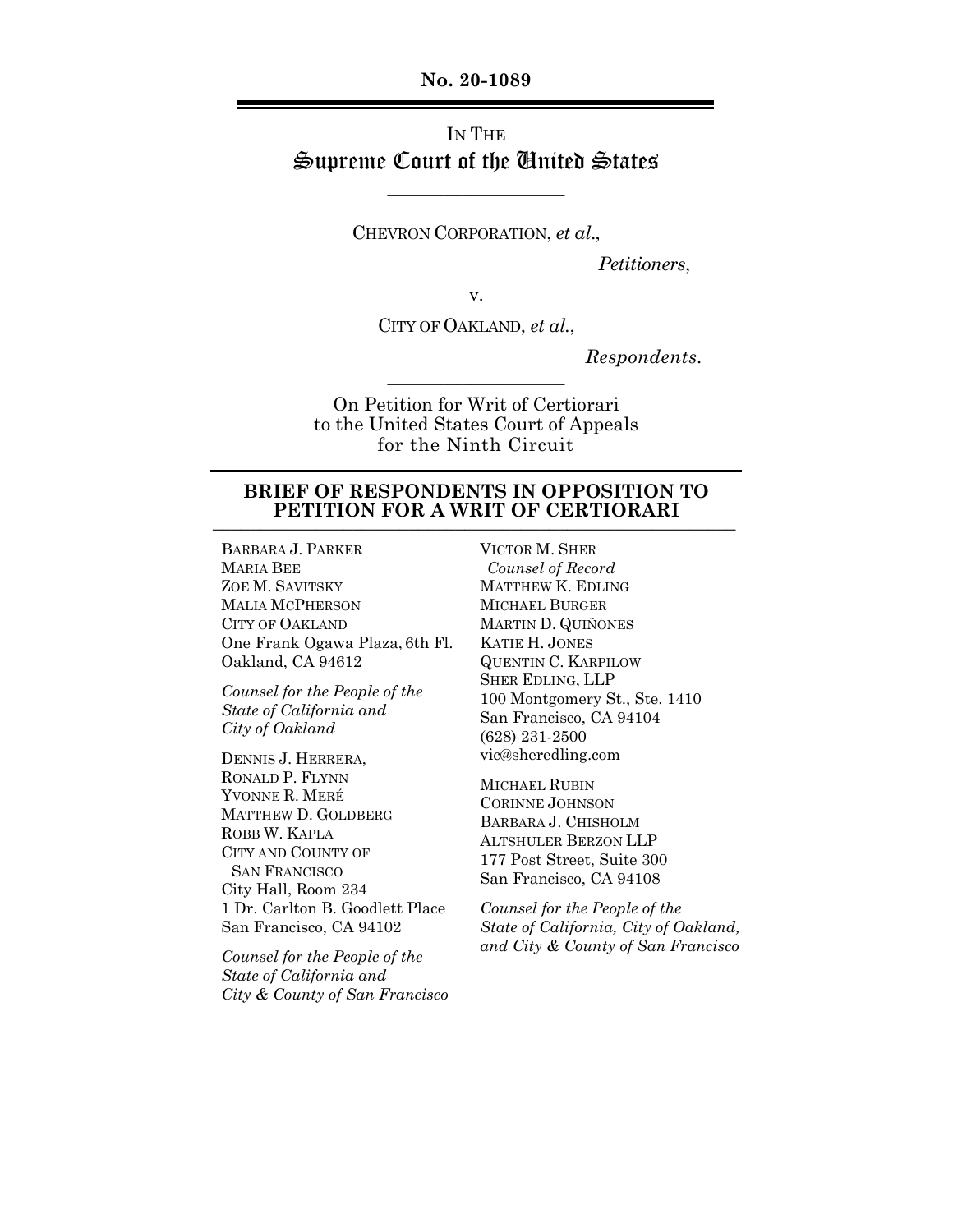## **QUESTIONS PRESENTED**

- I. Whether a California state law public nuisance claim alleging wrongful and deceptive promotion of hazardous consumer goods "arises under" a congressionally displaced body of federal common law regarding interstate air pollution for purposes of removal jurisdiction.
- II. Whether respondents waived their right to appeal an erroneously denied remand motion by filing an amended complaint to conform to that erroneous ruling while expressly preserving their appellate rights, and then opposing petitioners' motion to dismiss that amended complaint.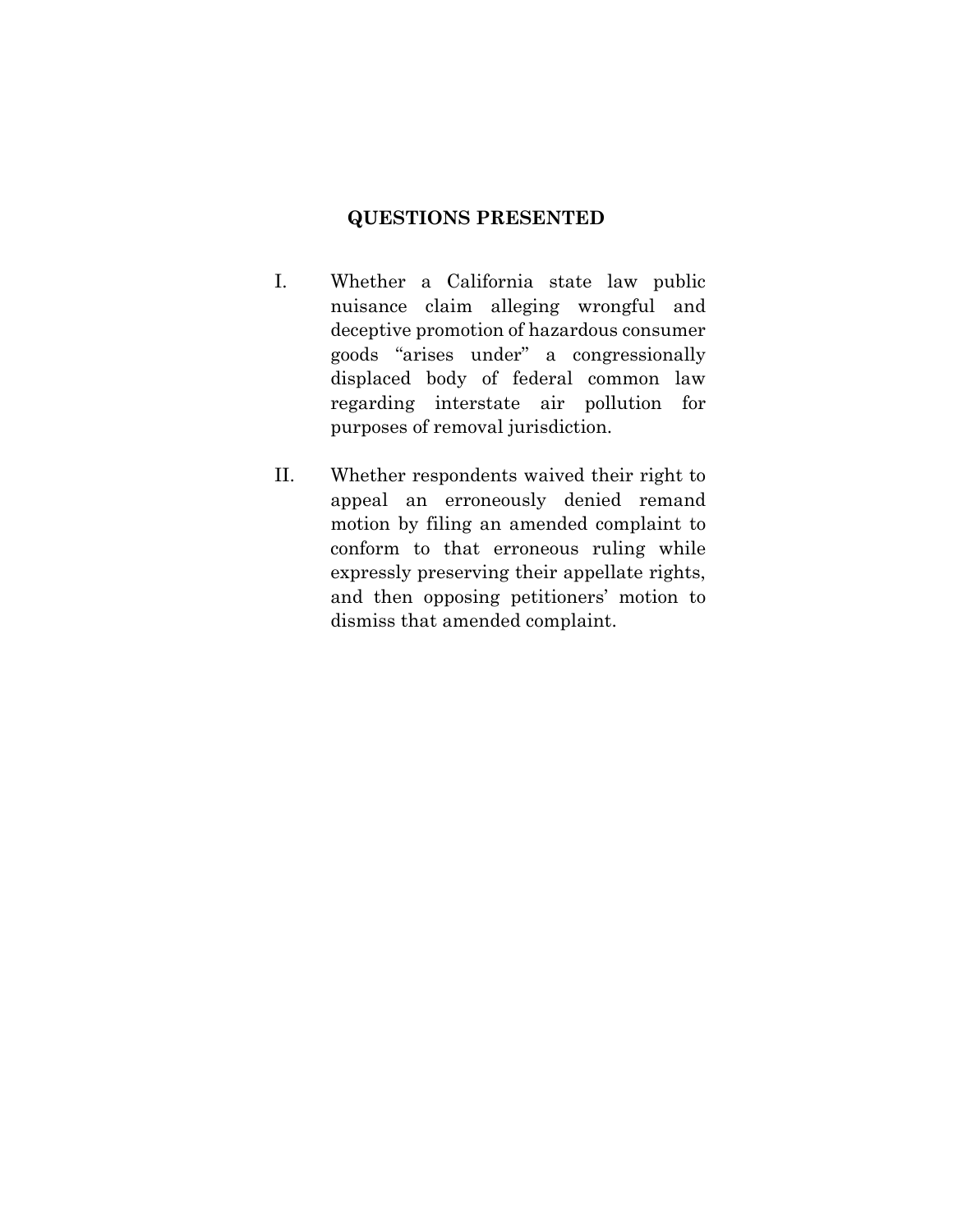## **TABLE OF CONTENTS**

| REASONS FOR DENYING THE PETITION 7                                                                                    |
|-----------------------------------------------------------------------------------------------------------------------|
| I.<br>No federal common law "governs" the                                                                             |
| Η.<br>Petitioners' federal-common-law theory of<br>removal does not warrant review.  12                               |
| 1. The Ninth Circuit's application of the<br>well-pleaded complaint rule does not<br>implicate any circuit split.  13 |
| 2. The Ninth Circuit correctly applied                                                                                |
| The Ninth Circuit's application of<br>III.<br>Caterpillar does not warrant review.  26                                |
| IV.<br>The Questions Presented have minimal<br>practical importance, and this petition                                |
|                                                                                                                       |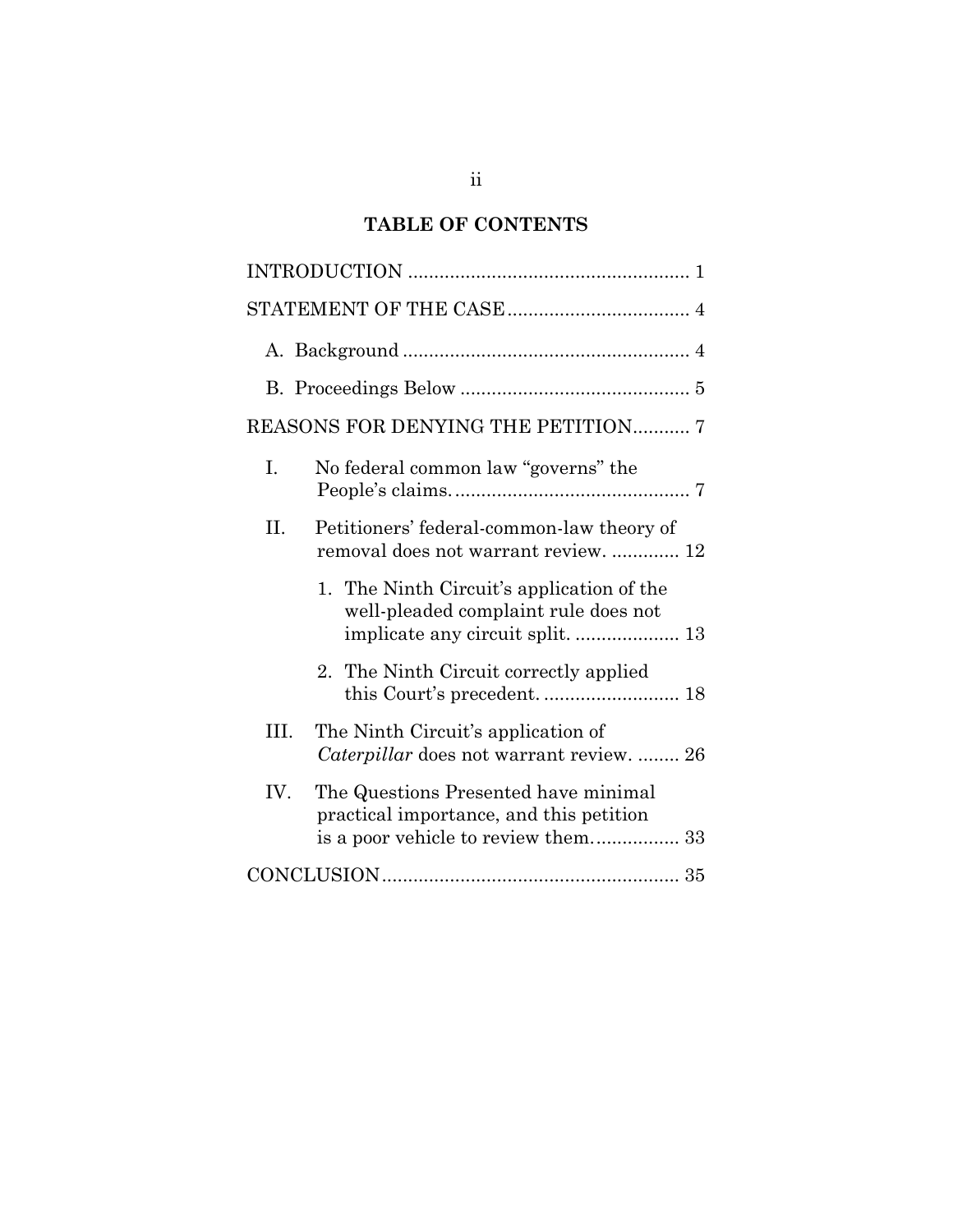## **TABLE OF AUTHORITIES**

Page

# CASES

| Albert v. Smith's Food & Drug Centers, Inc.,   |
|------------------------------------------------|
|                                                |
| Altria Grp., Inc. v. Good,                     |
|                                                |
| Am. Elec. Power Co. v. Connecticut,            |
|                                                |
| Armstrong v. Exceptional Child Ctr., Inc.,     |
|                                                |
| Atherton v. F.D.I.C.,                          |
|                                                |
| Banco Nacional de Cuba v. Sabbatino,           |
|                                                |
| Barbara v. N.Y. Stock Exch., Inc.,             |
|                                                |
| Battle v. Seibels Bruce Ins. Co.,              |
|                                                |
| Bd. of Cty. Comm'rs of Boulder Cty. v. Suncor  |
| $Energy (U.S.A.)$ Inc.,                        |
|                                                |
| Beneficial Nat'l Bank v. Anderson,             |
|                                                |
| Bernstein v. Lind-Waldock & Co.,               |
|                                                |
| Bond v. United States,                         |
|                                                |
| Brough v. United Steelworkers of Am., AFL-CIO, |
|                                                |
| California v. ARC Am. Corp.,                   |
|                                                |
| Caterpillar Inc. v. Lewis,                     |
|                                                |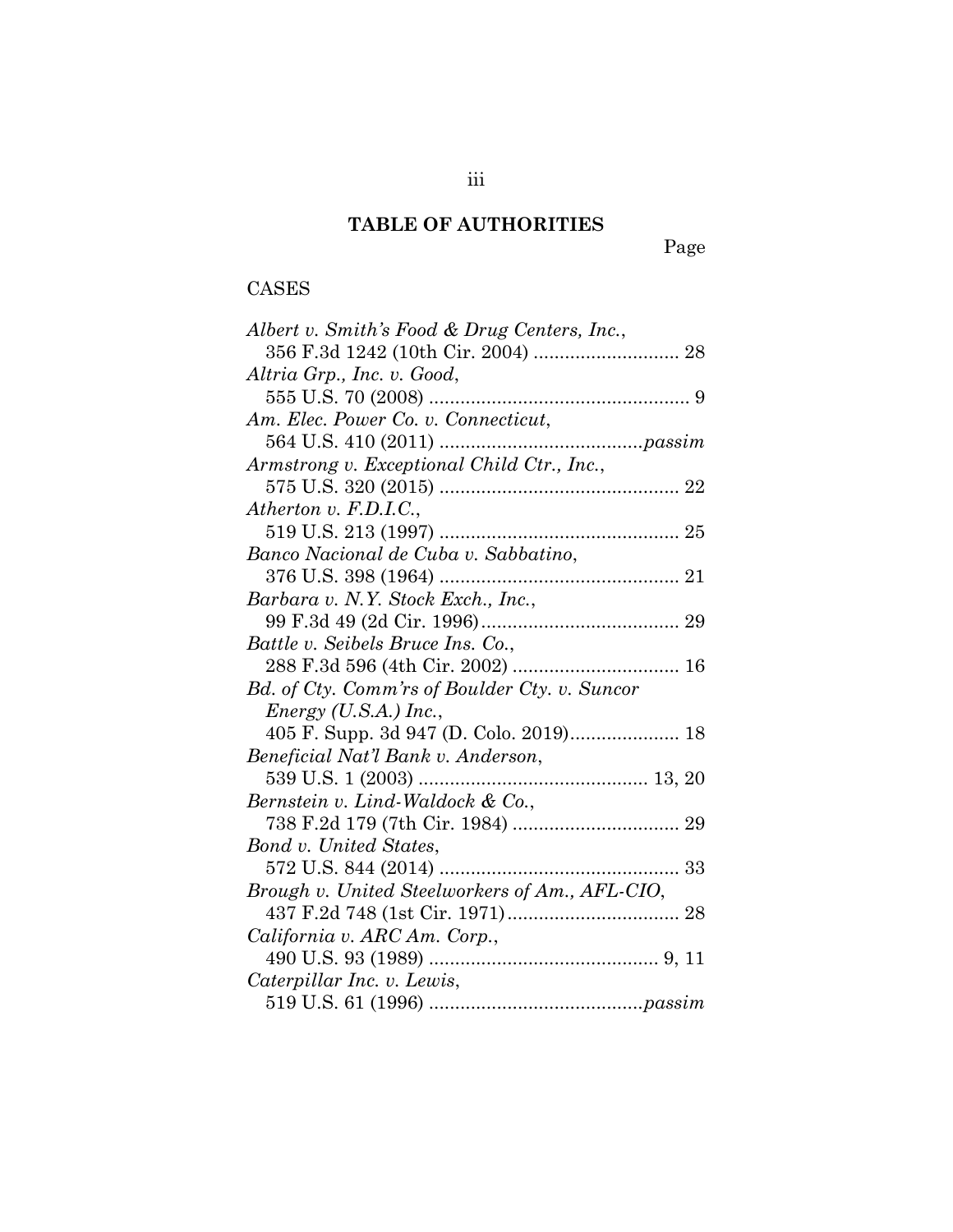| Caterpillar Inc. v. Williams,                       |
|-----------------------------------------------------|
|                                                     |
| Caudill v. Blue Cross & Blue Shield of N.C.,        |
|                                                     |
| Chamber of Com. of U.S. v. Whiting,                 |
|                                                     |
| Cipollone v. Liggett Grp., Inc.,                    |
|                                                     |
| Citizens for Odor Nuisance Abatement v.             |
| City of San Diego,                                  |
|                                                     |
| City of Milwaukee v. Illinois & Michigan,           |
|                                                     |
| City of Modesto Redev. Agency v. Superior Ct.,      |
|                                                     |
| City of New York v. Chevron Corp.,                  |
| 993 F.3d 81 (2d Cir. 2021) 14, 15, 16               |
| Cty. of San Mateo v. Chevron Corp.,                 |
| 294 F. Supp. 3d 934 (N.D. Cal. 2018)  18, 20        |
| Cty. of Santa Clara v. Atl. Richfield Co.,          |
|                                                     |
| Earth Island Institute v. Crystal Geyser Water Co., |
| F. Supp. 3d __, 2021 WL 684961 (N.D. Cal.           |
|                                                     |
| Ellingsworth v. Vermeer Mfg. Co.,                   |
|                                                     |
| Empire Healthchoice Assurance, Inc. v. McVeigh,     |
|                                                     |
| Fla. Lime & Avocado Growers, Inc. v. Paul,          |
| 373 U.S. 132 (1963)                                 |
| Franchise Tax Bd. of State of Cal. v. Constr.       |
| Laborers Vacation Tr. for S. Cal.,                  |
|                                                     |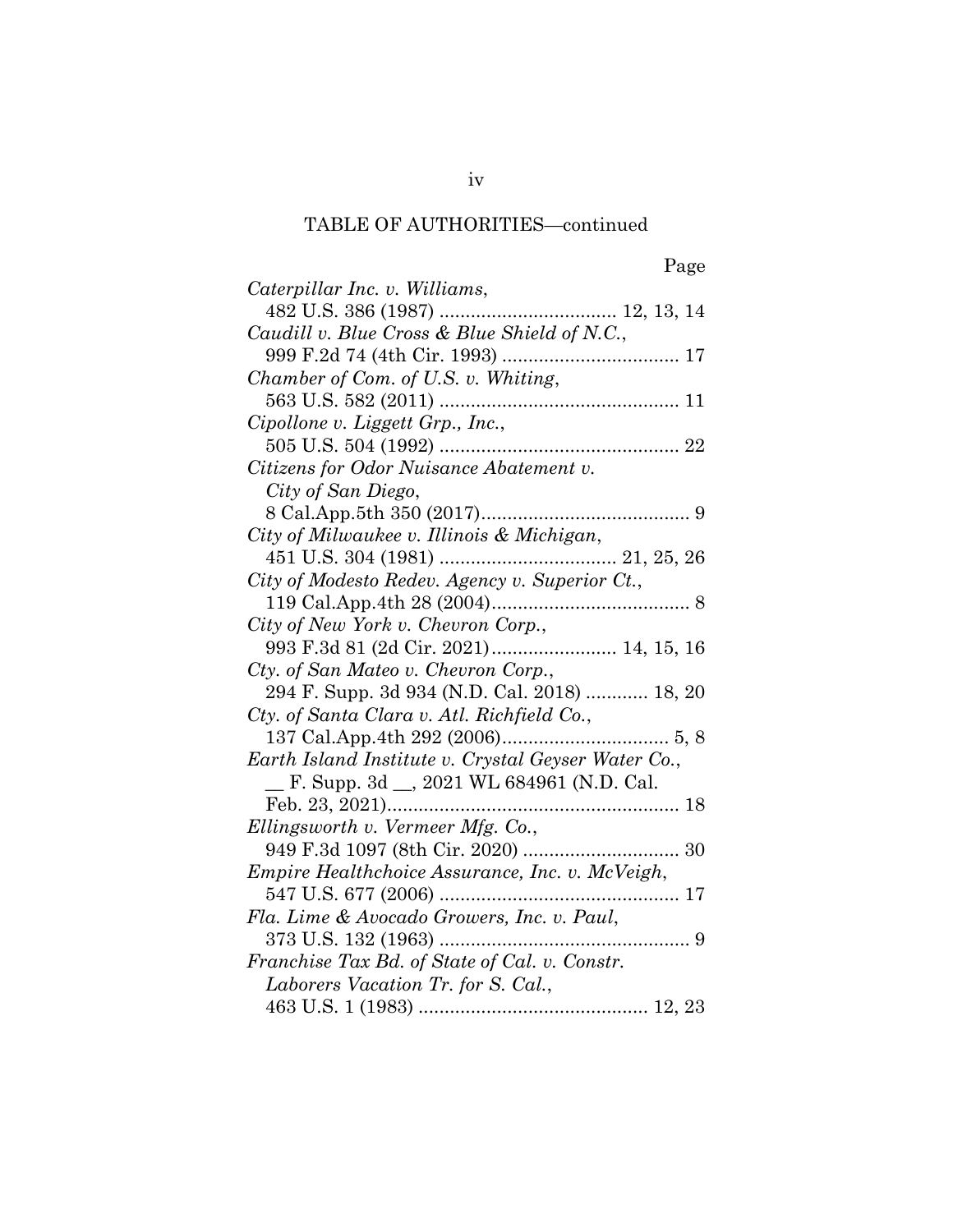| Georgia v. Tenn. Copper Co.,                    |
|-------------------------------------------------|
|                                                 |
| Grable & Sons Metal Prods., Inc. v. Darue       |
| $Eng'g \& Mfg.$                                 |
|                                                 |
| Grupo Dataflux v. Atlas Glob. Grp., L.P.,       |
|                                                 |
| Gunn v. Minton,                                 |
|                                                 |
| Hinderlider v. La Plata River & Cherry          |
| Creek Ditch Co.,                                |
|                                                 |
| Illinois v. City of Milwaukee, Wis.,            |
|                                                 |
| In re Otter Tail Power Co.,                     |
| 116 F.3d 1207 (8th Cir. 1997)  16               |
| Int'l Paper Co. v. Ouellette,                   |
|                                                 |
| Kansas v. Colorado,                             |
|                                                 |
| King v. Marriott Int'l Inc.,                    |
|                                                 |
| Kurns v. R.R. Friction Prods. Corp.,            |
|                                                 |
| Mayor & City Council of Baltimore v. BP P.L.C., |
| 388 F. Supp. 3d 538 (D. Md. 2019)  18           |
| McKesson v. Doe,                                |
|                                                 |
| Merrell Dow Pharms. Inc. v. Thompson,           |
|                                                 |
| Merrill Lynch, Pierce, Fenner & Smith Inc. v.   |
| Manning,                                        |
|                                                 |

v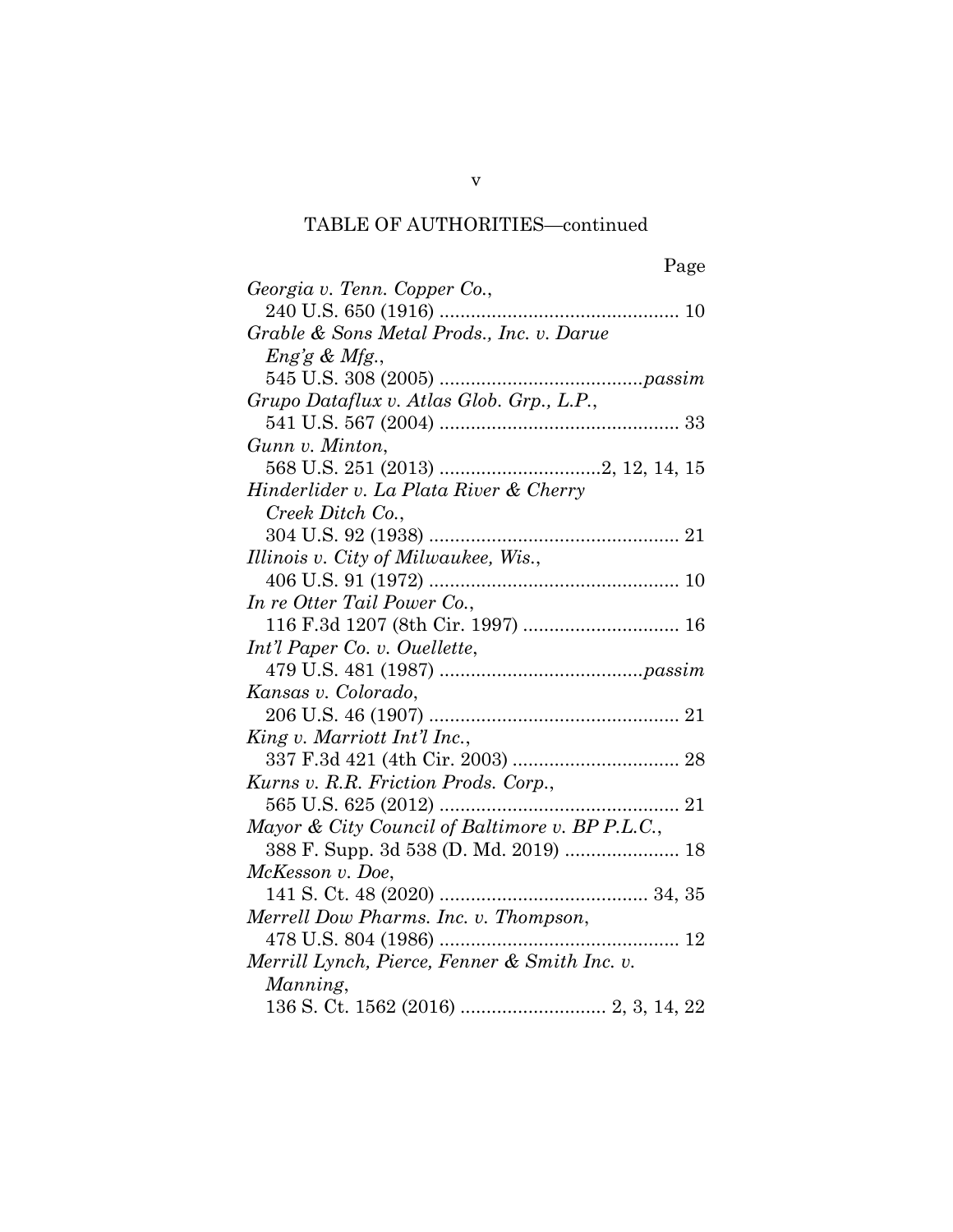| Miree v. DeKalb Cty., Ga.,                   |
|----------------------------------------------|
|                                              |
| Missouri v. Illinois,                        |
|                                              |
| Moffitt v. Residential Funding Co.,          |
|                                              |
| Morgan Cty. War Mem'l Hosp. ex rel. Bd. of   |
| Directors of War Mem'l Hosp. v. Baker,       |
|                                              |
| Nat'l Farmers Union Ins. Cos. v. Crow Tribe  |
| of Indians,                                  |
|                                              |
| Negrón-Fuentes v. UPS Supply Chain, Sols.,   |
|                                              |
| New Jersey v. City of New York,              |
|                                              |
| New Mexico ex rel. Balderas v. Monsanto Co., |
| 454 F. Supp. 3d 1132 (D.N.M. 2020) 18        |
| Newton v. Capital Assurance Co.,             |
| 245 F.3d 1306 (11th Cir. 2001)  16           |
| Nicodemus v. Union Pac. Corp.,               |
| 440 F.3d 1227 (10th Cir. 2006)  14, 19, 22   |
| Nw. Airlines, Inc. v. Transp. Workers        |
| Union of Am., AFL-CIO,                       |
|                                              |
| O'Melveny & Myers v. F.D.I.C.,               |
|                                              |
| Paros Props., LLC v. Colo. Cas. Ins. Co.,    |
|                                              |
| People ex rel. Gallo v. Acuna,               |
|                                              |
| People v. ConAgra Grocery Prods. Co.,        |
|                                              |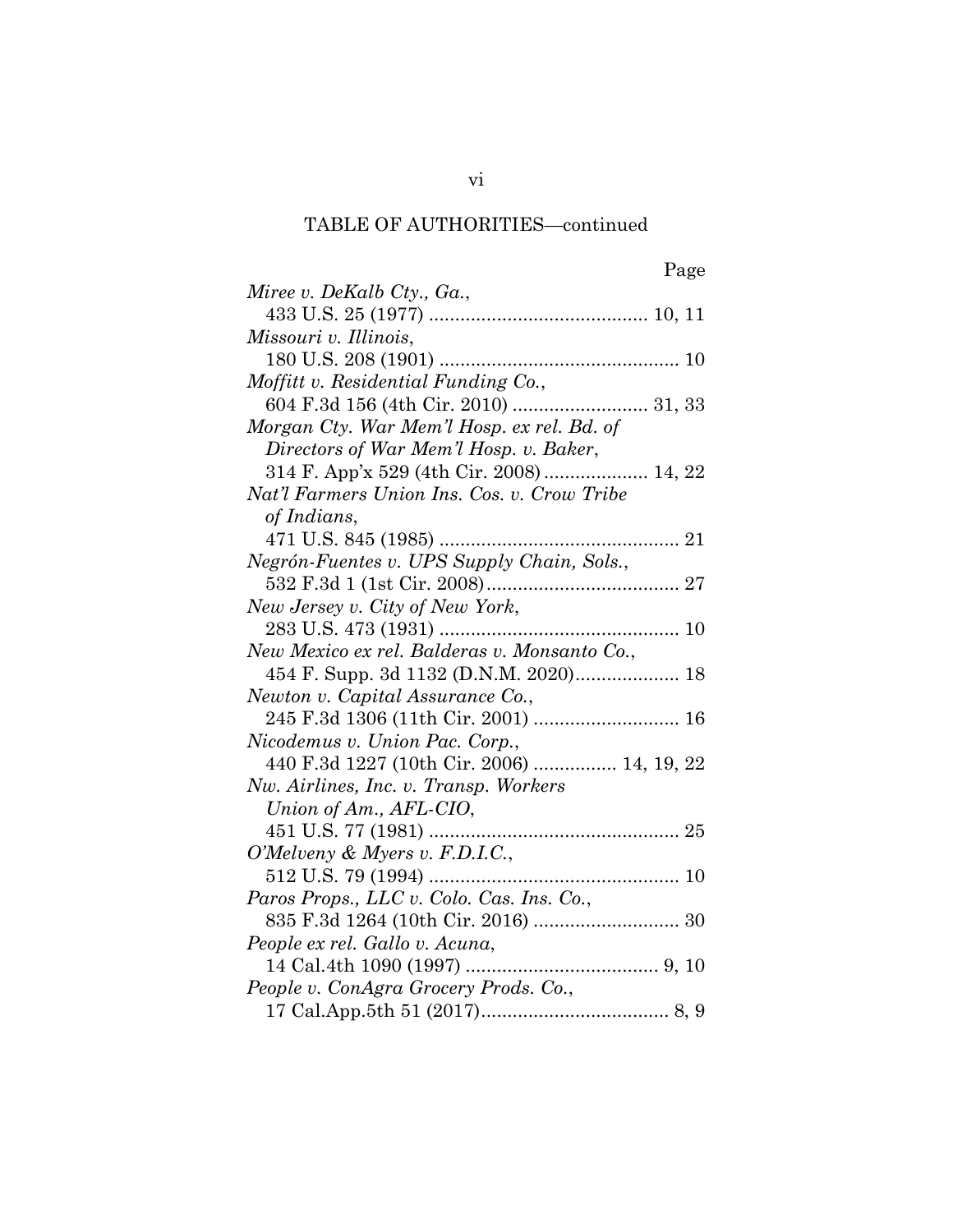| ۰.<br>۰ | r. |  |
|---------|----|--|

| Provincial Gov't of Marinduque v. Placer Dome, Inc., |  |
|------------------------------------------------------|--|
| 582 F.3d 1083 (9th Cir. 2009)  14                    |  |
| Puerto Rico Dep't of Consumer Affairs v. Isla        |  |
| Petroleum Corp.,                                     |  |
|                                                      |  |
| Quintero Cmty. Ass'n Inc. v. F.D.I.C.,               |  |
|                                                      |  |
| Republic of Philippines v. Marcos,                   |  |
|                                                      |  |
| Rhode Island v. Chevron Corp.,                       |  |
| 393 F. Supp. 3d 142 (D.R.I. 2019) 18                 |  |
| Rodriguez v. F.D.I.C.,                               |  |
|                                                      |  |
| Sam L. Majors Jewelers v. ABX, Inc.,                 |  |
|                                                      |  |
| San Diego Gas & Elec. Co. v. Superior Ct.,           |  |
|                                                      |  |
| Sosa v. Alvarez-Machain,                             |  |
|                                                      |  |
| Stewart v. U.S. Bancorp,                             |  |
| 297 F.3d 953 (9th Cir. 2002)  6, 27, 32              |  |
| Texas Indus., Inc. v. Radcliff Materials, Inc.,      |  |
|                                                      |  |
| Torres v. S. Peru Copper Co.,                        |  |
|                                                      |  |
| Treiber & Straub, Inc. v. UPS, Inc.,                 |  |
| 2005 WL 2108081 (E.D. Wis. Aug. 31, 2005) 16         |  |
| Treiber & Straub, Inc. v. UPS, Inc.,                 |  |
| 474 F.3d 379 (7th Cir. 2007)  15, 16                 |  |
| United States v. Standard Oil Co. of Cal.,           |  |
|                                                      |  |
| United States v. Swiss Am. Bank, Ltd.,               |  |
|                                                      |  |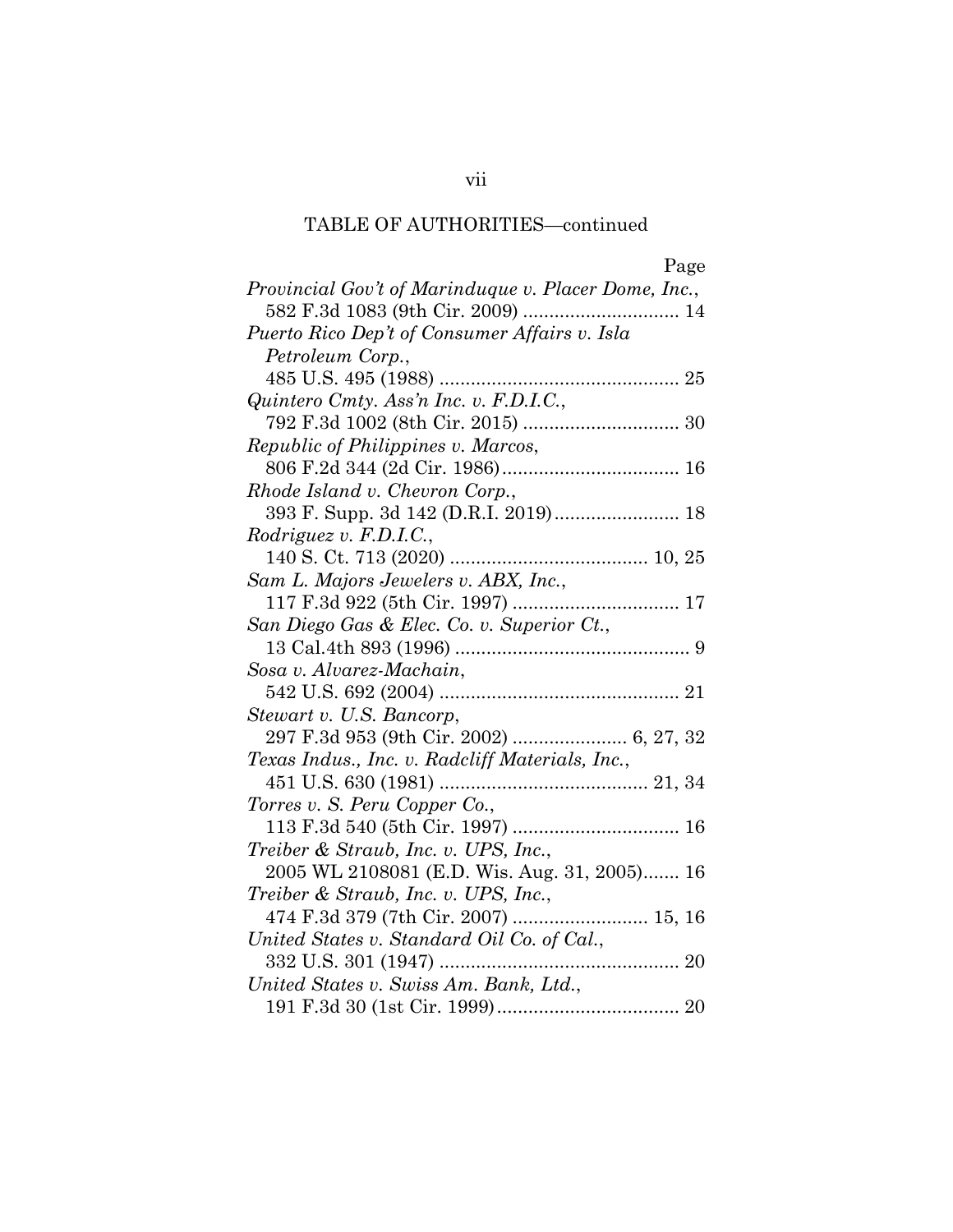|--|

| United States v. Swiss Am. Bank, Ltd.,              |
|-----------------------------------------------------|
|                                                     |
| Va. Military Inst. v. United States,                |
|                                                     |
| Va. Uranium, Inc. v. Warren,                        |
|                                                     |
| Vaden v. Discover Bank,                             |
|                                                     |
| Wallis v. Pan Am. Petroleum Corp.,                  |
| 10                                                  |
| Waste Control Specialists, LLC v. Envirocare of     |
| <i>Texas, Inc.,</i> 199 F.3d 781 (5th Cir. 2000) 28 |
| Zschernig v. Miller,                                |
|                                                     |

## STATUTES

# OTHER AUTHORITIES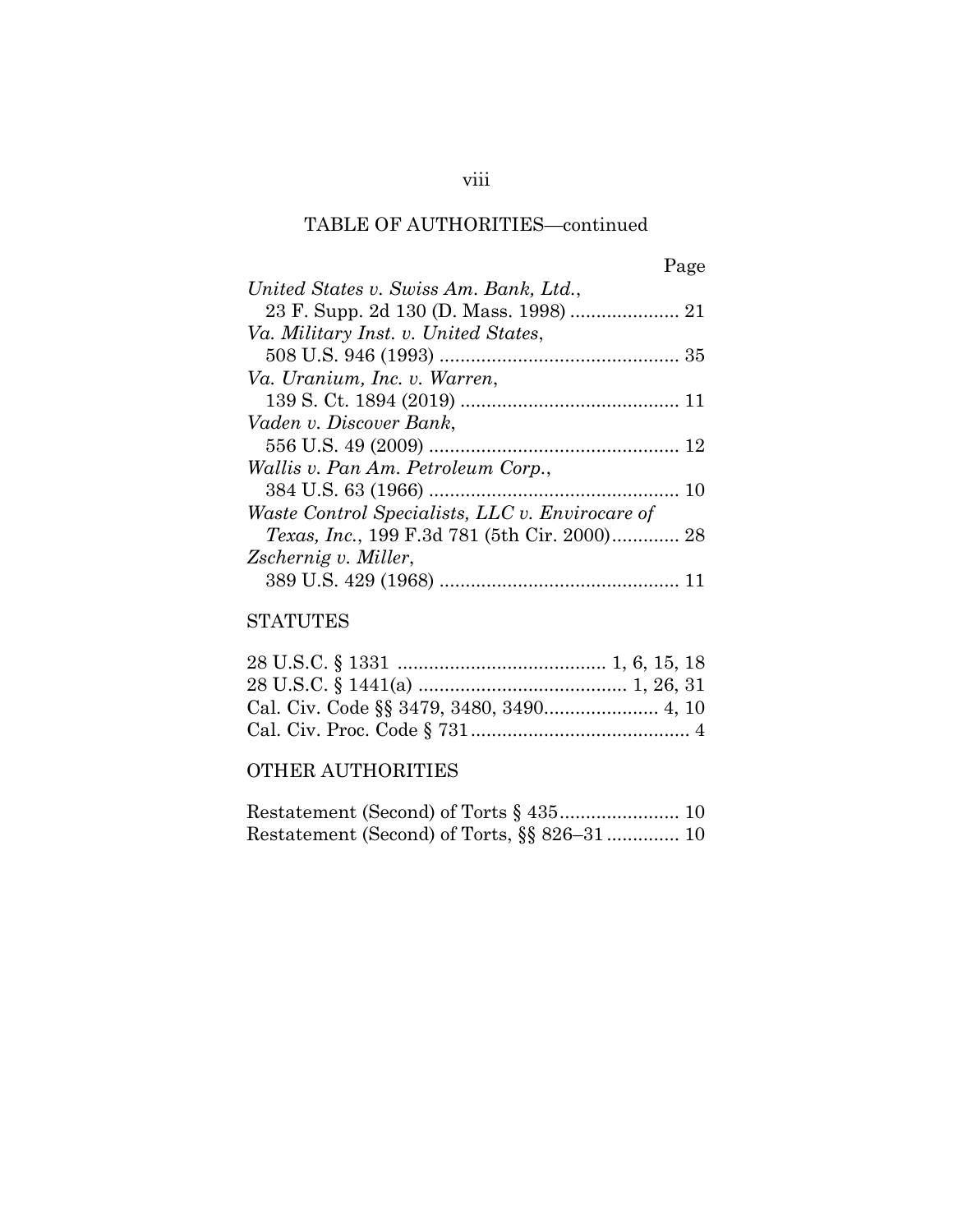#### **INTRODUCTION**

<span id="page-9-0"></span>California's 150-year-old public nuisance statute authorizes city and county attorneys to bring representative public nuisance claims on behalf of the People of the State of California for the wrongful and deceptive promotion of consumer products. This case involves two such actions against five oil-and-gas companies. The People allege that those companies substantially contributed to the creation of a public nuisance affecting infrastructure in Oakland and San Francisco by conducting a decades-long campaign to discredit the science of global warming, misrepresent and conceal the dangers of fossil fuels, and downplay the catastrophic consequences of climate change—all for the purpose and with the effect of inflating the market for their products.

Applying settled legal principles, a unanimous Ninth Circuit panel (Ikuta, J.) rejected the companies' efforts to remove those state-law claims to federal court based on federal "arising-under" jurisdiction (28 U.S.C. §§ 1331, 1441(a)). The panel concluded that neither of "the two exceptions to the wellpleaded-complaint rule" applied: (1) the People's claims did not satisfy *Grable & Sons Metal Products, Inc. v. Darue Engineering & Manufacturing*, 545 U.S. 308 (2005), because they did not necessarily raise a substantial federal issue; and (2) those claims did not satisfy the complete-preemption doctrine, because they were not encompassed by a federal cause of action that Congress intended to be exclusive. Pet. App. 12a–16a.

Petitioners do not challenge either of those conclusions. Instead, they urge this Court to grant certiorari to create a third exception to the well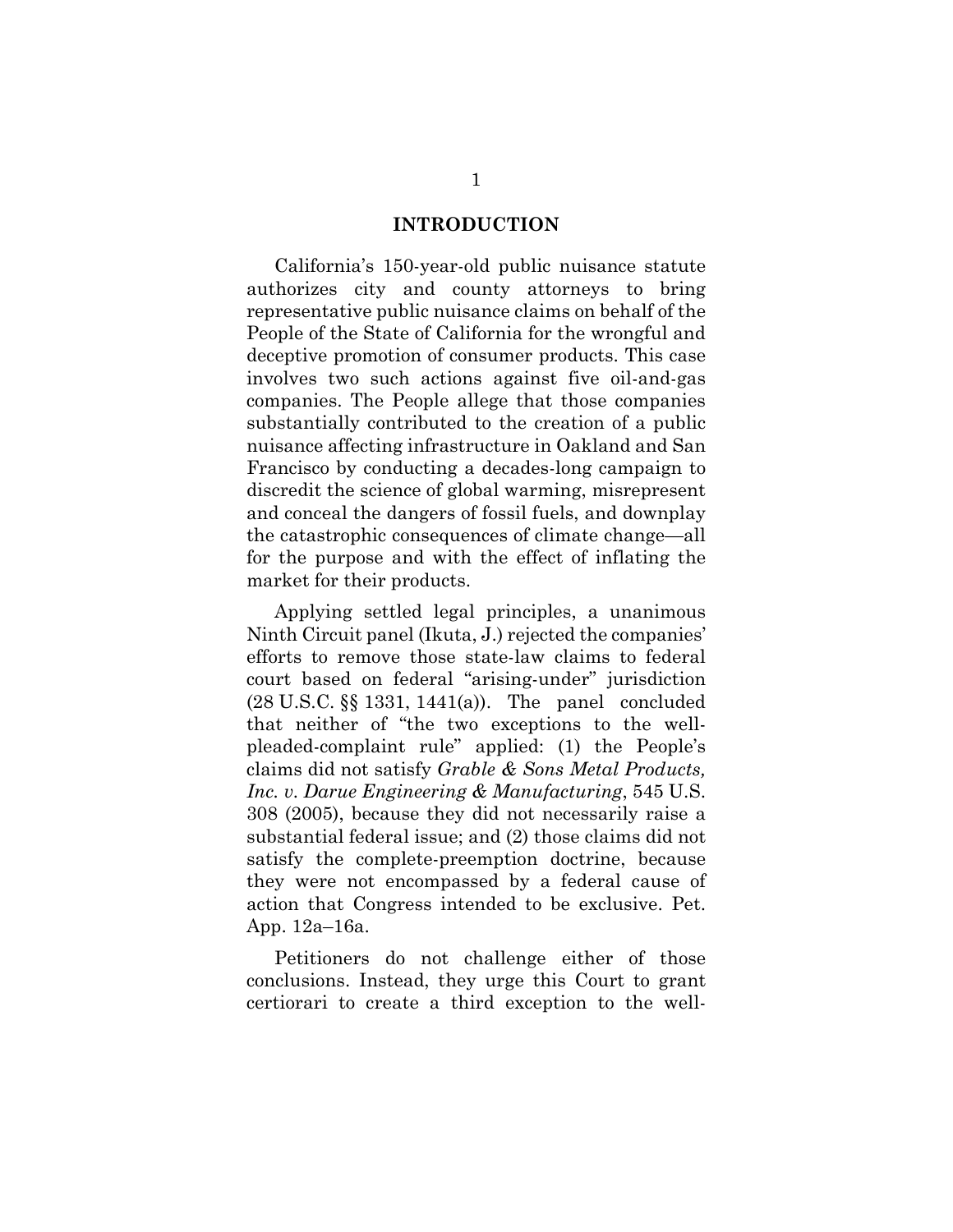pleaded complaint rule for cases in which federal common law purportedly "governs" the plaintiff's state-law claims but neither *Grable* nor complete preemption support removal. The Court should decline the invitation.

First, this Court could not even consider petitioners' proposed exception without creating an entirely new category of federal common law. Contrary to petitioners' mischaracterizations of the complaints and California law, the People seek neither to regulate emissions nor to set climate change policy, but simply to hold petitioners liable for conducting deceptive marketing tactics while knowingly misrepresenting the dangers of their products. The People's claims do not conflict with any uniquely federal interest, which federal common lawmaking demands. Instead, the claims fit squarely within the states' traditional authority to protect residents from the impacts of misleading marketing and related practices. Federalizing the People's claims would result in an unprecedented shift of lawmaking authority to federal judges.

Second, petitioners identify no circuit conflict that warrants review of their proposed third exception to the well-pleaded complaint rule. In *Grable*, this Court established a straightforward test for determining whether a state-law claim "arises under" federal law absent complete preemption. Petitioners rely on cases pre-dating *Grable*, when no "well-defined test" existed, *Merrill Lynch, Pierce, Fenner & Smith Inc. v. Manning*, 136 S. Ct. 1562, 1571 (2016), and the "canvas" of opinions "look[ed] like one that Jackson Pollock got to first," *Gunn v. Minton*, 568 U.S. 251, 258 (2013). *Grable* brought "order to this unruly doctrine," *Gunn*, 568 U.S. at 257, and appellate courts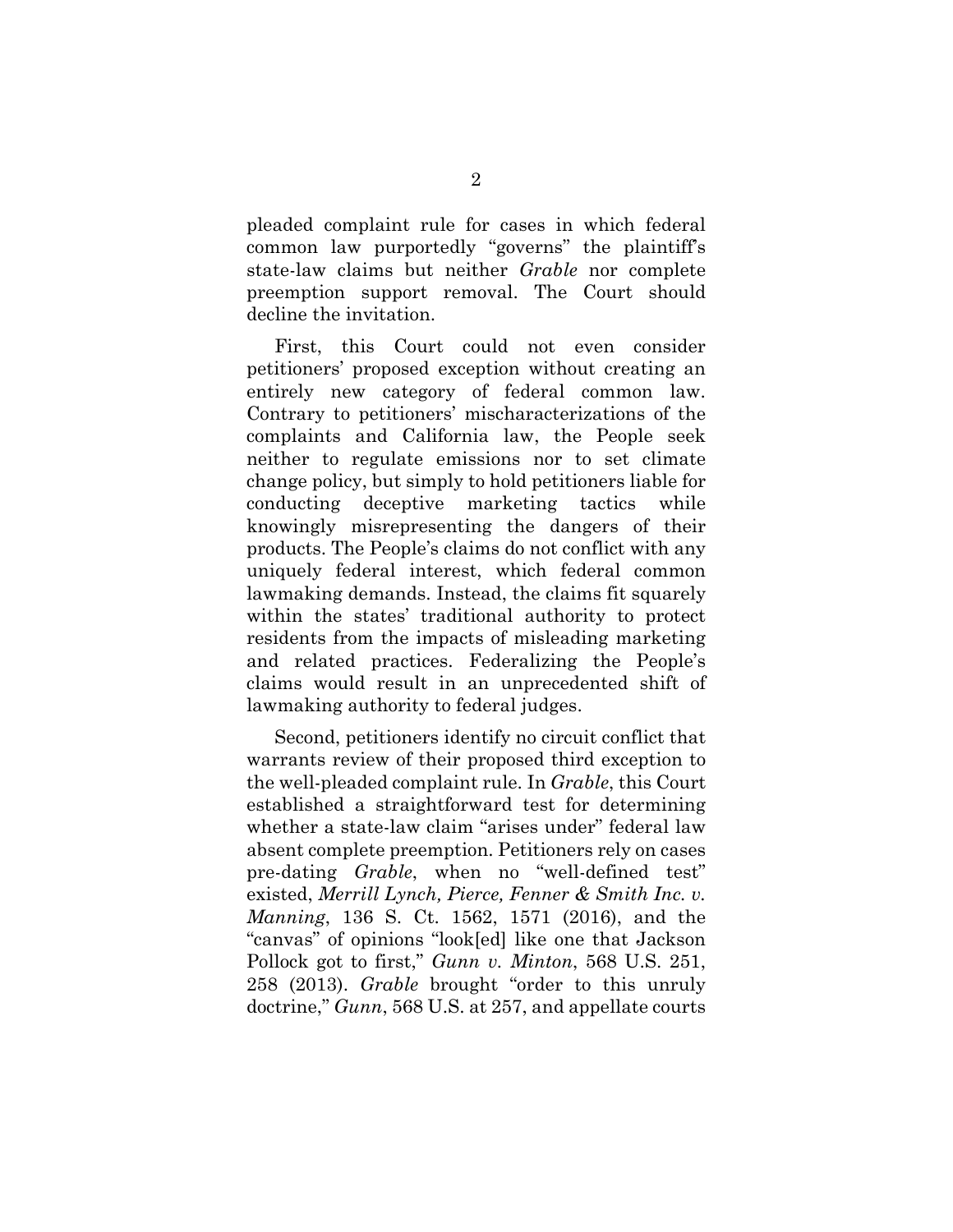have applied *Grable* to a range of federal issues since, including federal common law.

Third, the Ninth Circuit properly applied *Grable*  to the facts of these cases, and petitioners offer no persuasive reason to return to the "muddled" pre-*Grable* era of jurisdictional uncertainty. *Manning*, 136 S. Ct. at 1571. Nor do they supply a principled basis for treating federal common law as anything more than an ordinary preemption defense that, under longstanding precedent, cannot create arisingunder jurisdiction. Moreover, the Clean Air Act (CAA) displaced the body of federal common law that petitioners contend controls here. This Court has never held that *displaced* federal common law can render state-law claims removable, and long-settled precedent makes clear that it cannot. *See Int'l Paper Co. v. Ouellette*, 479 U.S. 481, 488–89, 500 (1987); *Am. Elec. Power Co. v. Connecticut*, 564 U.S. 410, 423 (2011) (*AEP*).

As for petitioners' second Question Presented, the Ninth Circuit's fact-bound application of *Caterpillar Inc. v. Lewis*, 519 U.S. 61 (1996), is equally uncertworthy. The People did not waive their objections to removal by amending their complaints to conform to the district court's adverse remand ruling—as every circuit to consider analogous amendments has concluded. Nor did the panel hold that every case decided at the pleading stage must be remanded if the district court lacked jurisdiction at the time of removal. Instead, the panel appropriately declined to excuse the defects in petitioners' removal based on the particular circumstances of these cases, after considering the relevant *Caterpillar* factors.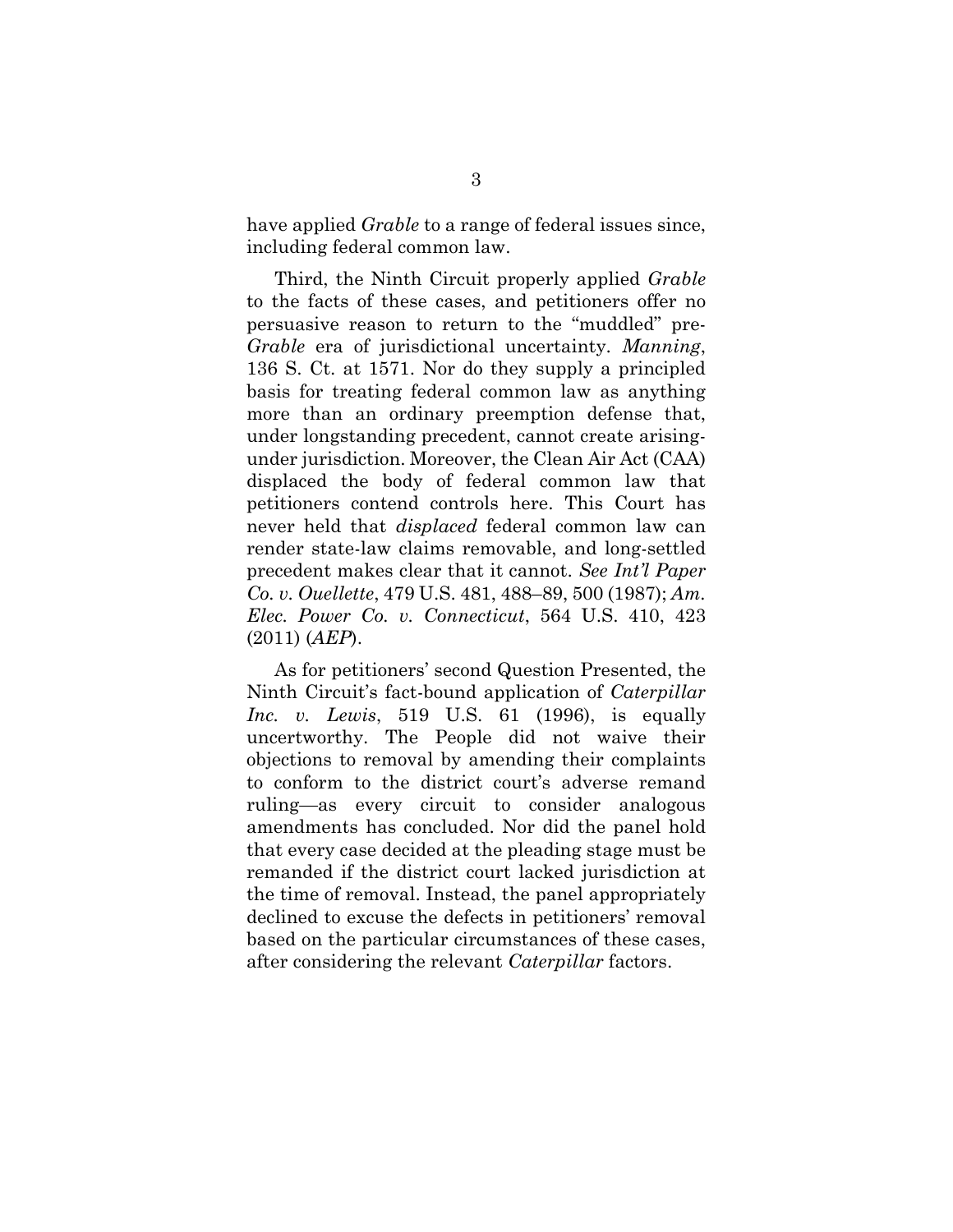Finally, these questions are of minimal practical importance. This Court's precedent already supplies clear answers to both, and petitioners' proposed departures from that precedent would affect at most a small number of cases. Even if the Court were inclined to create a new exception to the well-pleaded complaint rule or revisit its decision in *Caterpillar*, these cases would be a poor vehicle for doing so. The petition addresses only one potential ground for removal, and four other fully briefed grounds for removal await adjudication by the district court.

#### **STATEMENT OF THE CASE**

#### <span id="page-12-1"></span><span id="page-12-0"></span>**A. Background**

City Attorneys for the City of Oakland and the City and County of San Francisco brought these two public nuisance actions in California state court under California's representative public nuisance law, on behalf of the People of the State of California. Cal. Civ. Code §§ 3479, 3480, 3490; Cal. Civ. Proc. Code § 731. The complaints allege that petitioners have, for at least thirty years, "engaged in large-scale, sophisticated advertising and public relations campaigns to promote pervasive fossil fuel usage and to portray fossil fuels as environmentally responsible and essential to human well-being," "even in the face of overwhelming scientific evidence that fossil fuels are altering the climate and that global warming has become an existential threat to modern life." CA9 Excerpts of Record (ER) 295, 362 (ECF 29). The People allege that petitioners' wrongful campaign "to deny and discredit the mainstream scientific consensus on global warming" was designed to expand the market for products petitioners knew were harmful. *Id.*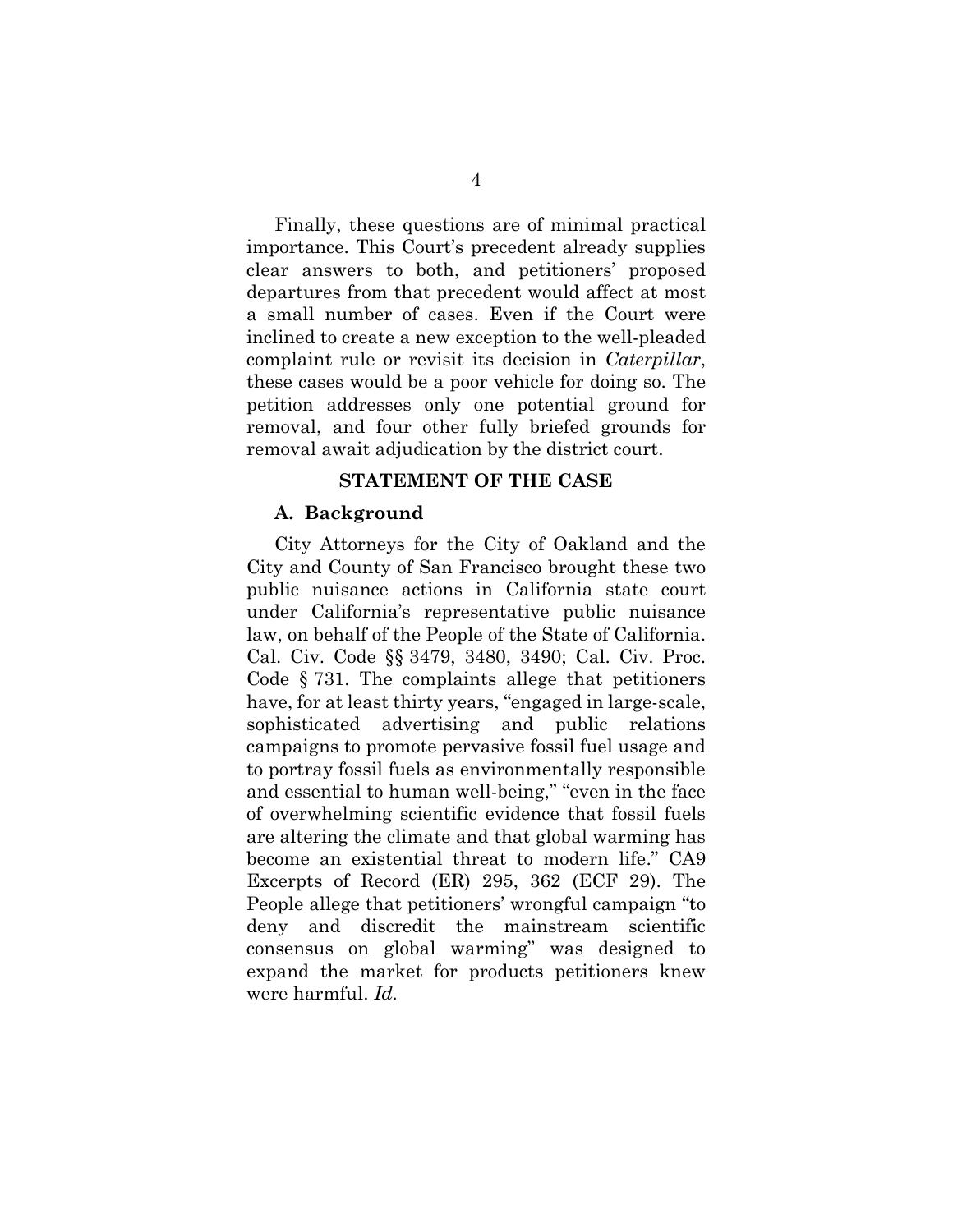Under California's public nuisance statutes, the People must show that petitioners knowingly promoted and marketed their products for a use they knew was dangerous. *Cty. of Santa Clara v. Atl. Richfield Co.*, 137 Cal.App.4th 292, 309 (2006) ("Liability is not based merely on production of a product or failure to warn," but on "far more egregious" promotion activities akin "to instructing the purchaser to use the product in a hazardous manner"). Meeting that burden will entitle the People to an equitable abatement order requiring petitioners to ameliorate the public nuisance (*e.g.*, to reinforce local infrastructure to improve resiliency to rising sea levels). *See, e.g.*, ER 296–97, 331, 363–64, 398. The People's complaints do not seek to stop global warming by regulating or enjoining emissions, but to mitigate the local nuisance impacts through discrete abatement measures.

Although petitioners now acknowledge that fossilfuel products "have led to global warming and ocean rise and will continue to do so," Pet. App. 31a, they asserted the exact opposite throughout most of the period covered by these lawsuits, despite knowing the truth. The principal liability issues in these cases are whether petitioners misled the public about that knowledge, and whether their misrepresentations substantially contributed to the creation of a public nuisance as defined by California law. To the extent federal law may come into play at all, it will only be in connection with a potential affirmative defense of ordinary preemption.

#### <span id="page-13-0"></span>**B. Proceedings Below**

The People's state-court complaints each alleged a single claim under California's representative public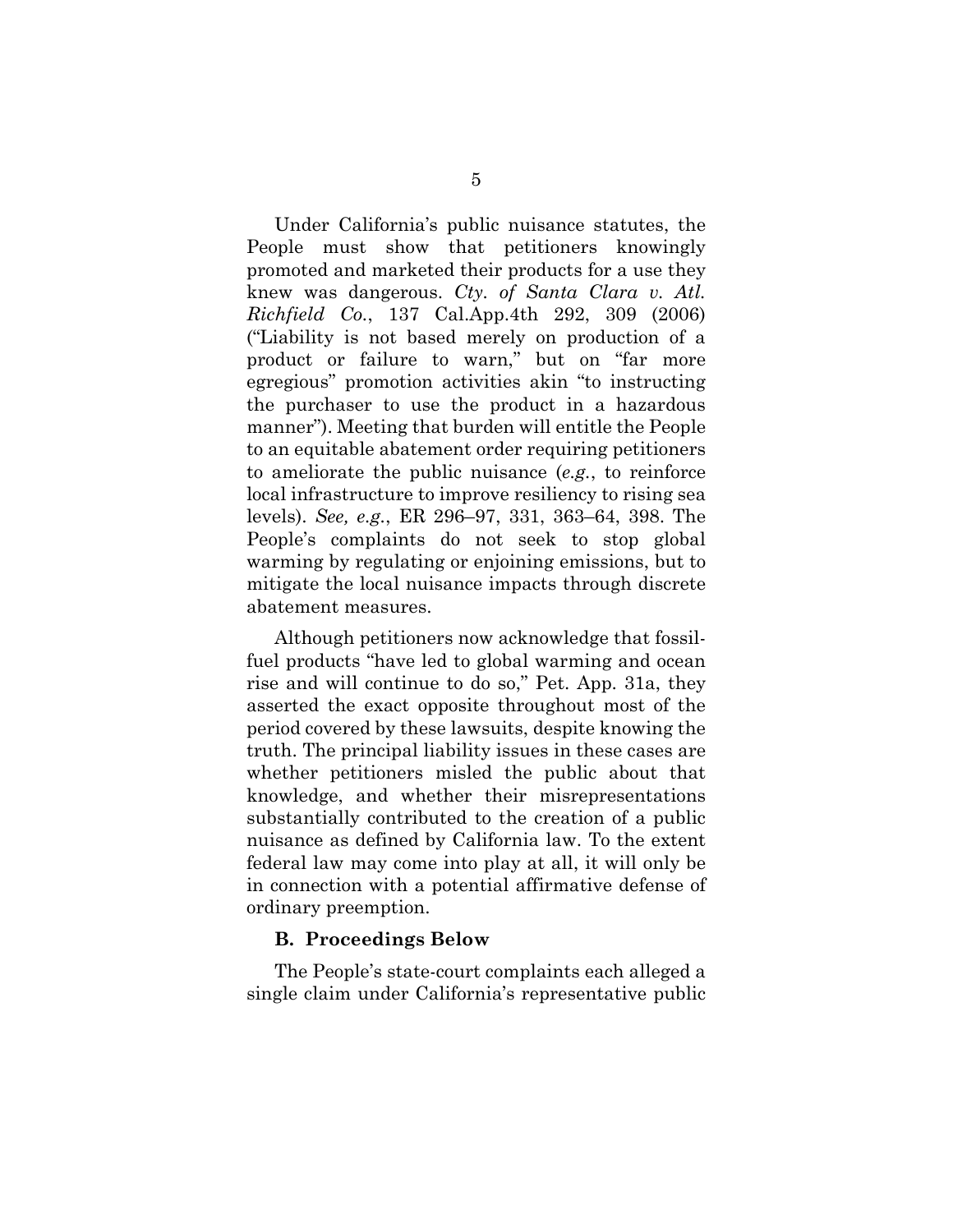nuisance statute. After petitioners removed, the People timely moved to remand, but the district court ruled that their claim arose under federal law and could only be pursued as a federal-common-law claim. Pet. App. 56a. In compliance with *Stewart v. U.S. Bancorp*, 297 F.3d 953, 959 (9th Cir. 2002), the People amended their complaints "to conform to the Court's ruling" by adding a claim for public nuisance under federal common law, while "reserv[ing] all rights with respect to whether jurisdiction is proper in federal court." ER 63, 115, 134, 180. Shortly thereafter, the district court granted petitioners' Rule 12(b)(6) motions, concluding that although federal common law "governed" the People's claims, it provided no rights or remedies. Pet. App. 45a.

The Ninth Circuit rejected the district court's analysis and vacated the order denying remand, holding that the People's "state-law claim for public nuisance does not arise under federal law for purposes of 28 U.S.C. § 1331." Pet. App. 2a. The panel further held that the People had not waived their challenge to subject-matter jurisdiction by amending their complaints to conform to the district court's ruling while expressly preserving their appellate rights, and that considerations of finality, efficiency, and economy did not excuse the jurisdictional defect at the time of removal because the cases had been pending for "just over eight months" at the time of dismissal and "there had been no discovery." *Id.* 17a– 18a, 22a. The court remanded for the district court to adjudicate other asserted grounds for removal that the district court had not yet addressed. *Id.* 22a–23a. Those alternative grounds for federal subject-matter jurisdiction remain pending.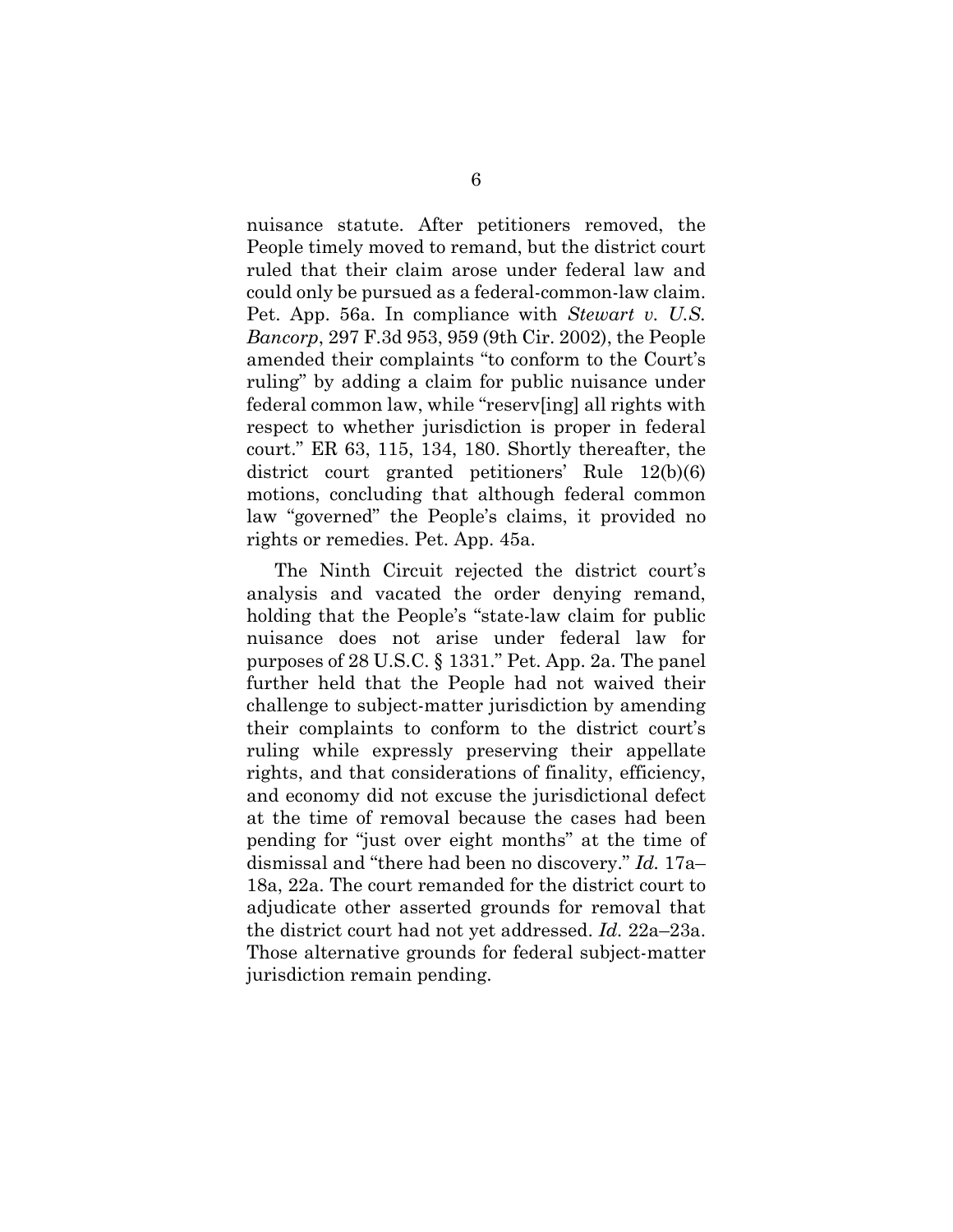#### <span id="page-15-0"></span>**REASONS FOR DENYING THE PETITION**

## <span id="page-15-1"></span>**I. No federal common law "governs" the People's claims.**

1. Petitioners' first Question Presented rests upon the mistaken premise that the People's representative public nuisance claims seek to regulate cross-border air pollution. Petitioners argue that those claims "require a court to decide whether global fossil-fuel production and sales are 'unreasonable'—and thus tortious," which they assert can only be decided under the federal common law of "interstate and international pollution." Pet. 2, 4. That assertion misrepresents the allegations in the People's complaints, misunderstands the standard for liability under California's representative public nuisance statute, and mischaracterizes the available remedies.

The People's complaints charge that petitioners wrongfully "engaged in large-scale, sophisticated advertising and public relations campaigns" "to deny and discredit the mainstream scientific consensus on global warming, downplay the risks of global warming," and "mislea[d] the public about global warming"—even as petitioners' internal research confirmed that climate change was an inevitable and growing danger and that their products are a primary cause of that danger. ER 295, 315, 420–21, 439. The People's claims invoke core state responsibilities rather than uniquely federal interests. No federal common law has ever encompassed claims of wrongful promotion and deceptive business practices, which are within the states' traditional authority to regulate—especially where, as here, the defendants' conduct poses severe harms to public health and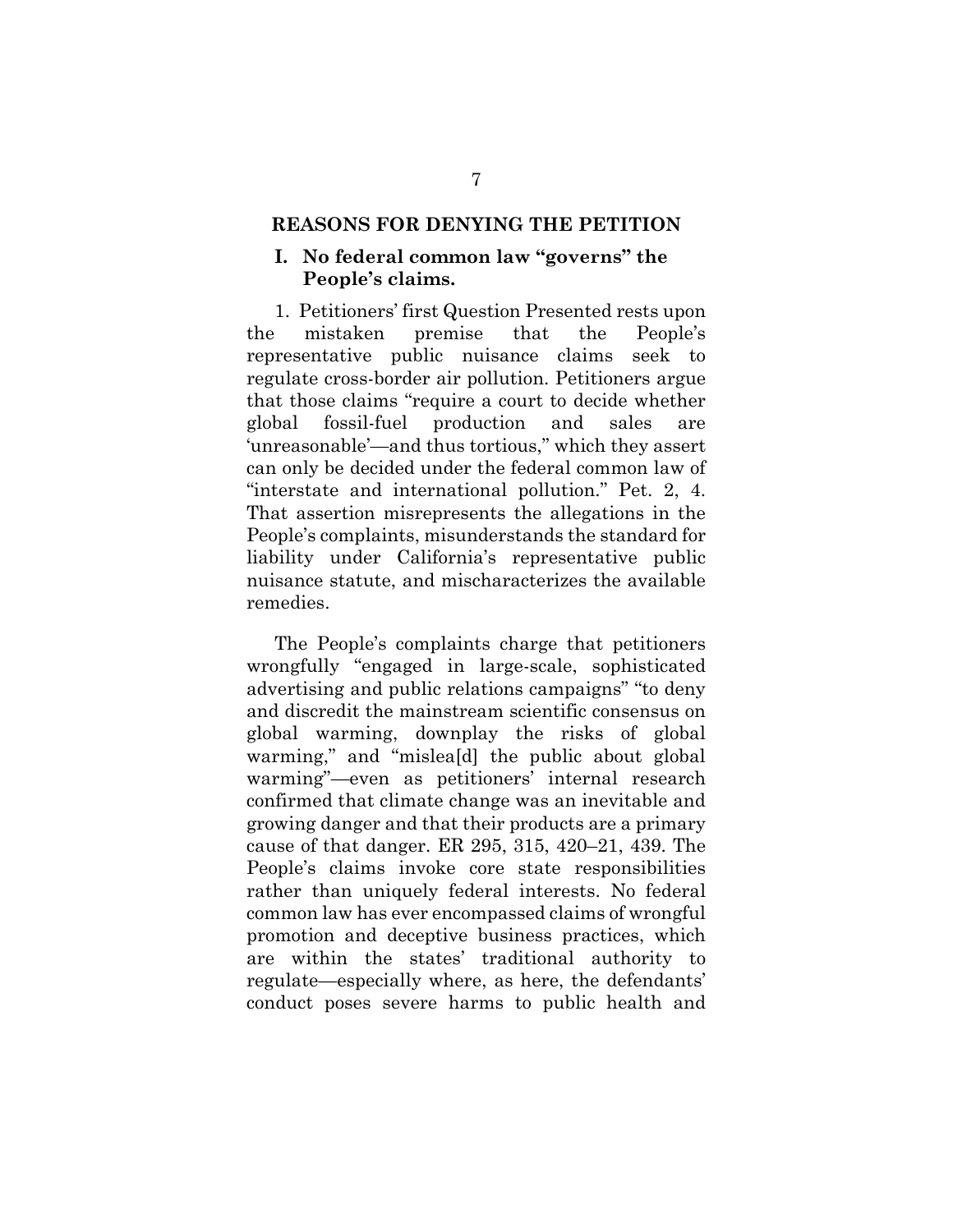safety. Whatever application federal common law might have when a plaintiff seeks to impose liability for "interstate pollution," neither petitioners' emissions nor anyone else's are the claimed basis for liability here. Consequently, the Court could not reach petitioners' first Question Presented without creating a new category of federal common law, never before recognized, to "govern" the People's wrongfulpromotion claims.

2. The People's representative public nuisance claims under California law do not rest on allegations that a defendant "simply fail[ed] to warn of a defective product" or engaged in the "manufacture and distribution" of a hazardous product. *People v. ConAgra Grocery Prods. Co.*, 17 Cal.App.5th 51, 84 (2017), *reh'g denied* (Dec. 6, 2017), *rev. denied* (Feb. 14, 2018), *cert. denied*, 139 S. Ct. 377 (2018). Rather, the People allege "affirmative promotion [of the product] for a use [petitioners] knew to be hazardous." *Id*.; *see also City of Modesto Redev. Agency v. Superior Ct.*, 119 Cal.App.4th 28, 37–43 (2004). That additional "affirmative conduct that assisted in the creation of a hazardous condition" is essential to the People's public nuisance claims. *Cty. of Santa Clara*, 137 Cal.App.4th at 309.

While the scope of an equitable abatement remedy may reflect the extent to which petitioners' wrongful conduct was a proximate cause of damage to local infrastructure, petitioners' *liability* in these cases rests upon proof that they conducted advertising and communications campaigns to promote the use of their products at levels they falsely claimed were safe and environmentally responsible, while deliberately concealing their risks. *See* ER 294–95, 315–23, 420–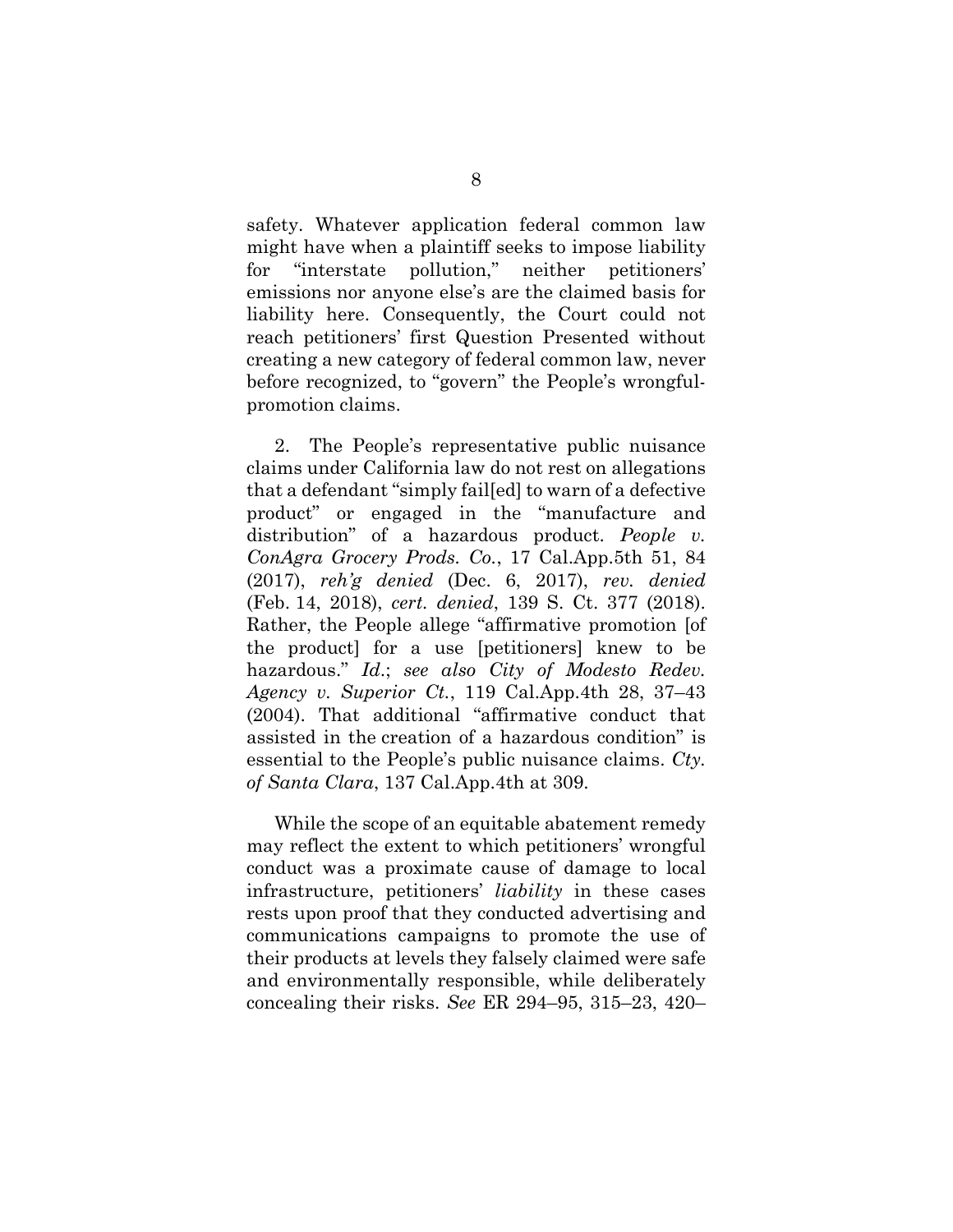21, 439–46; Pet. App. 12a. Remedying public nuisances and protecting consumers from deceptive business practices are core state responsibilities within the purview of state court systems. *See, e.g.*, *California v. ARC Am. Corp.*, 490 U.S. 93, 101 (1989); *Altria Grp., Inc. v. Good*, 555 U.S. 70, 91 (2008) (state deceptive practices claims were not preempted by federal law); *Fla. Lime & Avocado Growers, Inc. v. Paul*, 373 U.S. 132, 150 (1963).

3. Adjudicating these cases under California law will not require courts to "balance" or "weigh[]" the value of fossil-fuel production against its harms. Pet. 2, 8, 10. Petitioners' contrary argument reflects their continuing mischaracterization of the People's complaints. While petitioners assert that the People must establish "*fossil-fuel production and sales* are 'unreasonable,'" Pet. 2 (emphasis added), the issue under California law is whether the *interference with a public right* caused by petitioners' wrongful promotion is "substantial and unreasonable," *People ex rel. Gallo v. Acuna*, 14 Cal.4th 1090, 1105 (1997); Cal. Civ. Code §§ 3479, 3480. Liability follows upon proof that petitioners' affirmative and deceptive conduct was a "substantial factor in bringing about" the nuisance. *ConAgra*, 17 Cal.App.5th at 101; *see, e.g.*, *Citizens for Odor Nuisance Abatement v. City of San Diego*, 8 Cal.App.5th 350, 359 (2017); Restatement (Second) of Torts § 435. To the extent any "balancing" is required, the court will balance the social utility of petitioners' tortious *deception* against its benefits. See, e.g., *San Diego Gas & Elec. Co. v. Superior Ct.*, 13 Cal.4th 893, 938 (1996) (citing Restatement (Second) of Torts, §§ 826–31); *Acuna*, 14 Cal.4th at 1105.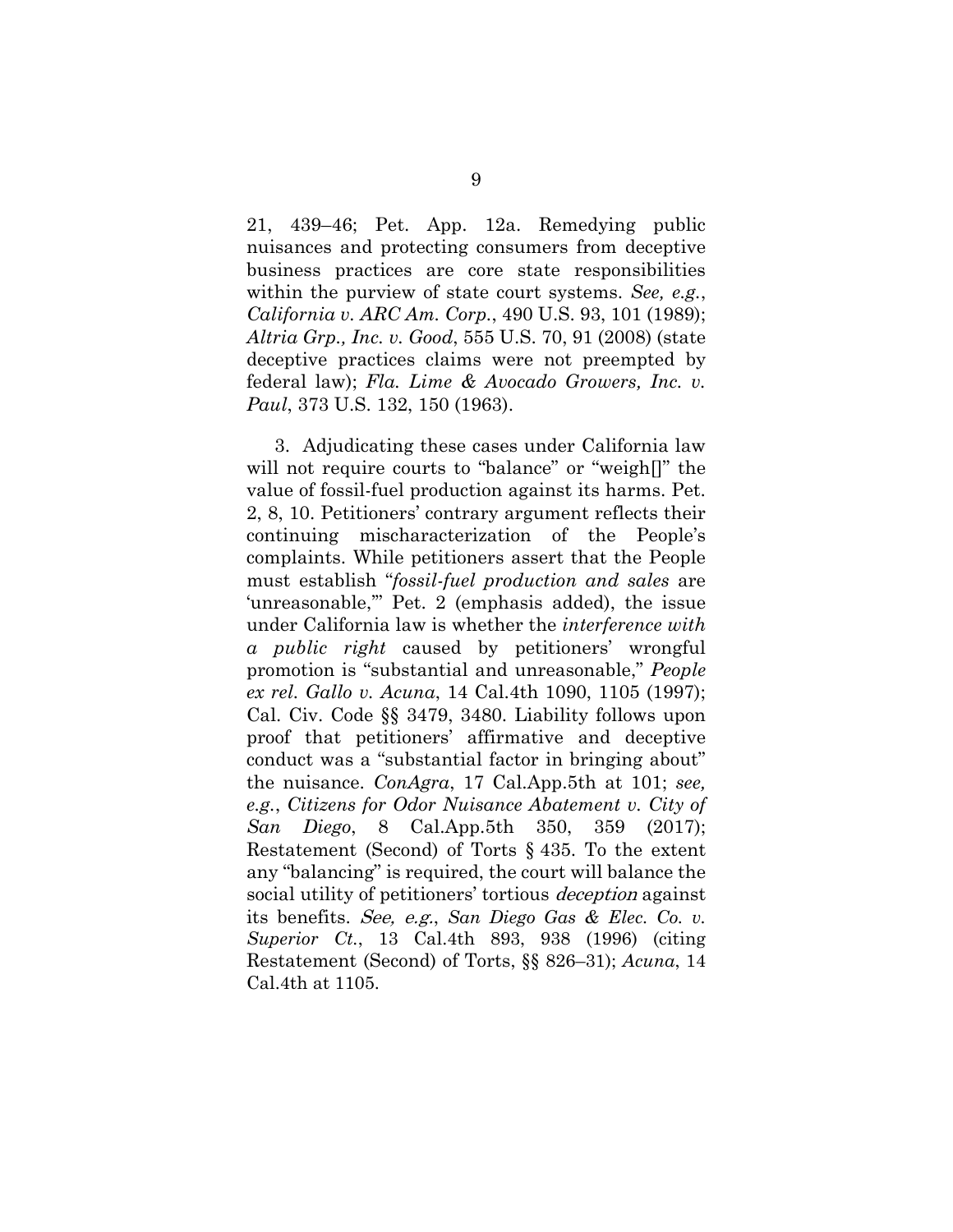4. The People's legal and factual allegations are qualitatively different from any this Court has held can give rise to federal common law. "The cases in which federal courts may engage in common lawmaking are few and far between." *Rodriguez v. F.D.I.C.*, 140 S. Ct. 713, 716 (2020). "[B]efore federal judges may claim a new area for common lawmaking, strict conditions must be satisfied," *id.* at 717, the most basic being a "specific," "concrete," and "significant conflict" between a uniquely federal interest and the use of state law, *O'Melveny & Myers v. F.D.I.C.*, 512 U.S. 79, 88 (1994); *see also Miree v. DeKalb Cty., Ga.*, 433 U.S. 25, 31 (1977); *Wallis v. Pan Am. Petroleum Corp.*, 384 U.S. 63, 69–71 (1966).

In the nuisance context, the Court has recognized a federal common law only where a State plaintiff's cause of action had the purpose and effect of regulating releases of contaminants from a specific out-of-state source. *See Illinois v. City of Milwaukee, Wis.*, 406 U.S. 91, 107 (1972) (*Milwaukee I*); *New Jersey v. City of New York*, 283 U.S. 473, 477, 481–483 (1931); *Georgia v. Tenn. Copper Co.*, 240 U.S. 650 (1916); *Missouri v. Illinois*, 180 U.S. 208, 241–43 (1901); *see also Ouellette*, 479 U.S. at 488. The People's allegations here, the elements of a California public nuisance action, and the relief they seek—all of which sound in consumer and public deception do not fit that mold.

The Ninth Circuit correctly held that petitioners have not "identiffied] a legal issue" requiring federal adjudication that could satisfy *Grable*, and that petitioners' invocation of generic "federal interests" was insufficient to support removal jurisdiction. Pet. App. 13a. Yet, petitioners' arguments here rest on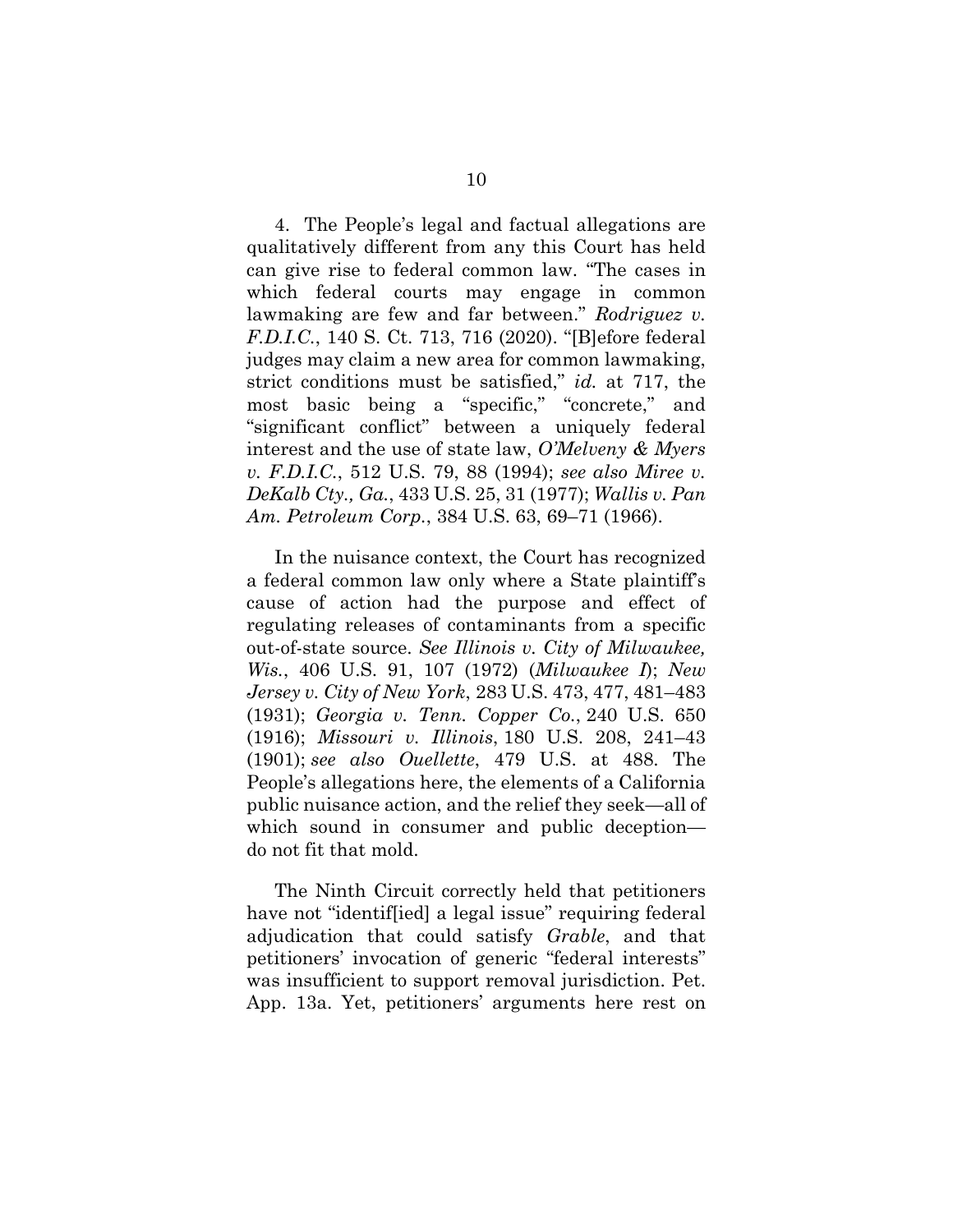their same "suggest[ion] that the [People's] state-law claim implicates a variety of 'federal interests,'" broadly construed. Pet. App. 13a. Even traditional conflict preemption analysis (which cannot support removal) does not countenance a "freewheeling judicial inquiry into whether a state statute is in tension with federal objectives," because "such an endeavor would undercut the principle that it is Congress rather than the courts that pre-empts state law." *Chamber of Com. of U.S. v. Whiting*, 563 U.S. 582, 607 (2011) (cleaned up); *see, e.g.*, *Miree*, 433 U.S. at 29. "Invoking some brooding federal interest or appealing to a judicial policy preference should never be enough to win preemption of a state law." *Va. Uranium, Inc. v. Warren*, 139 S. Ct. 1894, 1901 (2019).

Petitioners ignore those bedrock principles of federalism and separation of powers when they ask this Court to create a new category of federal common law encompassing the People's deception-based claims. Holding petitioners liable for knowing and deceitful corporate conduct does not implicate—much less conflict with—any uniquely federal interest. *See e.g.*, *California v. ARC Am. Corp.*, 490 U.S. at 101. Nor does combatting such conduct impermissibly "launch the State upon a prohibited voyage into a domain of exclusively federal competence." *Zschernig v. Miller*, 389 U.S. 429, 442 (1968) (Stewart, J., concurring). Petitioners urge the Court to conclude that arising-under jurisdiction applies to a public entity's state-law efforts "to regulate interstate and international greenhouse-gas emissions," Pet. 20, but the People's complaints do nothing of the kind.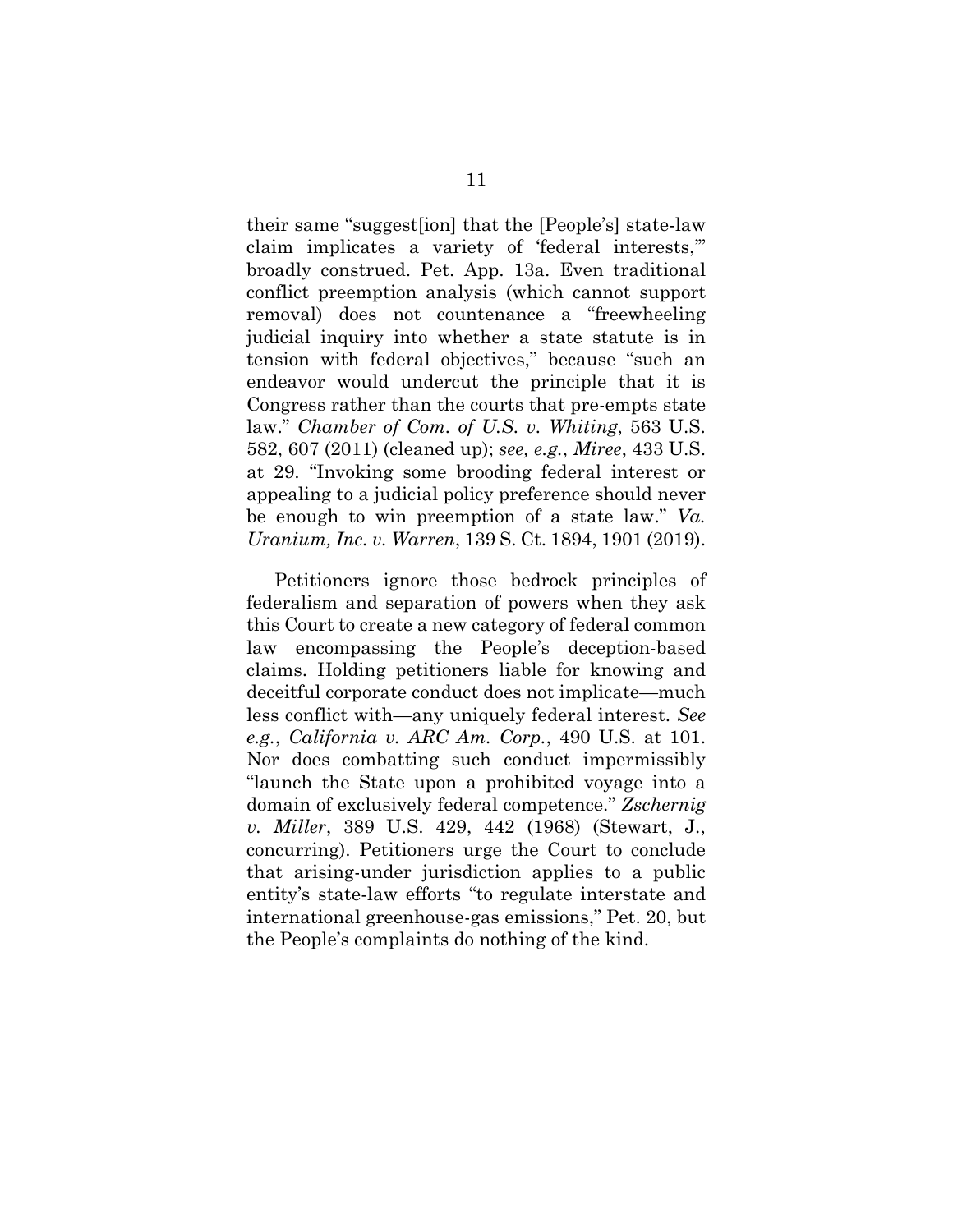### <span id="page-20-0"></span>**II. Petitioners' federal-common-law theory of removal does not warrant review.**

Even if the Court were inclined to create a new category of federal common law to encompass the People's deception-based claims, the Ninth Circuit's application of the well-pleaded complaint rule would not warrant review.

A case arises under federal law (and is therefore removable) "only when the plaintiff's statement of his own cause of action shows that it is based upon federal law." *Vaden v. Discover Bank*, 556 U.S. 49, 60 (2009) (brackets omitted). Federal "[j]urisdiction may not be sustained on a theory that the plaintiff has not advanced." *Merrell Dow Pharms. Inc. v. Thompson*, 478 U.S. 804, 809 n.6 (1986). Nor can it rest on "a federal defense, including the defense of preemption, even if the defense is anticipated in the plaintiff's complaint, and even if both parties admit that the defense is the only question truly at issue in the case." *Franchise Tax Bd. of State of Cal. v. Constr. Laborers Vacation Tr. for S. Cal.*, 463 U.S. 1, 14 (1983). As masters of their complaints, plaintiffs "may avoid federal jurisdiction by exclusive reliance on state law." *Caterpillar Inc. v. Williams*, 482 U.S. 386, 392 (1987).

This Court has recognized only two narrow exceptions to the well-pleaded complaint rule: (1) the "special and small category" of state-law actions that, under *Grable*, "necessarily raise a stated federal issue, actually disputed and substantial, which a federal forum may entertain without disturbing any congressionally approved balance of federal and state judicial responsibilities," *Gunn*, 568 U.S. at 258 (quotations omitted); and (2) cases that are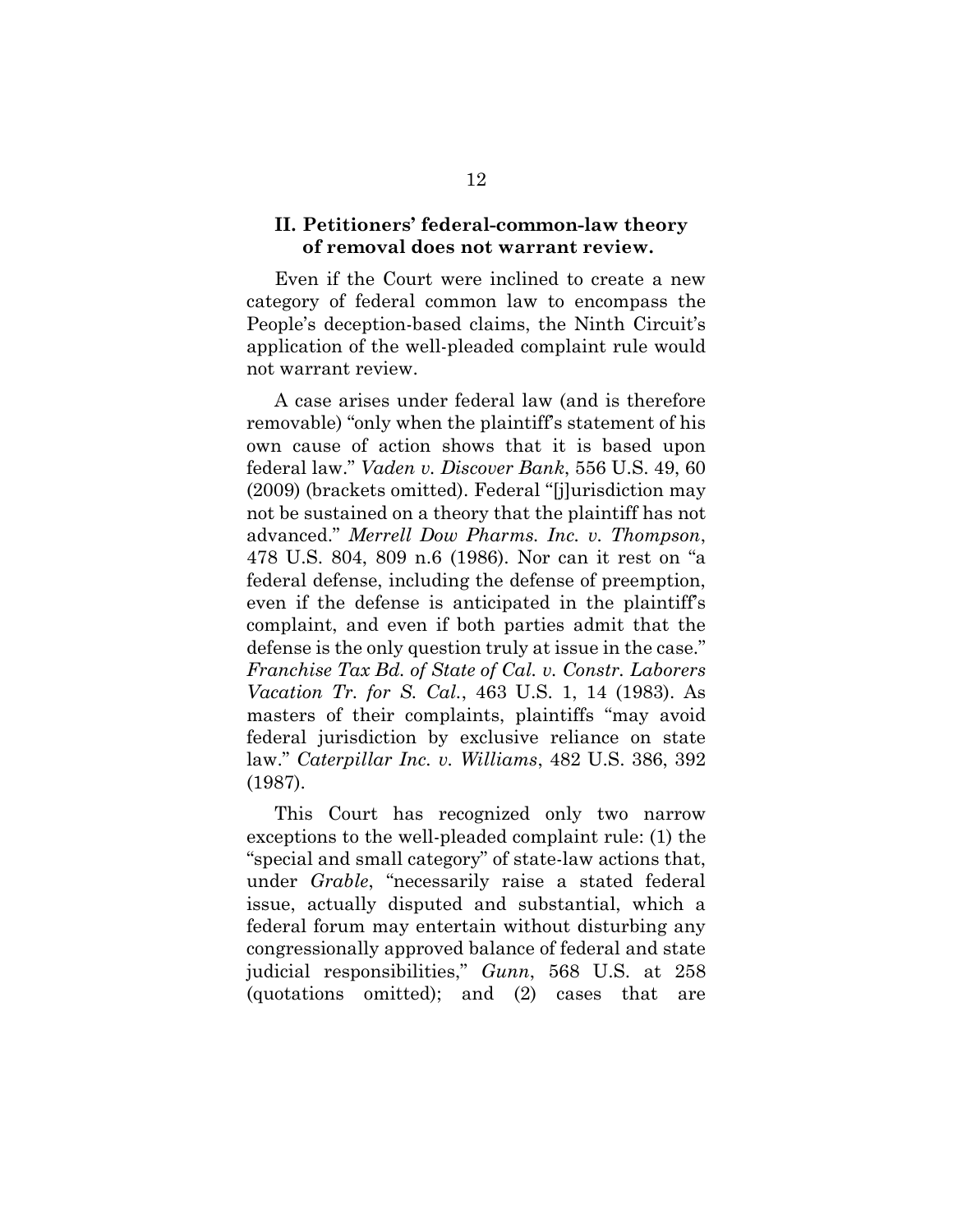completely preempted by a federal statute that creates a cause of action that "Congress intended … to be exclusive," *Beneficial Nat'l Bank v. Anderson*, 539 U.S. 1, 9 n.5 (2003).

Petitioners do not challenge the Ninth Circuit's application of these two longstanding exceptions. Nor could they. The People's state-law complaints neither refer to nor require resolution of any federal issue, except as one of petitioners' defenses, which cannot provide jurisdiction. *See Williams*, 482 U.S. at 392. Nor are the People's claims encompassed by any federal cause of action, much less one intended to be exclusive.

Petitioners argue that the Ninth Circuit should have created "another path for removal" for claims "exclusively govern[ed]" by federal common law but *not* removable under *Grable* or as a matter of complete preemption. Pet. 14. No appellate court has recognized such an exception post-*Grable*. And no court has adopted petitioners' radical theory that a congressionally displaced body of federal common law can convert state-law claims into federal ones for purposes of removal jurisdiction.

## <span id="page-21-0"></span>*1. The Ninth Circuit's application of the well-pleaded complaint rule does not implicate any circuit split.*

Petitioners wrongly assert that the Ninth Circuit created a circuit split by failing to adopt their novel third "path for remov[ing]" state-law actions that are "exclusively governed by" federal common law. *See* Pet. 14, 23–27.

1. All but one of petitioners' appellate cases predate *Grable*'s synthesis of earlier jurisprudence for determining when state-law claims arise under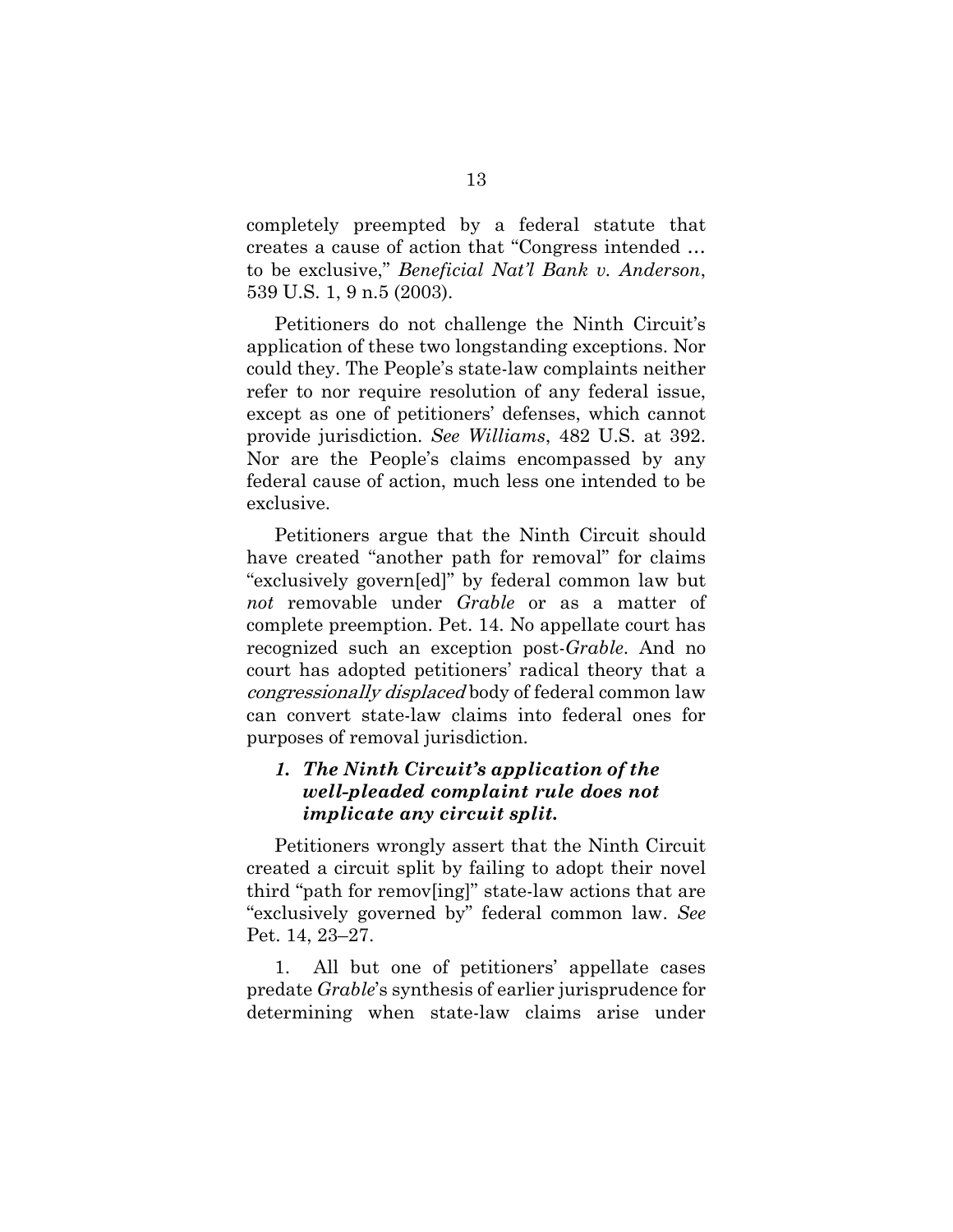federal law in the absence of complete preemption. Before *Grable*, the standard was not "well-defined." *Manning*, 136 S. Ct. at 1571. In *Grable*, the Court "condens[ed] [its] prior cases" into a test that every circuit has since followed. *Gunn*, 568 U.S. at 258.

Lower courts have applied *Grable* in cases involving federal common law, approving or rejecting jurisdiction as appropriate. *See, e.g.*, *Provincial Gov't of Marinduque v. Placer Dome, Inc.*, 582 F.3d 1083, 1090–92 (9th Cir. 2009); *Nicodemus v. Union Pac. Corp.*, 440 F.3d 1227, 1235–36 (10th Cir. 2006); *Morgan Cty. War Mem'l Hosp. ex rel. Bd. of Directors of War Mem'l Hosp. v. Baker*, 314 F. App'x 529, 533, 535–36 (4th Cir. 2008). Except where a complaint necessarily raises a substantial and disputed issue of federal common law, and thus satisfies *Grable*, lower courts have uniformly treated the potential application of federal common law as simply raising an ordinary preemption defense, which is not a basis for removal and must instead "be addressed in the first instance by the state court in which [plaintiffs] filed their claims." *Williams*, 482 U.S. at 392, 398 n.13; *see also, e.g.*, *Provincial Gov't of Marinduque*, 582 F.3d at 1086, 1092 ("act of state doctrine of the federal common law" provided at most "defense to the [plaintiff's] claims" that "cannot support removal jurisdiction").

This distinction between arising-under jurisdiction and ordinary federal preemption is illustrated by *City of New York v. Chevron Corp.*, 993 F.3d 81 (2d Cir. 2021). There, the Second Circuit held that federal common law preempted state-law claims for public nuisance and trespass brought against several oil-and-gas companies. Because the City "filed suit in federal court in the first instance," the court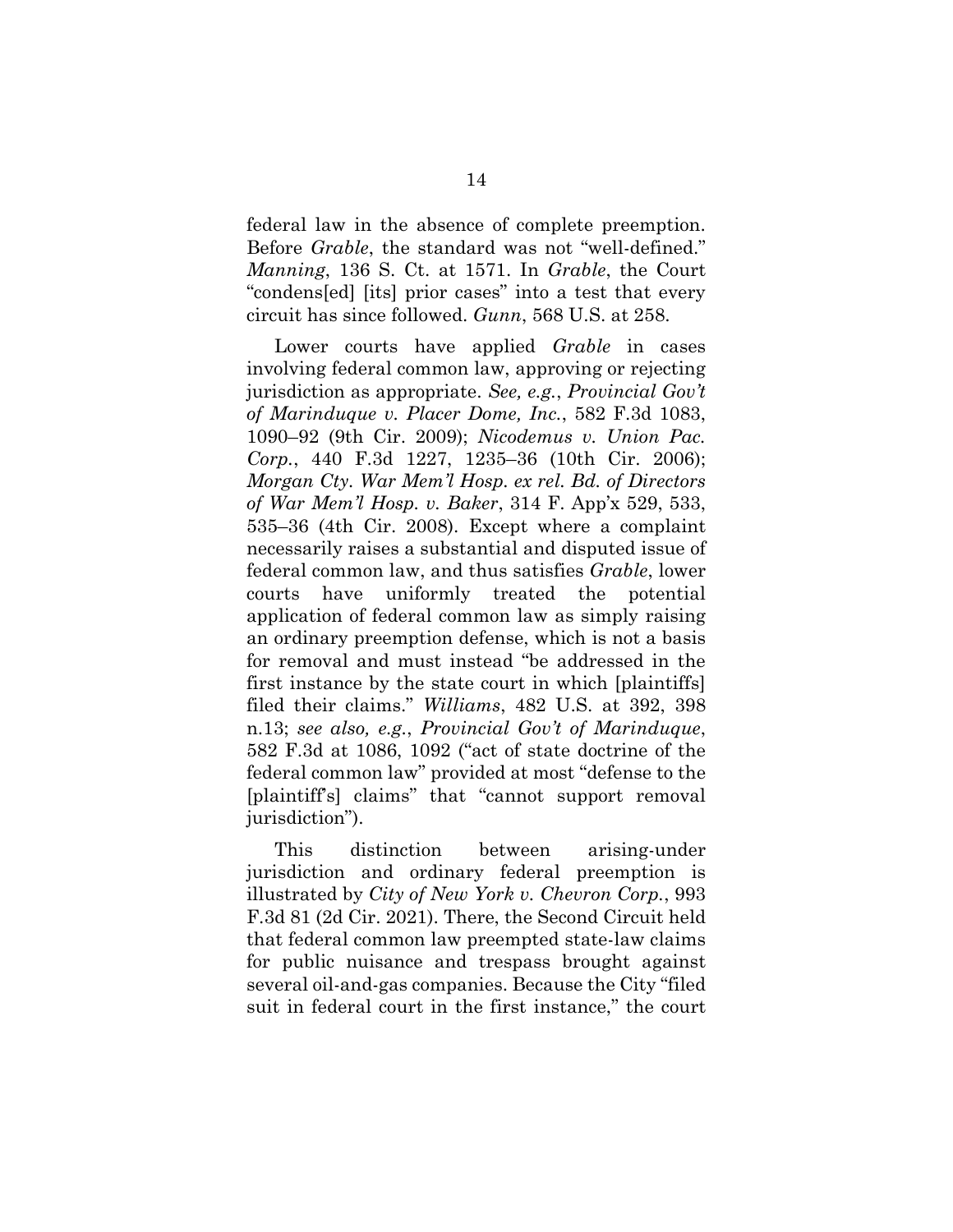considered "the [defendant companies'] preemption defense on its own terms, not under the heightened standard unique to the removability inquiry." *Id.* at 94. The court emphasized, moreover, that its ordinary preemption analysis was *consistent* with the Ninth Circuit's decision here, as well as with "the fleet of [other] cases" holding that "anticipated defense[s]" including those based on federal common law—could not "singlehandedly create federal-question jurisdiction under 28 U.S.C. § 1331 and the wellpleaded complaint rule." *Id.* The Second Circuit correctly recognized that removability demands a "heightened standard" compared to ordinary federal preemption, which (unlike complete preemption) cannot create arising-under jurisdiction. *Id*. 1

Any perceived tension between petitioners' pre-*Grable* cases and the Ninth Circuit's analysis merely highlights *Grable*'s success at cleaning up an "unruly doctrine." *Gunn*, 568 U.S. at 258. And petitioners' only post-*Grable* case, *Treiber & Straub, Inc. v. UPS, Inc.*, 474 F.3d 379, 386–87 (7th Cir. 2007) (*Treiber II*), had nothing to do with removal, as the plaintiff sued in federal court and argued that its case arose under federal common law. *See Treiber & Straub, Inc. v.* 

<sup>1</sup> The People do not concede that *City of New York* was correctly decided, but the ordinary preemption issue it addressed is not pertinent to this petition, which concerns removal jurisdiction. That case is also distinguishable because the claims before the Second Circuit did not rest on allegations of wrongful promotion, misrepresentation, or deception, but instead sought to hold the defendants "strict[ly] liab[le]" for the mere production and sale of fossil fuels. 993 F.3d at 93.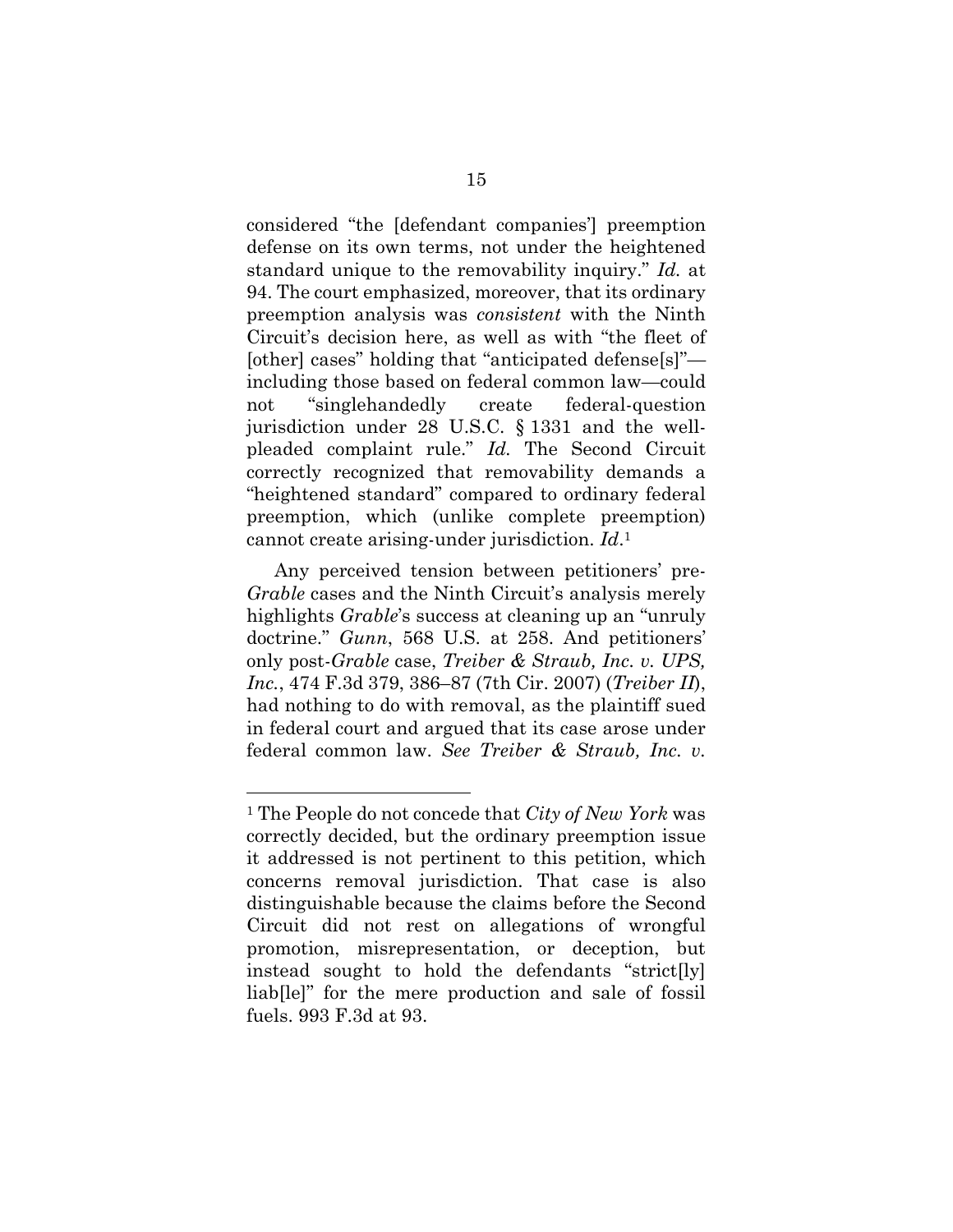*UPS, Inc.*, 2005 WL 2108081, at \*1 (E.D. Wis. Aug. 31, 2005). *Treiber II* simply stands for the uncontroversial proposition that federal courts have jurisdiction over claims expressly pleaded in federal court under federal common law.<sup>2</sup>

2. Even if petitioners' pre-*Grable* appellate cases remained good law in their respective circuits, the results in those cases are fully consistent with the Ninth Circuit's holding here.

In all but two of those cases, the appellate courts applied a precursor of the *Grable* test, finding federal jurisdiction only because the state-law claims necessarily raised "a substantial question of federal law."<sup>3</sup> Here, the Ninth Circuit applied the controlling version of that test as set forth in *Grable* and concluded that the People's "state-law claim for public nuisance fails to raise a substantial federal question." Pet. App. 12a. Had the panel applied the framework from earlier cases, it would have reached the same conclusion. Petitioners' disagreement is with the Ninth Circuit's application of law to facts, not its articulation of governing legal principles.

<sup>2</sup> The Seventh Circuit, like the Second Circuit in *City of New York*, also understood that federal common law merely raises an ordinary preemption defense. *See Treiber II*, 474 F.3d at 386–87.

<sup>3</sup> *See Battle v. Seibels Bruce Ins. Co.*, 288 F.3d 596, 607–08 (4th Cir. 2002); *Newton v. Capital Assurance Co.*, 245 F.3d 1306, 1309 (11th Cir. 2001); *In re Otter Tail Power Co.*, 116 F.3d 1207, 1214 (8th Cir. 1997); *Torres v. S. Peru Copper Co.*, 113 F.3d 540, 543 (5th Cir. 1997); *Republic of Philippines v. Marcos*, 806 F.2d 344, 354 (2d Cir. 1986).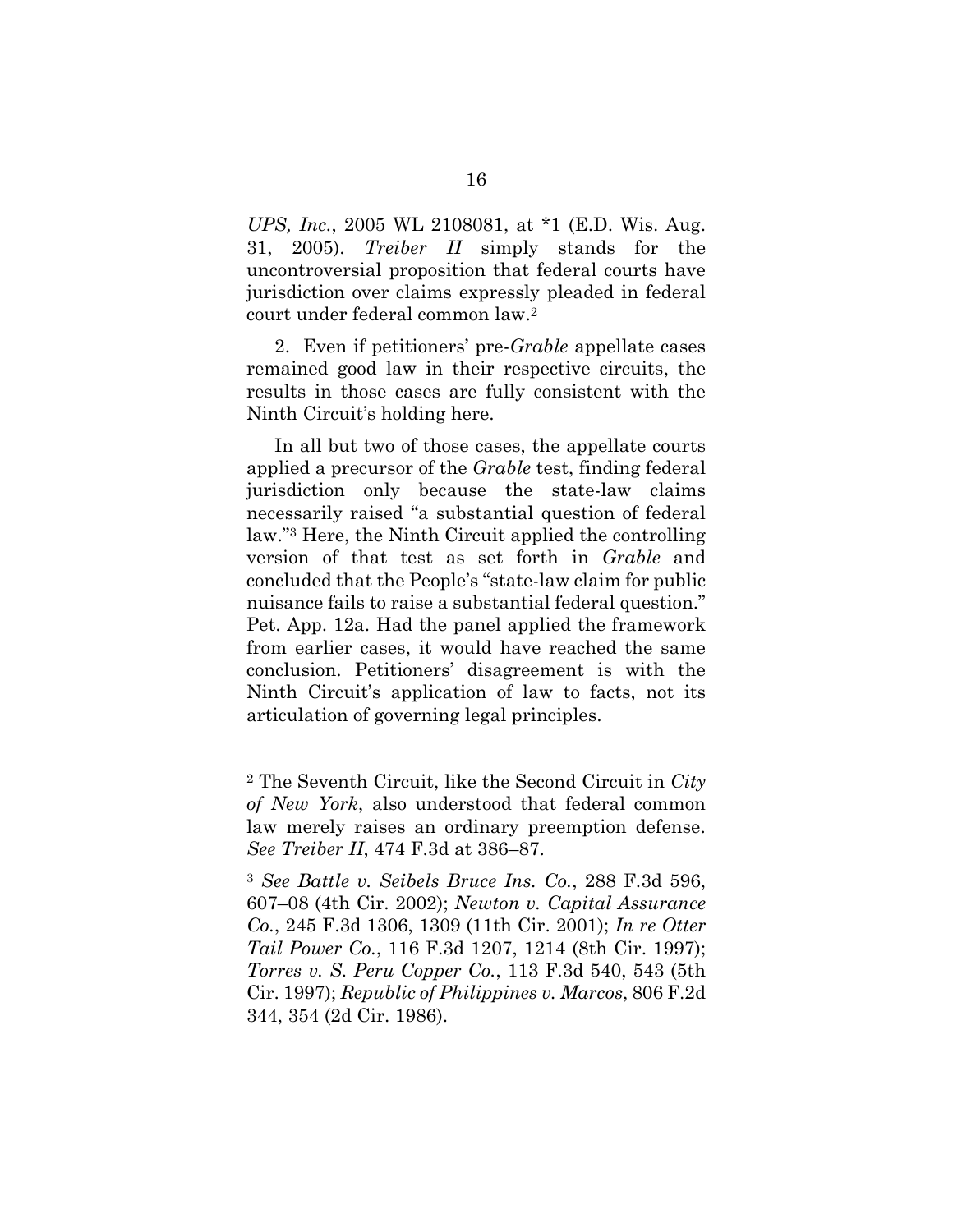That leaves *Caudill v. Blue Cross & Blue Shield of N.C.*, 999 F.2d 74 (4th Cir. 1993), and *Sam L. Majors Jewelers v. ABX, Inc.*, 117 F.3d 922 (5th Cir. 1997). But *Caudill* was expressly abrogated by *Empire Healthchoice Assurance, Inc. v. McVeigh*, which held that federal common law did not provide "a basis for federal jurisdiction" over reimbursement claims related to certain health insurance plans. 547 U.S. 677, 690–93 (2006). And *Majors Jewelers* turned on two conditions plainly not present here: (1) the plaintiff had a "clearly established federal common law cause of action against air carriers for lost shipments" (the subject of its lawsuit), and (2) Congress affirmatively "preserv[ed]" that cause of action through the Airline Deregulation Act of 1978. 117 F.3d at 928. Petitioners identify no federalcommon-law cause of action that gives the People a right to sue petitioners for the deceptive and wrongful promotion at issue here; and Congress displaced the one body of federal common law that, according to petitioners, governs the People's claims. *Compare* Pet. 20 *with AEP*, 564 U.S. at 423.

3. Even if petitioners' cases could be read as acknowledging a third path for removing state-law claims governed by federal common law, there would still be no circuit split because none of them based jurisdiction on a *congressionally displaced* body of federal common law.

As petitioners note, the CAA displaced "the federal common law governing greenhouse-gas emissions," the very body of judge-made law upon which they predicate removal. Pet. 19. Nonetheless, they insist that this defunct common law transforms the People's state-law claims into federal claims for removal purposes. *Id.* 19–20.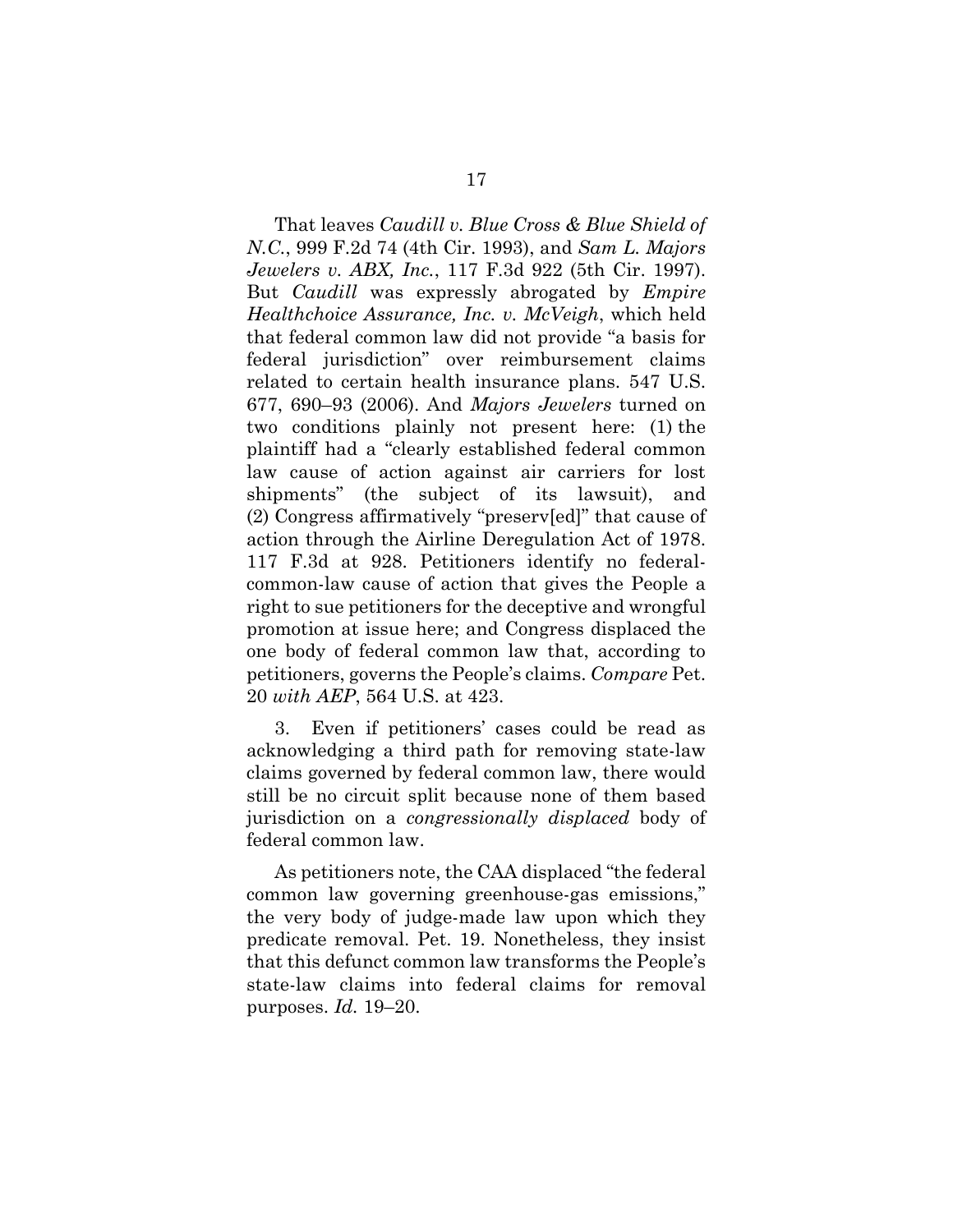No circuit has ever adopted that remarkable theory of removal jurisdiction. Indeed, congressional displacement was not raised in any of petitioners' appellate decisions finding jurisdiction based on federal common law. Every court to consider this question, moreover, has rejected petitioners' argument that displaced federal common law can create statutory arising-under jurisdiction over claims pleaded exclusively under state law. *See, e.g.*, *Earth Island Institute v. Crystal Geyser Water Co.*, \_\_ F. Supp. 3d \_\_, 2021 WL 684961 (N.D. Cal. Feb. 23, 2021); *New Mexico ex rel. Balderas v. Monsanto Co.*, 454 F. Supp. 3d 1132 (D.N.M. 2020); *Bd. of Cty. Comm'rs of Boulder Cty. v. Suncor Energy (U.S.A.) Inc.*, 405 F. Supp. 3d 947 (D. Colo. 2019); *Mayor & City Council of Baltimore v. BP P.L.C.*, 388 F. Supp. 3d 538 (D. Md. 2019); *Rhode Island v. Chevron Corp.*, 393 F. Supp. 3d 142 (D.R.I. 2019); *Cty. of San Mateo v. Chevron Corp.*, 294 F. Supp. 3d 934 (N.D. Cal. 2018); *see also* Pet. App. 53a ("presum[ing] that when congressional action displaces federal common law, state law becomes available to the extent it is not preempted by statute").

### <span id="page-26-0"></span>*2. The Ninth Circuit correctly applied this Court's precedent.*

The Ninth Circuit correctly applied *Grable* and the complete-preemption doctrine to conclude that the People's state-law claims do not arise under federal law within the meaning of 28 U.S.C. § 1331. Petitioners do not identify any decision recognizing their third path for removing claims "governed" by federal common law, and they offer no persuasive reason for creating this novel exception to the wellpleaded complaint rule. To the contrary, their theory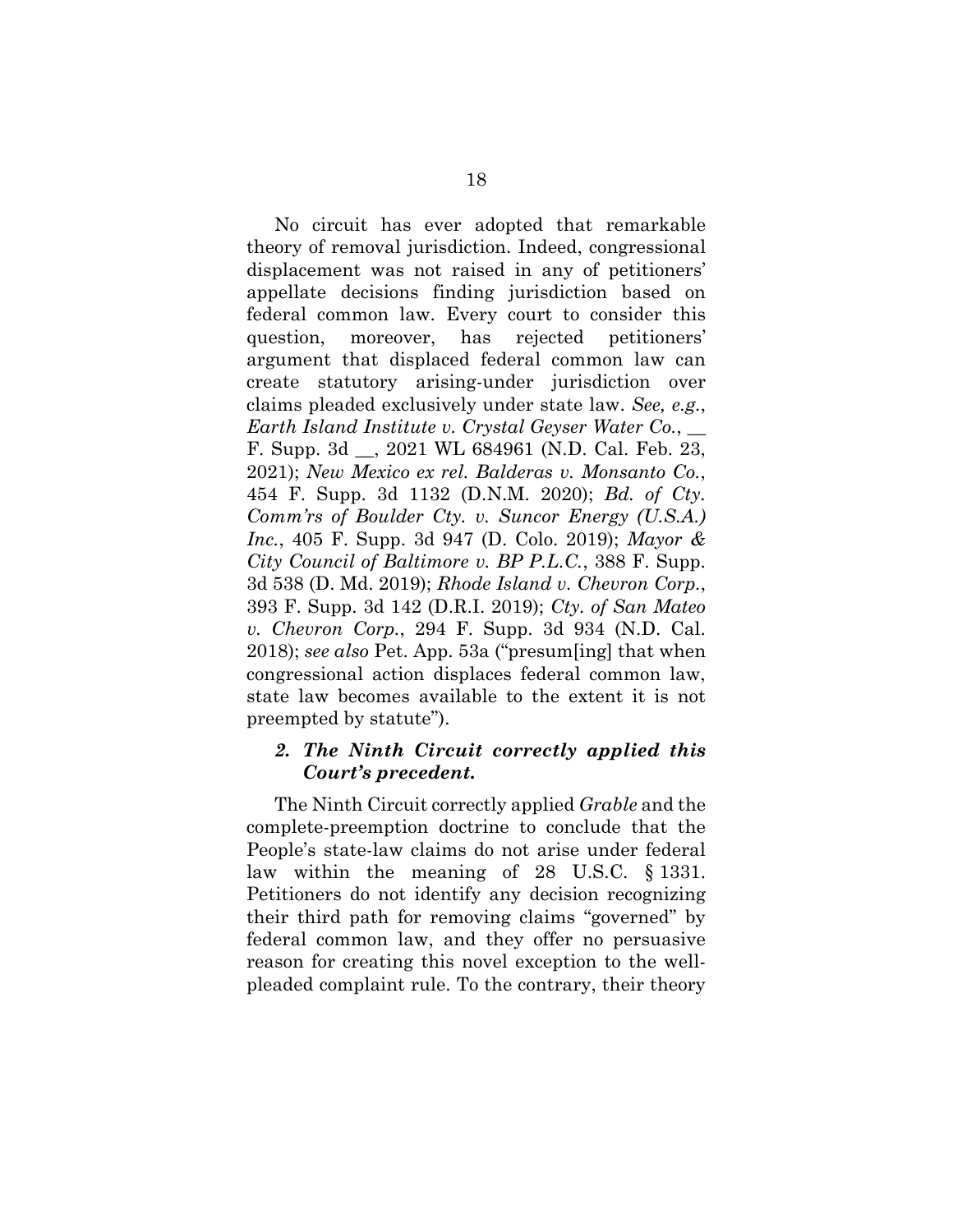undermines this Court's efforts in *Grable* to bring clarity and order to the arising-under framework.

1. Petitioners do not contend that the Ninth Circuit misapplied *Grable* or the completepreemption doctrine. Nor could they.

The Ninth Circuit correctly rejected petitioners' federal-common-law theory of removal, reasoning that the People's "fact-bound and situation-specific" state-law claims did not satisfy *Grable*. Pet. App. 14a. The panel held that the People's claims did not necessarily raise a federal question, let alone one that would be "controlling in numerous other cases," because the CAA displaced the body of federal common law upon which petitioners predicated removal. *Id.* 13a. The panel also rejected petitioners' attempts to manufacture a substantial federal question by arguing the state-law claim "implicates a variety of 'federal interests,' including energy policy, national security, and foreign policy." *Id.* As the Ninth Circuit's analysis confirms, these cases are distinct from others where federal common law supplies removal jurisdiction over a state-law claim. *See, e.g.*, *Nicodemus*, 440 F.3d at 1236 (construction of federal land grant "appears to be the only legal or factual issue contested"); *supra* note 3.

The Ninth Circuit also correctly rejected petitioners' argument that the CAA completely preempted the People's state-law claim, because that argument could not be reconciled with the CAA's savings clauses. *See* Pet. App. 14a–16a. 4

<sup>4</sup> Petitioners never argued that *federal common law* completely preempted the People's claims. Nor could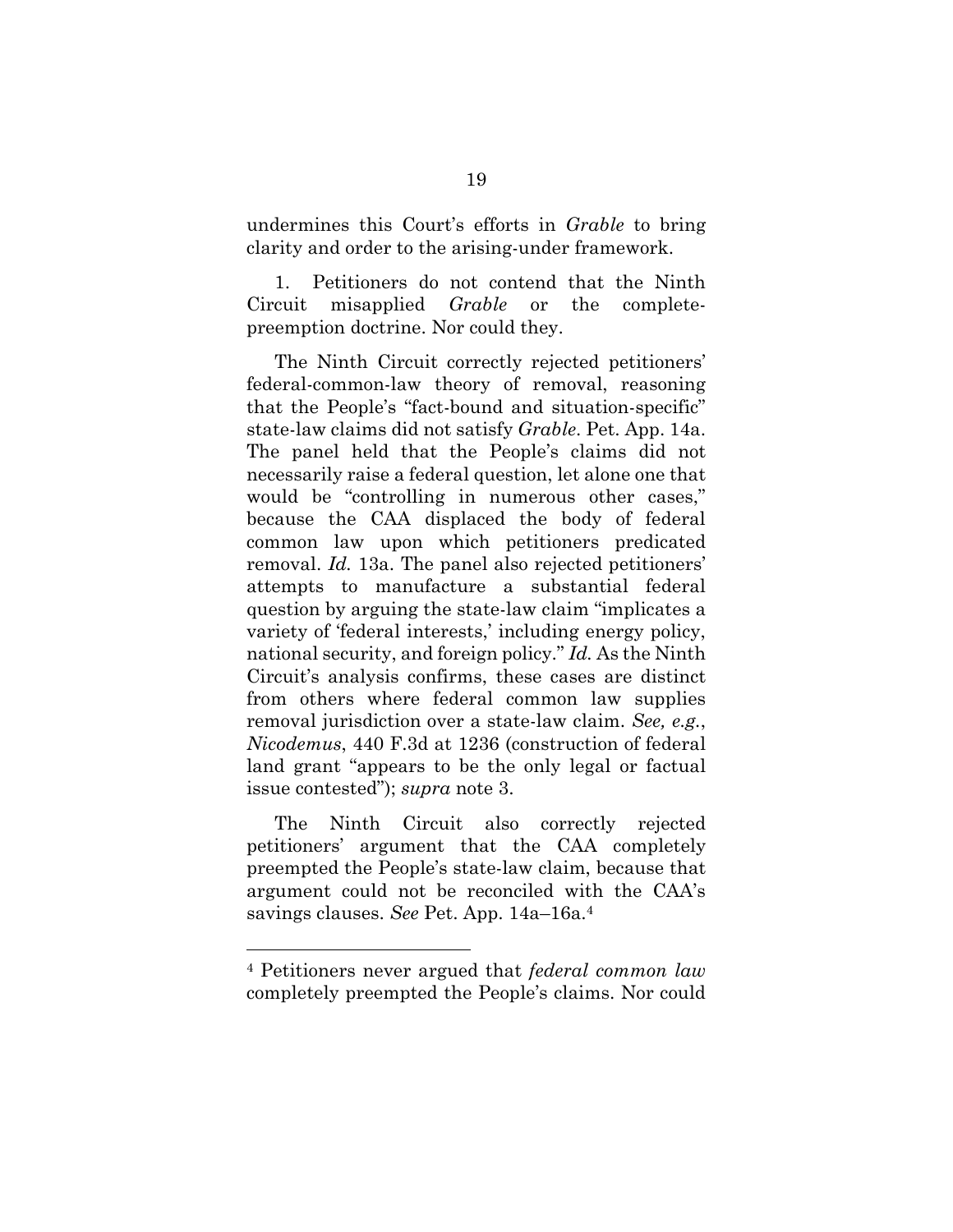2. Unable to identify any error in the Ninth Circuit's analysis under *Grable* or the completepreemption doctrine, petitioners purport to have identified a third class of state-law claims exempted from the well-pleaded complaint rule: claims "governed" by federal common law. Pet. 14. Yet as petitioners' own cases demonstrate, this Court has never considered—much less endorsed—their proposed third "path for removal." *Id.*

Petitioners lean heavily on *United States* v. *Standard Oil Co*. *of California*, but subject-matter jurisdiction undisputedly existed there because the United States was the plaintiff. 332 U.S. 301, 303 (1947). The Court therefore had no reason to consider whether federal common law could convert state-law claims into federal ones for jurisdictional purposes. Instead, the Court applied a choice-of-law analysis to evaluate whether the defendant's "liability" to the government should "be determined by federal or state law." *Id.*; *see also id.* at 310 (holding that "state law should not be selected as the federal rule for governing the matter in issue").<sup>5</sup>

they. As *Beneficial National Bank* made clear, complete preemption requires, at a minimum, clear congressional intent to make a federal remedy exclusive. 539 U.S. at 8, 9 n.5. That doctrine does not apply to judge-made federal common law, much less a displaced common law that does not provide plaintiffs any rights or remedies.

<sup>5</sup> Petitioners' reliance on *United States v. Swiss American Bank, Ltd.*, 191 F.3d 30 (1st Cir. 1999), is similarly misplaced. The United States brought that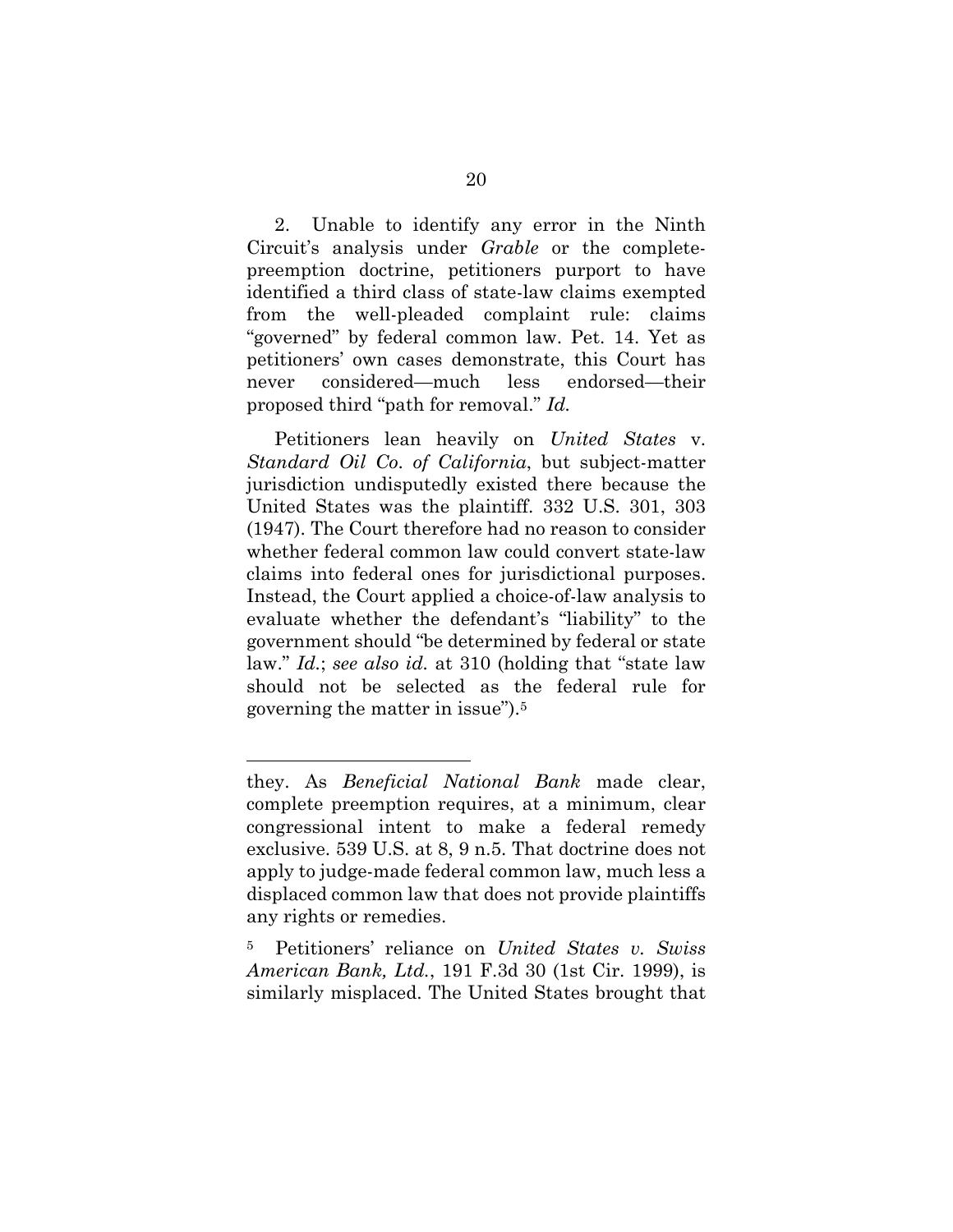Petitioners' other cases are equally inapposite. Most do not even address or resolve issues of federal subject-matter jurisdiction, which existed for reasons unrelated to federal common law. *See Ouellette*, 479 U.S. at 483–84, 500 (diversity jurisdiction); *Banco Nacional de Cuba v. Sabbatino*, 376 U.S. 398, 421 n.20 (1964) (diversity jurisdiction); *Texas Indus., Inc. v. Radcliff Materials, Inc.*, 451 U.S. 630, 632 (1981) (asserting claims under a federal statute); *Kurns v. R.R. Friction Prods. Co.*, 565 U.S. 625, 628 (2012) (diversity jurisdiction). The remainder either concern jurisdictional disputes having nothing to do with Section 1331 jurisdiction, *e.g.*, *Hinderlider v. La Plata River & Cherry Creek Ditch Co.*, 304 U.S. 92, 100–01 (1938); *Kansas v. Colorado*, 206 U.S. 46, 97 (1907), or plaintiffs' complaints expressly pleaded a federalcommon-law cause of action, *e.g.*, *Sosa v. Alvarez-Machain*, 542 U.S. 692, 697 (2004); *City of Milwaukee v. Illinois & Michigan*, 451 U.S. 304, 310 (1981) (*Milwaukee II*); *AEP*, 564 U.S. at 418; *Nat'l Farmers Union Ins. Cos. v. Crow Tribe of Indians*, 471 U.S. 845, 848 (1985). None addressed removal jurisdiction over state-law claims.

3. Nor is there any reason for this Court to break new ground and create a bespoke jurisdictional test for cases "governed" by a displaced body of federal common law. Doing so would undo the progress this Court achieved in *Grable* in clarifying the arisingunder doctrine.

case in federal court, and affirmatively argued that its claims arose under federal common law. *See id.* at 39, 44–45; *see also United States v. Swiss Am. Bank, Ltd.*, 23 F. Supp. 2d 130, 135 (D. Mass. 1998).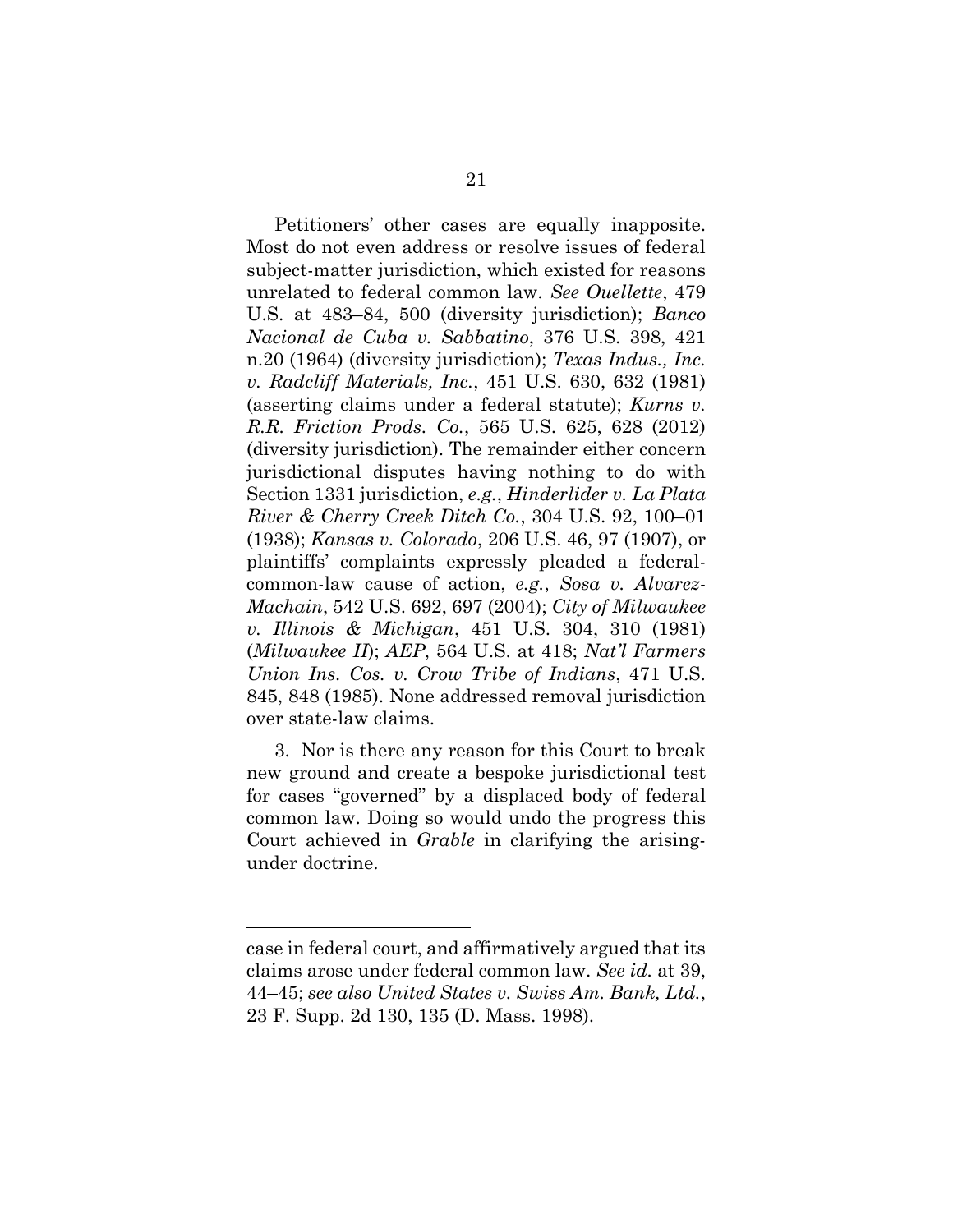The petitioner in *Grable*, like petitioners here, asked the Court to create different jurisdictional tests for different sources of federal law. *See Grable*, 545 U.S. at 320 n.7. The Court declined that invitation, observing that there is "no reason in [the] text [of Section 1331] or otherwise to draw such a rough line." *Id.* Instead, it developed a test that applies comfortably to any category of federal law, thereby advancing the Court's stated goal of providing "jurisdictional tests [that] are built for more than a single dispute." *Manning*, 136 S. Ct. at 1575. The Court has no reason to revisit that choice, as lower courts have applied *Grable* with no apparent difficulty to determine whether a plaintiff's state-law claims necessarily raise issues of federal common law that are substantial enough to trigger federal subjectmatter jurisdiction. *See, e.g.*, *Nicodemus*, 440 F.3d at 1235–36; *Baker*, 314 F. App'x at 533, 536–37.

4. Petitioners also offer no limiting principle to distinguish between a garden variety federal defense that cannot supply subject-matter jurisdiction and a "controlling" federal issue that supposedly can outside of *Grable*.

Petitioners argue that federal common law can transform state-law claims into federal ones for jurisdictional purposes because "the Constitution prohibits applying state law" in areas purportedly governed by federal common law. Pet. 2, 15. But the Supremacy Clause also prohibits applying state law to claims that are preempted by federal statute. *See Cipollone v. Liggett Grp., Inc.*, 505 U.S. 504, 516 (1992); *Armstrong v. Exceptional Child Ctr., Inc.*, 575 U.S. 320, 324 (2015). Under petitioners' reasoning, federal subject-matter jurisdiction would exist whenever a defendant asserts that a federal statute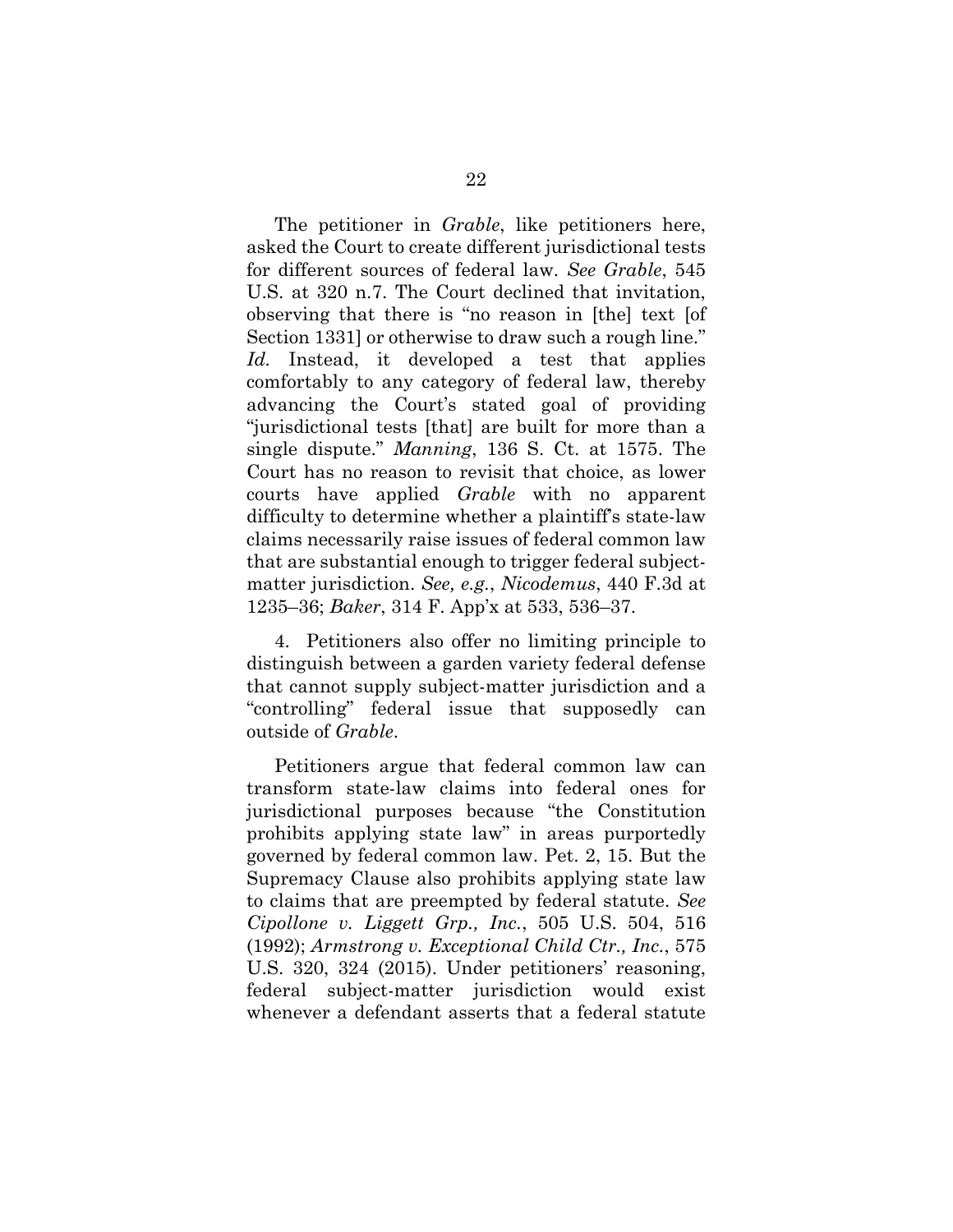preempts a plaintiff's state-law claim. Indeed, petitioners' logic suggests that *any* constitutional defense (*e.g.*, the dormant Commerce Clause) would create federal jurisdiction because any such defense, if applicable, would extinguish conflicting state law. Petitioners' unbounded theory would eviscerate the century-old rule that federal-law defenses do not vest federal courts with subject-matter jurisdiction over claims pleaded under state law. *See Franchise Tax Bd.*, 463 U.S. at 14.

5. Finally, petitioners' theory of removal would not only undermine the success of Grable, but would expand federal common lawmaking in unprecedented ways. Because petitioners acknowledge that the CAA displaced the body of federal common law upon which they premise removal, they are forced to contend that congressionally displaced judge-made law retains the power to convert state-law claims into federal ones for purposes of arising-under jurisdiction. See Pet. 19– 20. That striking proposition cannot be reconciled with this Court's analysis in *Ouellette* and *AEP*, or with its longstanding admonition to federal courts that lawmaking is best left to Congress and the States.

In *Ouellette*, the Court considered a preemption challenge to state-law public nuisance claims formerly governed by the federal common law of interstate water pollution. 479 U.S. at 484, 487. Because the Clean Water Act had displaced that body of federal judge-made law, the Court framed the relevant inquiry as whether the Act preempted the plaintiff's state-law claims—a question it answered by conducting a traditional statutory preemption analysis. *See id.* at 491–500. Twenty years later, this Court gave the same instructions when discussing the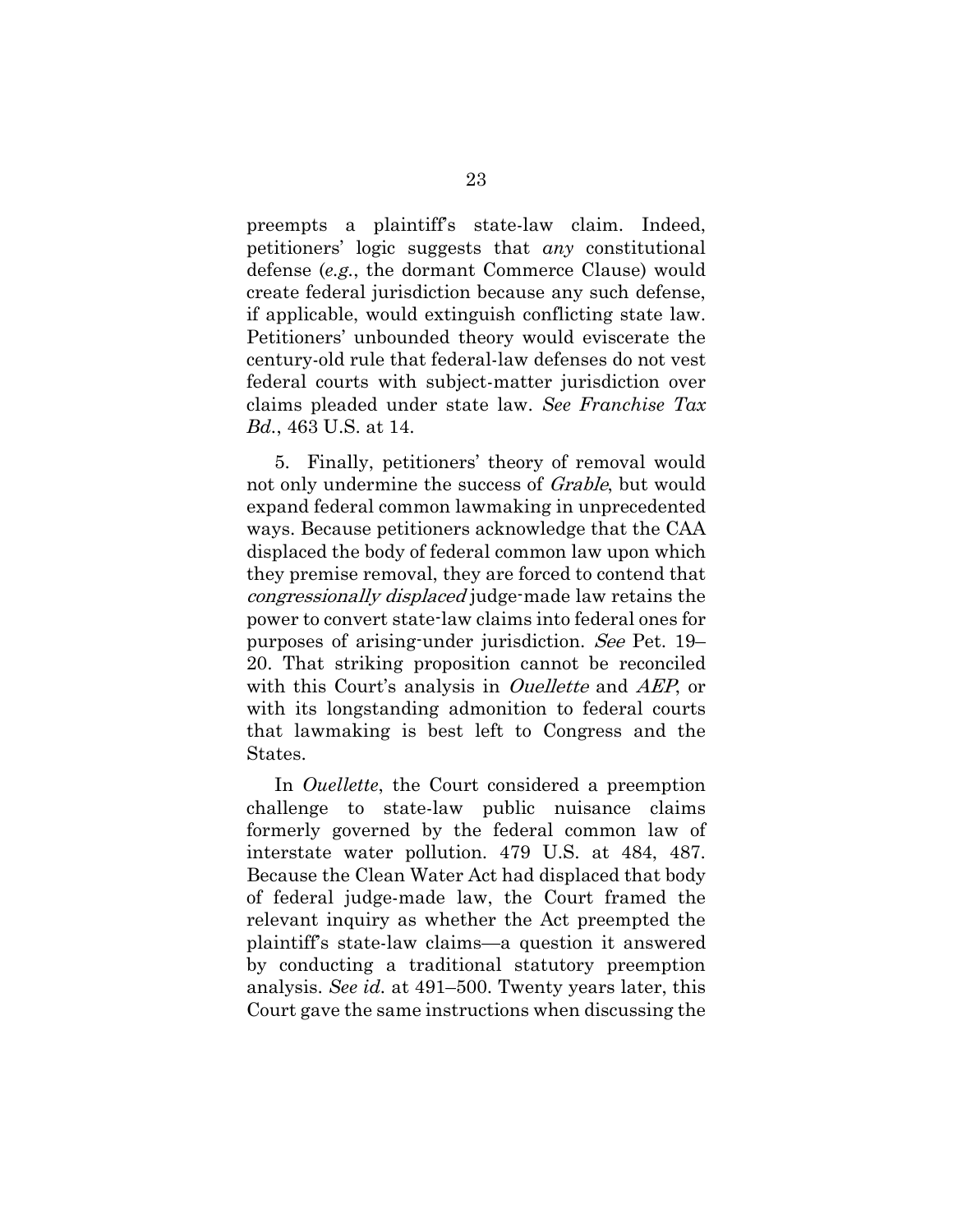displacement of federal common law as it related to greenhouse gas emissions—the same body of judgemade law that petitioners invoke here. *AEP*, 564 U.S. at 429. After holding that the CAA displaced the plaintiffs' federal-common-law claims, the Court remanded their state-law claims for further consideration by the lower courts, noting that "the availability *vel non* of a state lawsuit depends, *inter alia*, on the preemptive effect of the federal [CAA]." *Id.*

*Ouellette* and *AEP* make clear that the preemptive effects of federal common law disappear once displaced by an act of Congress, leaving the new statute as the sole basis for preemption analysis. Those cases also preclude petitioners' argument that "the Constitution prohibits applying state law in certain narrow areas involving uniquely federal interests—including interstate and international pollution." Pet. 2. After all, if petitioners were right, this Court in *Ouellette* could not have held that statelaw nuisance claims for interstate water pollution could be brought "pursuant to the law of the source State," 479 U.S. at 497, and the Court in *AEP* could not have concluded that "the availability *vel non* of a state lawsuit" for interstate air pollution depended "on the preemptive effect of the federal [CAA]," 564 U.S. at 429.

Far from "flow[ing] directly from the constitutional structure," Pet. 16, petitioners' theory would rework the constitutional ordering by elevating judicial lawmaking above the powers of Congress. This Court has "always recognized that federal common law is subject to the paramount authority of Congress," and it has repeatedly emphasized that "[t]he decision whether to displace state law … is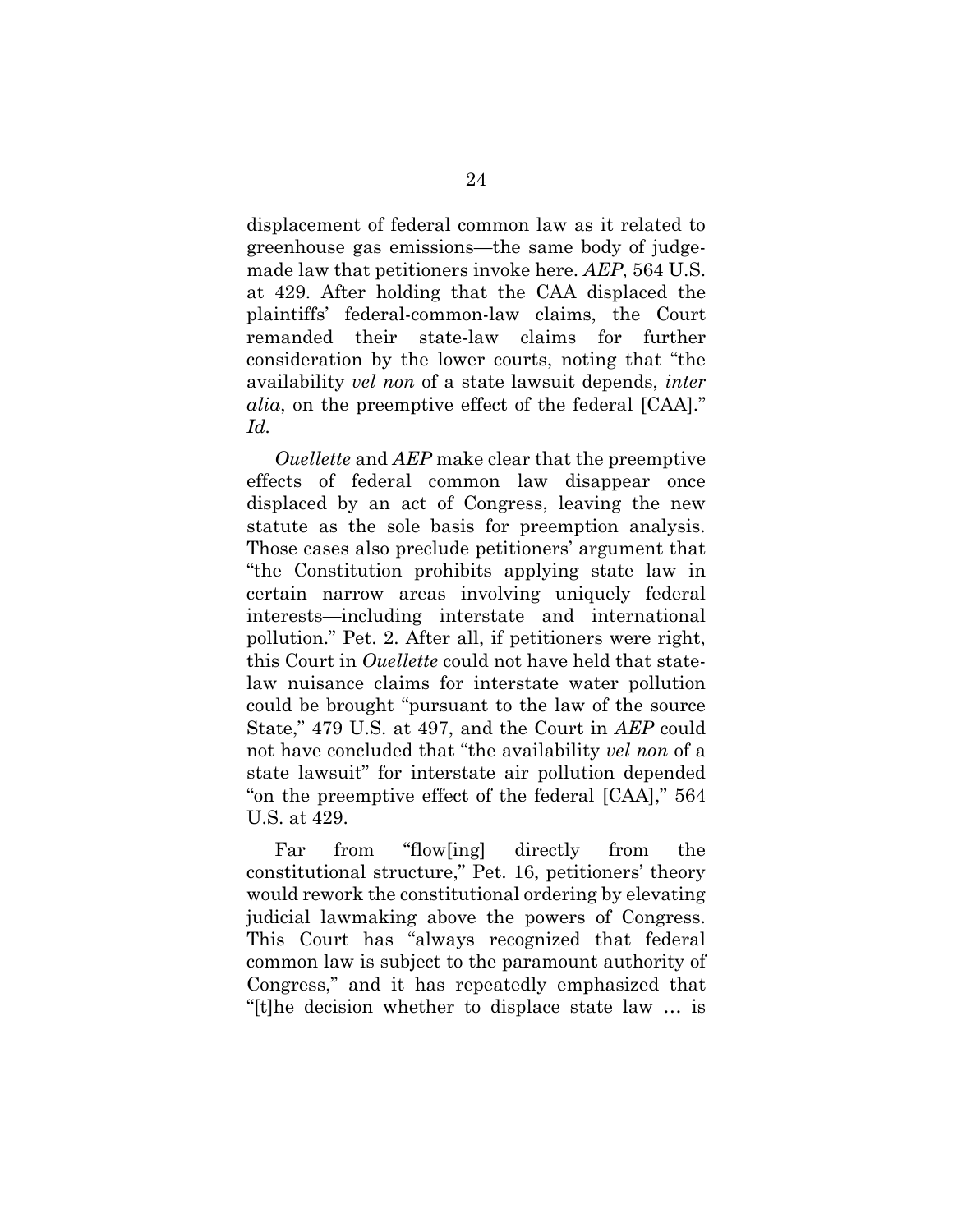generally made not by the federal judiciary, purposefully insulated from democratic pressures, but by the people through their elected representatives in Congress." *Milwaukee II*, 451 U.S. at 313; *see also Atherton v. F.D.I.C.*, 519 U.S. 213, 218 (1997).

That is because "[j]udicial lawmaking in the form of federal common law plays a necessarily modest role under a Constitution that vests the federal government's 'legislative powers' in Congress and reserves most other regulatory authority to the States." *Rodriguez*, 140 S. Ct. at 717. Even in areas "where the federal judiciary's lawmaking power [is] at its strongest, it is [the courts'] duty to respect the will of Congress." *Nw. Airlines, Inc. v. Transp. Workers Union of Am., AFL-CIO*, 451 U.S. 77, 96 (1981). Once Congress displaces a body of federal common law, "the need for such an unusual exercise of lawmaking by federal courts disappears," *Milwaukee II*, 451 U.S. at 314, and "the task of the federal courts" becomes "interpret[ing] and apply[ing] statutory law," not "creat[ing] common law," *Nw. Airlines*, 451 U.S. at 95 n.34.

Petitioners' theory of removal flips these wellsettled principles on their head, insulating federal common law from the legislative authority of Congress. In petitioners' view, Congress is powerless to revive state law where a judge concludes federal common law should govern. But not even validly enacted federal statutes have that kind of irreversible preemptive force. *See Puerto Rico Dep't of Consumer Affairs v. Isla Petroleum Corp.*, 485 U.S. 495, 503 (1988) (Scalia, J.) ("[R]epeal of EPAA regulation did not leave behind a pre-emptive grin without a statutory cat."). Under petitioners' approach, a judge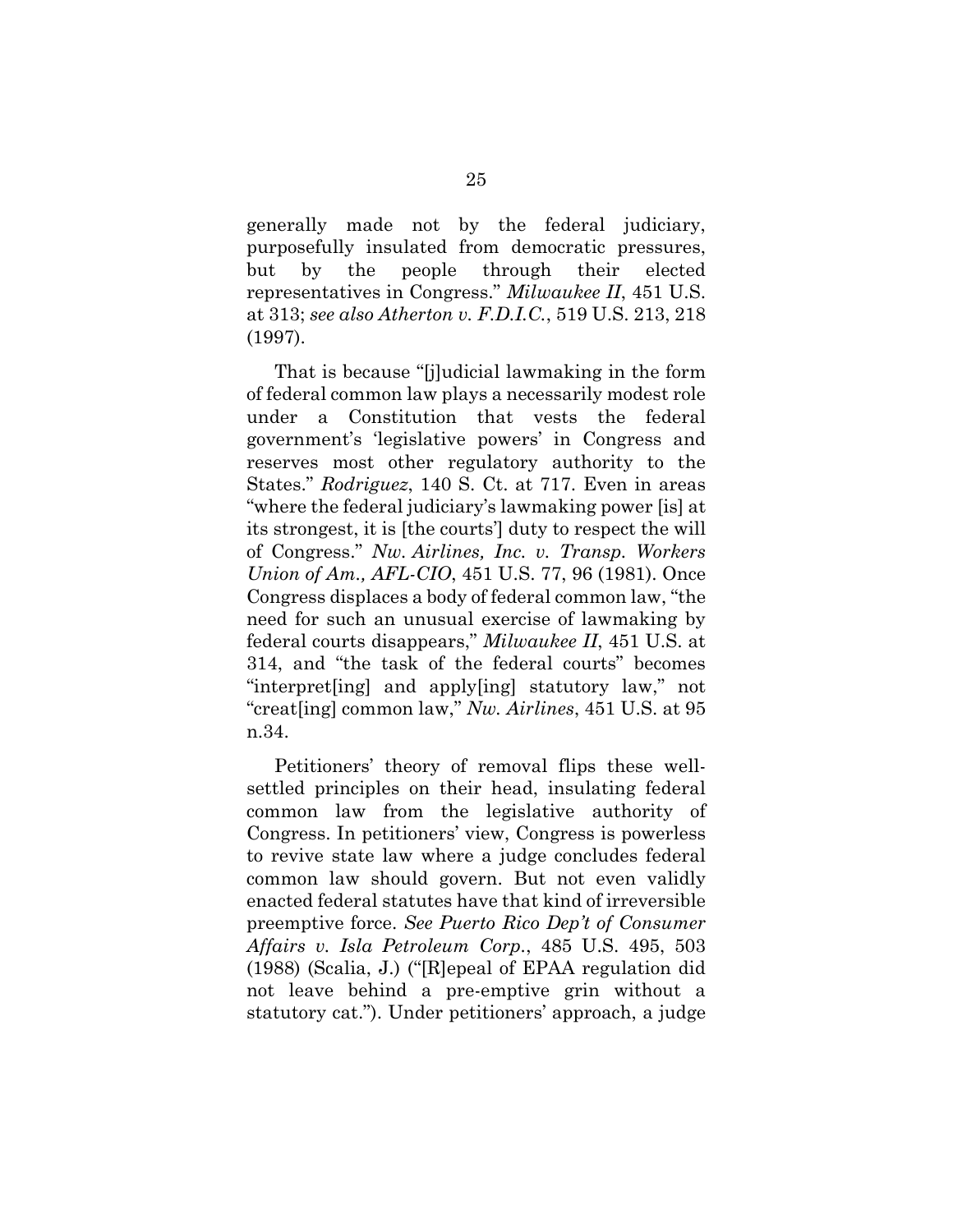could override a congressional preemption choice by invoking federal common law. But that result is incompatible with this Court's "commitment to the separation of powers"—a commitment that "is too fundamental" to permit courts to rely on federal common law after "Congress has addressed the problem." *Milwaukee II*, 451 U.S. at 315 (quotations omitted).

### <span id="page-34-0"></span>**III. The Ninth Circuit's application of**  *Caterpillar* **does not warrant review.**

In their second Question Presented, petitioners contend the Ninth Circuit should have excused the absence of subject-matter jurisdiction at the time of removal because that defect was cured when the People later added a federal-common-law claim to conform their complaints to the district court's order denying remand. This argument misreads *Caterpillar*.

The People's post-removal amendment did *not* cure the "statutory flaw" in petitioners' removal, namely: petitioners' "failure to meet the § 1441(a) requirement that the case be fit for federal adjudication *at the time the removal petition is filed*." *Caterpillar*, 519 U.S. at 73 (emphasis added). These kinds of defects "remain in the unerasable history of the case," and generally require remand *unless* (1) the plaintiff did not adequately preserve its objection to removal, or (2) "considerations of finality, efficiency, and economy" demonstrate that remand "would impose an exorbitant cost on our dual system, a cost incompatible with the fair and unprotracted administration of justice." *Id.* at 75, 77.

The Ninth Circuit's straightforward application of *Caterpillar* does not warrant review. It does not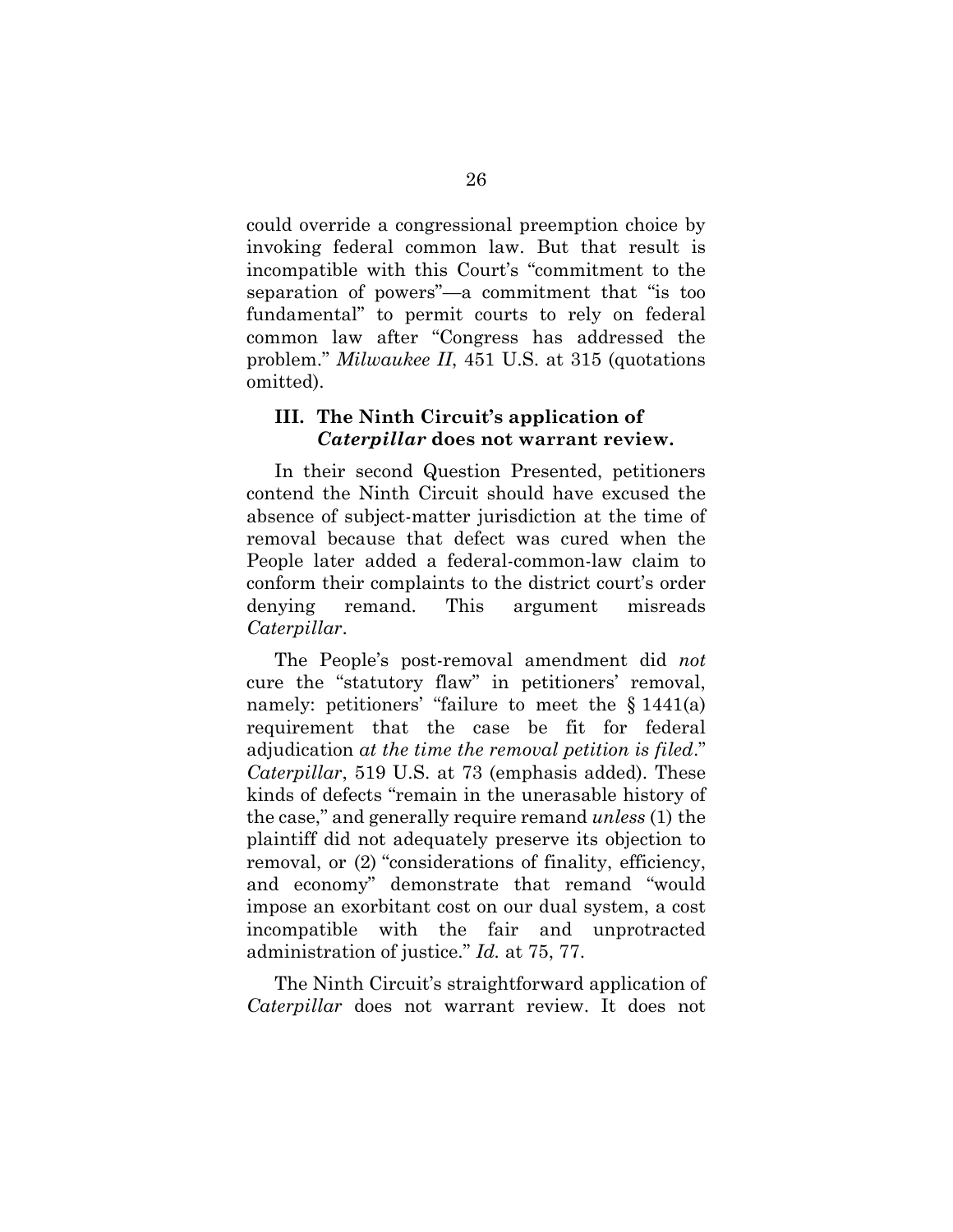create a circuit split; it involved a set of facts that rarely arises; it faithfully follows this Court's precedent; and it does not implicate any of petitioners' policy-based concerns, which are, in any event, meritless.

#### **1.** *There is no split of appellate authority.*

1. Petitioners contend that the Ninth Circuit split from other circuits by finding that the People did not waive their objections to removal by amending their complaints. *See* Pet. 27–29. But none of petitioners' cases involved an amendment that merely conformed the complaint to a district's court's order denying remand.

Here, the district court's order declared categorically that the People's claims were "governed by" and "necessarily ar[o]se under federal common law." Pet. App. 55a, 56a. Because the court "recharacterized the [People's] claims as federal," the People had the "burden" to amend their complaints or face dismissal. *Stewart*, 297 F.3d at 959. The People added the federal-common-law claim to satisfy that obligation, expressly stating they did so only "to conform to the district court's ruling and that they reserved all rights with respect to whether jurisdiction is proper in federal court." Pet. App. 5a. (cleaned up); ER 63, 115, 134, 180.

Appellate courts uniformly agree that such conforming amendments do not constitute waiver. The cases distinguish between amendments that (1) add a new, "distinct federal claim[]," and (2) add a federal claim "only to conform to a determination … already reached by the district court," *e.g.*, when the district court rules that a plaintiff's state-law claim is completely preempted and is thus "a federal claim in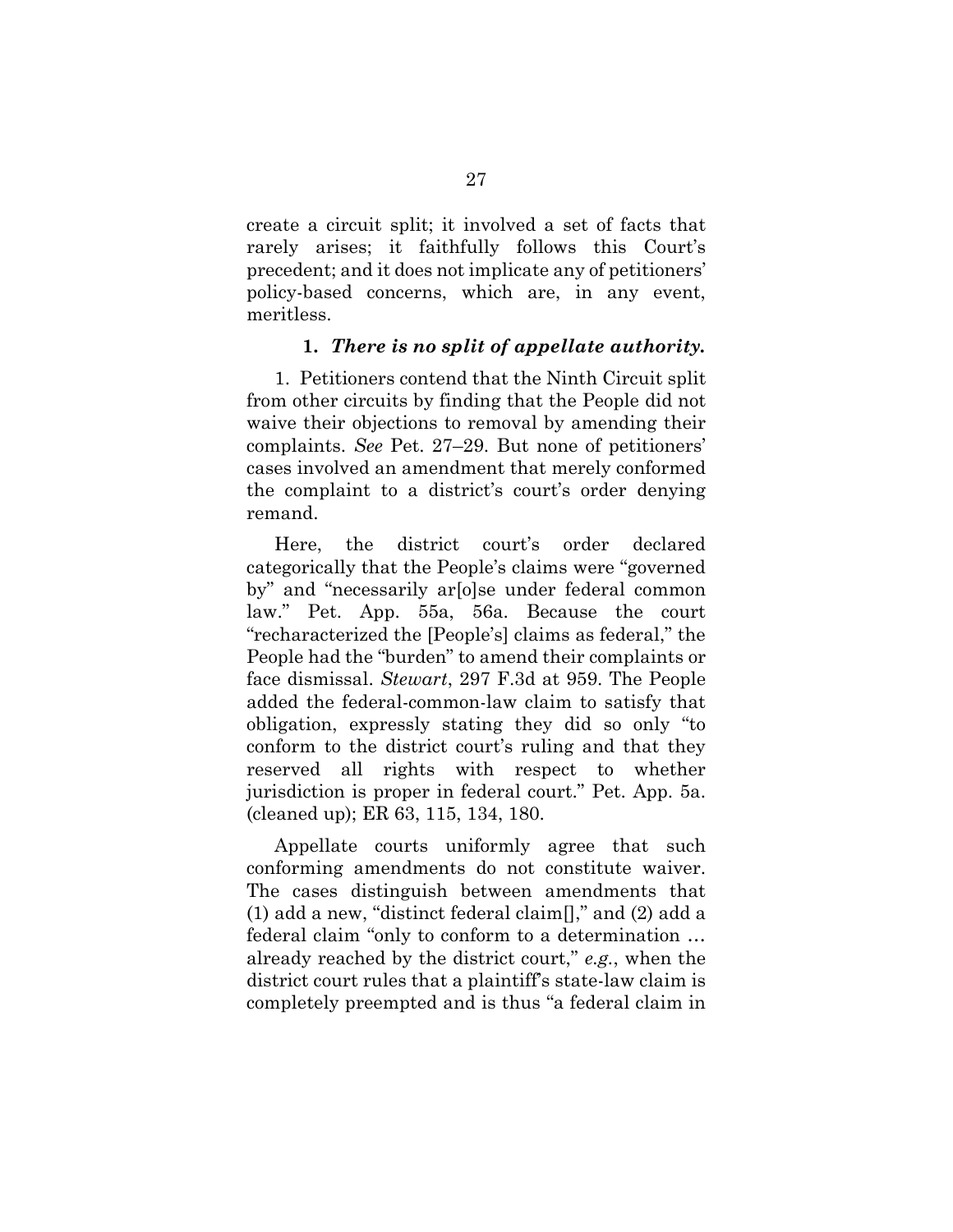disguise." *Negrón-Fuentes v. UPS Supply Chain Sols.*, 532 F.3d 1, 6 (1st Cir. 2008); *see also Waste Control Specialists, LLC v. Envirocare of Texas, Inc.*, 199 F.3d 781, 787 n.5 (5th Cir. 2000), *opinion withdrawn and superseded in part on other grounds reh'g sub nom. Waste Control Specialists v. Envirocare of Texas, Inc.*, 207 F.3d 225 (5th Cir. 2000); *King v. Marriott Int'l Inc.*, 337 F.3d 421, 426 (4th Cir. 2003); *Albert v. Smith's Food & Drug Centers, Inc.*, 356 F.3d 1242, 1248 (10th Cir. 2004).

Amending to add a new and distinct federal claim might constitute waiver because it reflects "a studied decision to take advantage of the [federal] forum once there." *Waste Control*, 199 F.3d at 787 n.5. But an amendment that merely conforms the pleadings to the district court's ruling has "no effect" on the original theory of the case and "confer[s] no benefit on [the plaintiff]." *Negrón-Fuentes*, 532 F.3d at 6. It merely "make[s] explicit what [a] district court held" in denying remand by restating a plaintiff's state-law claim as a federal one. *King*, 337 F.3d at 426. Treating this type of "conforming amendment" as waiver would force the plaintiff to make a Hobson's choice: either "forego his objection [to remand] or face dismissal and then a res judicata bar if that objection failed on appeal." *Negrón-Fuentes*, 532 F.3d at 6.

None of petitioners' cases diverge from this consensus view because none involved conforming amendments. Rather, they all concerned plaintiffs who—unlike the People here—deviated from their "original theory of the case" by adding federal claims that were wholly distinct from those asserted in their state-court pleadings. *See, e.g.*, *Brough v. United Steelworkers of Am., AFL-CIO*, 437 F.2d 748, 749–50 (1st Cir. 1971) (adding a federal-law claim that union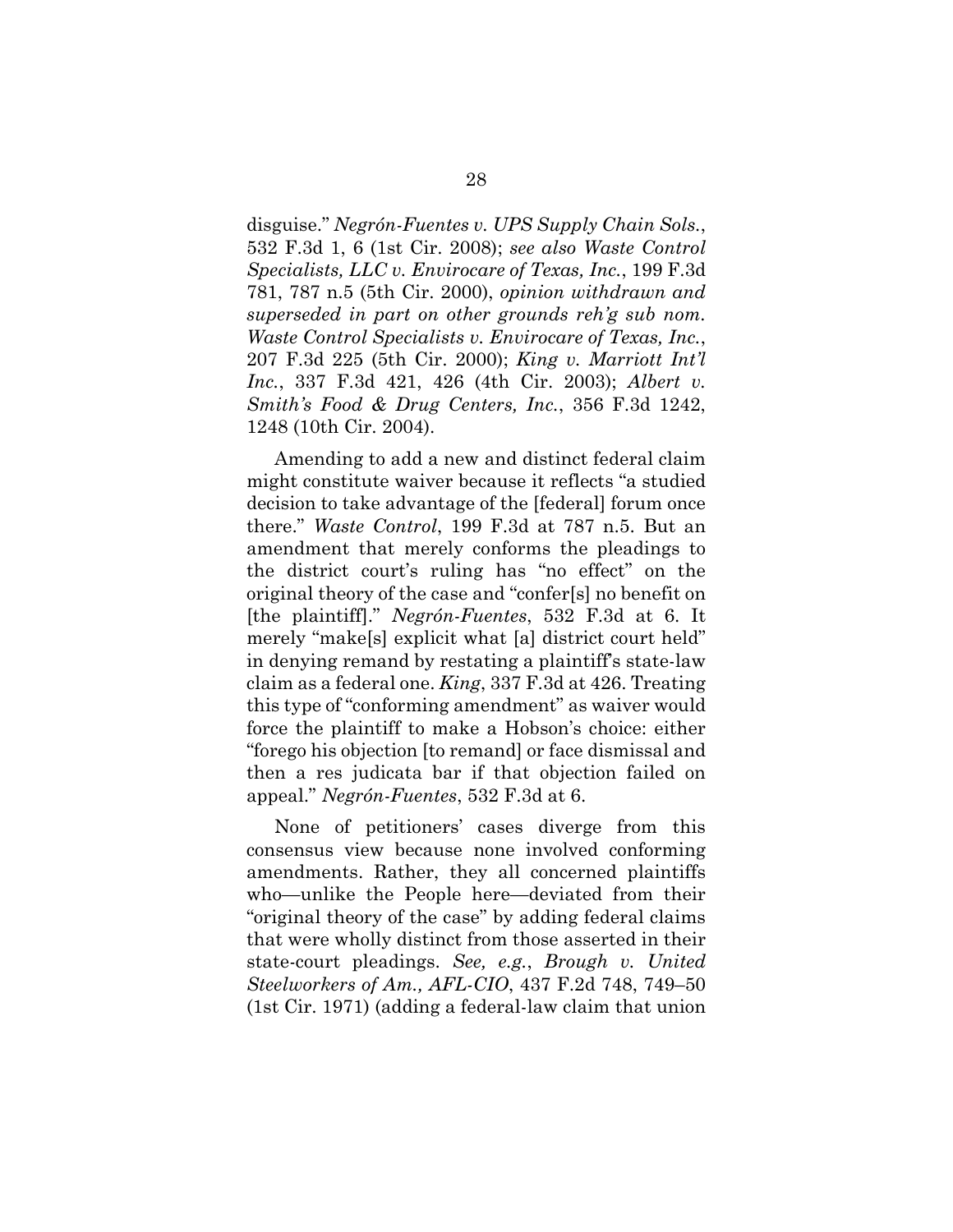breached duty of fair representation after removal of state-law negligence action); *Bernstein v. Lind-Waldock & Co.*, 738 F.2d 179, 185 (7th Cir. 1984) (adding federal due process claim after removal of state-law surety claims); *Barbara v. N.Y. Stock Exch., Inc.*, 99 F.3d 49, 52–53, 55 (2d Cir. 1996) (adding federal due process claims after uncontested removal of state-law contract claims).

2. Petitioners also cannot manufacture an appellate conflict based on how the Ninth Circuit weighed considerations of finality, efficiency, and economy.

Petitioners' claimed circuit split mischaracterizes the opinion below. The court noted that the weight of *Caterpillar's* finality, efficiency, and economy factors "depends on the stage of the underlying proceeding" at which judgment is entered. Pet. App. 19a. The court explained that those factors "generally" weigh in favor of remand when a case terminates at the pleading stage, but not after summary judgment or trial. *Id.* 20a. The court then applied that "general[]" approach to the particular facts presented. *Id.* It highlighted the limited time the cases spent in the district court—"just over eight months" from removal to dismissal. *Id.* 22a. It documented the minimal investment of party resources in merits litigation, noting that while the litigants had "engaged in motion practice under Rule 12," they had not yet begun discovery. *Id.* And it considered the "relatively modest use of judicial resources," observing that the court did little more than hold an informal "tutorial on global warming" before dismissing the People's claims. *Id.* Based on these facts, the Ninth Circuit reasonably determined that "considerations of finality, efficiency,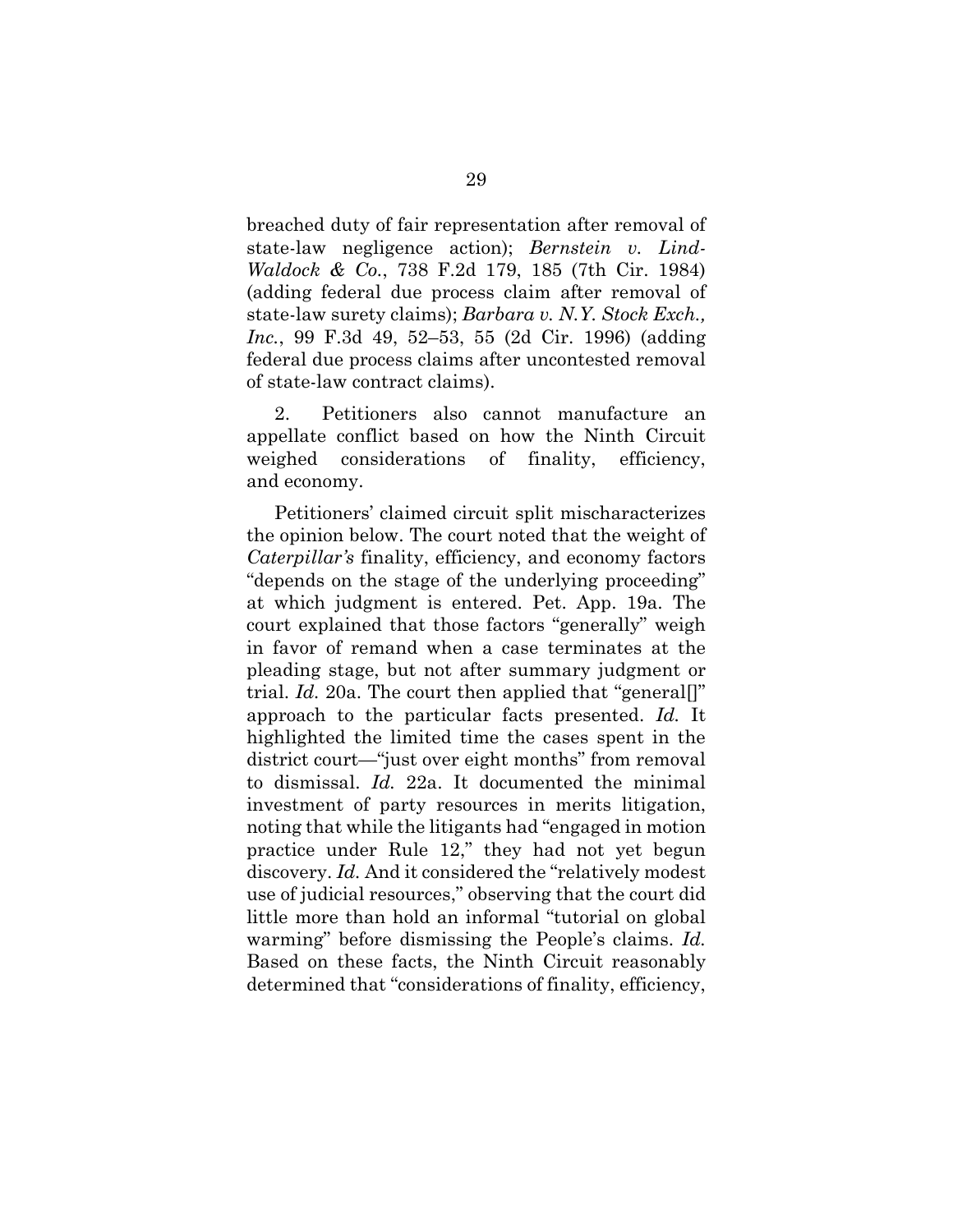and economy" were "far from overwhelming" and did not justify ignoring the original defects in removal. *Id.*

Contrary to petitioners' suggestion, the Ninth Circuit did not hold that removal defects to which plaintiffs have objected can only be excused when the district court enters final judgment "after trial." Pet. 29; *see* Pet. App. 20a (noting that remand is typically inappropriate in cases resolved by summary judgment). Nor did the court adopt a bright-line rule applicable to Rule 12(b)(6) dismissals. *See* Pet. 29. It simply observed that considerations of finality, efficiency, and economy "generally" weigh in favor of remand when the case is dismissed at the pleading stage, and it made a fact-sensitive determination based on the circumstances and equities of these particular cases. Pet. App. 20a.

The Ninth Circuit's ruling also does not conflict with decisions from the Fourth, Eighth, or Tenth Circuits. The latter two have only excused removal defects in cases that terminated on or after summary judgment, consistent with the Ninth Circuit's decision here. *See, e.g.*, *Quintero Cmty. Ass'n Inc. v. F.D.I.C.*, 792 F.3d 1002, 1008 (8th Cir. 2015); *Ellingsworth v. Vermeer Mfg. Co.*, 949 F.3d 1097, 1100 (8th Cir. 2020); *Paros Props., LLC v. Colo. Cas. Ins. Co.*, 835 F.3d 1264, 1273 (10th Cir. 2016). Neither circuit has excused a removal defect in a case dismissed under Rule 12(b)(6).

Although the Fourth Circuit once excused a removal defect in an interlocutory appeal, it did so only after applying the same case-specific approach to weighing "considerations of finality, efficiency, and economy" that was used by the court below. In *Moffitt v. Residential Funding Co.*, the plaintiff moved to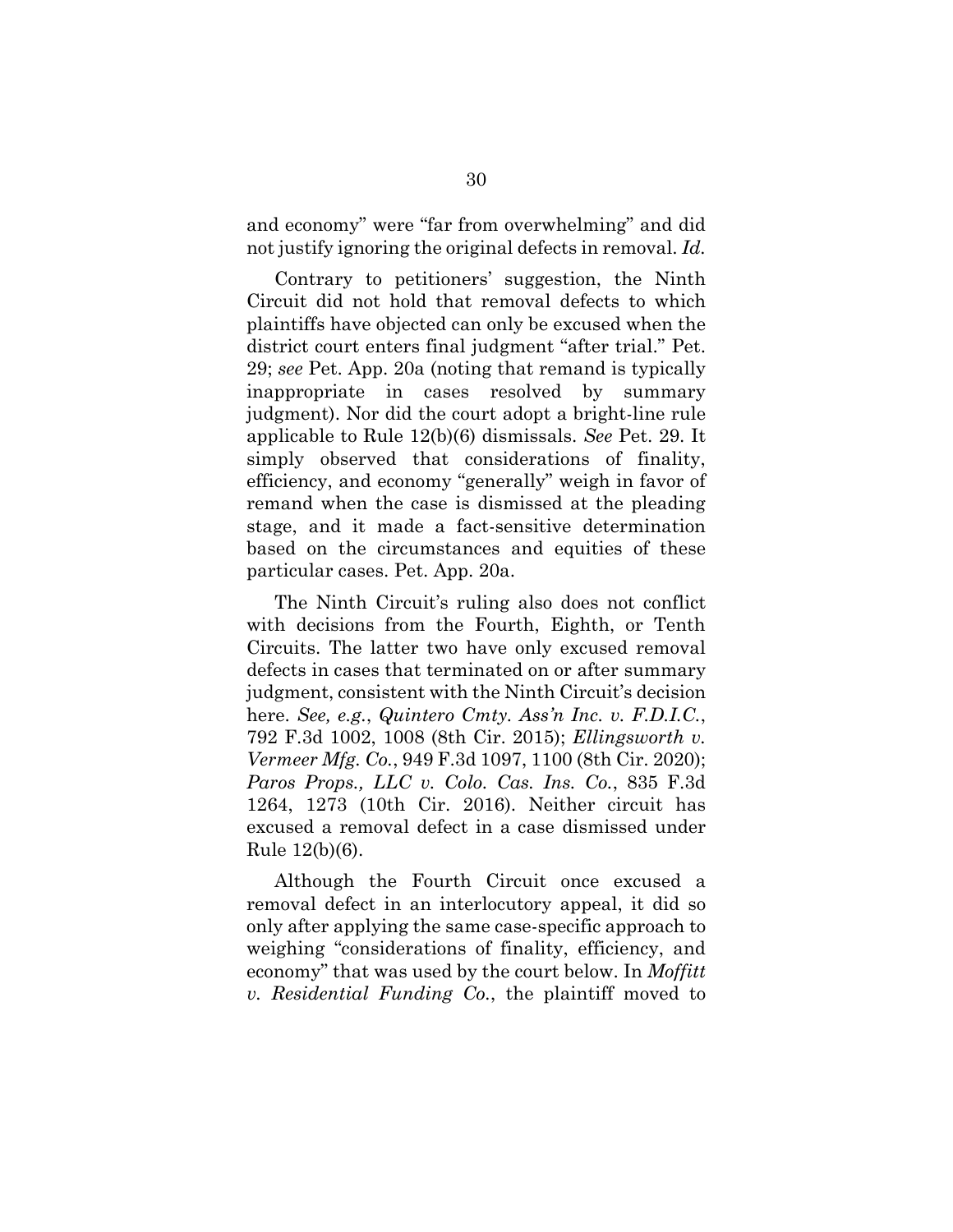remand despite having "expressed no intent to abandon" post-removal amendments that indisputably gave rise to federal jurisdiction. 604 F.3d 156, 160 (4th Cir. 2010). The Fourth Circuit concluded that "larger considerations of judicial economy" outweighed the absence of "finality" in that case, reasoning that remand would be "a pointless exercise" because defendants would "almost certainly remove the case back to federal court" based on the amended complaint. *Id.* Those facts are not presented here.

Petitioners' cases simply illustrate that applying a multi-factor test to different facts yields different results in different cases—as it should.

#### **2.** *The Ninth Circuit's decision is correct.*

1. Petitioners also fail to identify any conflict between this Court's precedent and the Ninth Circuit's analysis.

*Caterpillar* instructs that a plaintiff does "all that [is] required to preserve [its] objection to removal" when it "timely move[s] for remand." 519 U.S. at 74. An appellate court may disregard an adequately preserved objection only if "considerations of finality, efficiency, and economy become overwhelming." *Id.* at 75.

Here, *Caterpillar's* requirements were fully satisfied. There was no federal jurisdiction at the time of removal; the People preserved their objections to removal by timely moving to remand (and expressly reserving their right to seek appellate review); and considerations of finality, efficiency, and economy on the facts of these cases were "far from 'overwhelming,'" especially compared to the six-day jury trial and three years of litigation that led this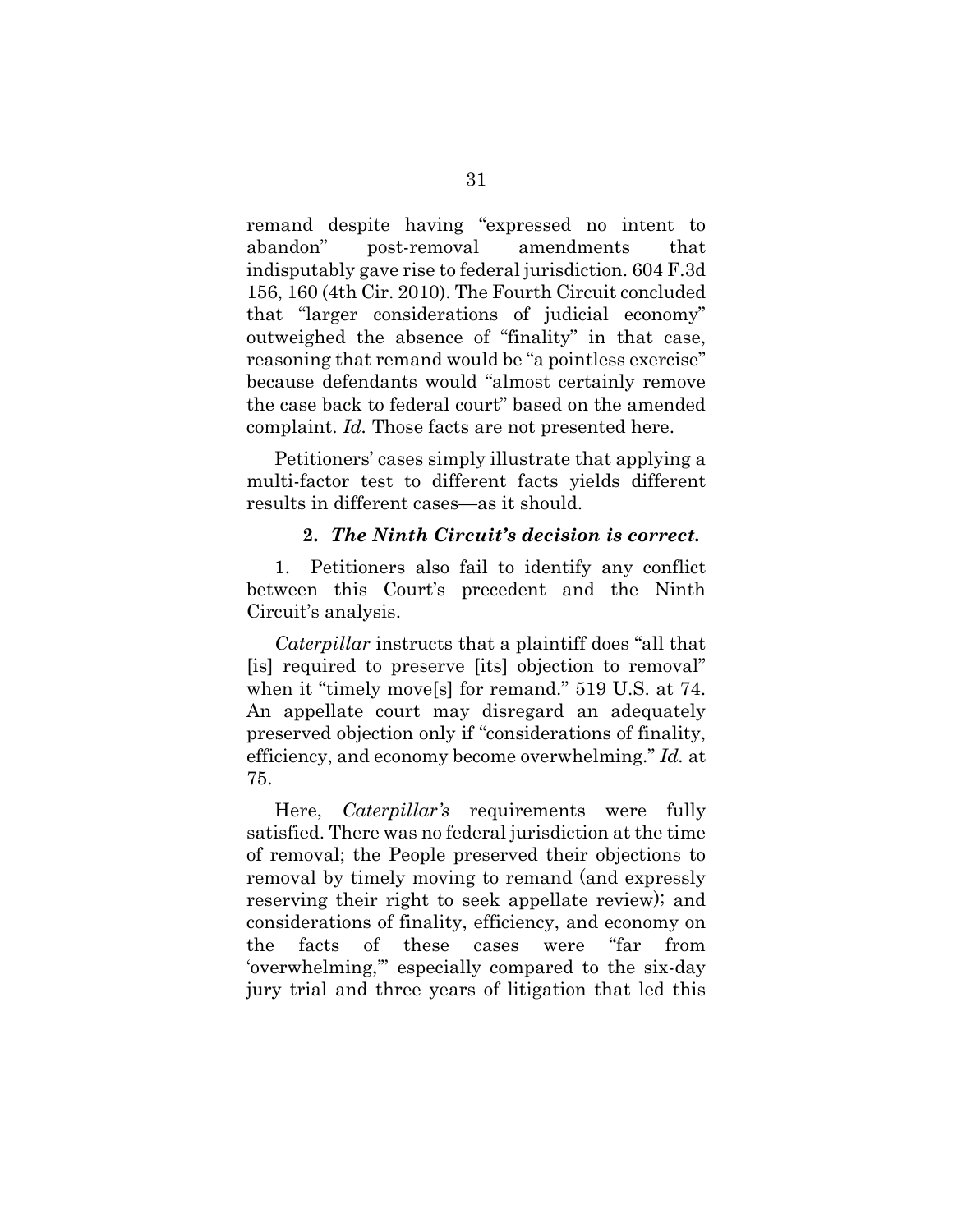Court in *Caterpillar* to excuse a Section 1441(a) violation. Pet. App. 22a.

2. Petitioners urge the Court to create a new rule that would excuse removal defects whenever federal jurisdiction exists at the time of final judgment, contending that the current test "wastes resources and encourages gamesmanship," and "allow[s] plaintiffs to exploit the federal forum but return to state court if they lose on the merits." Pet. 28. Petitioners' proposed rule would be unnecessary, inequitable, and unsound.

No time or resources would be saved by excusing petitioners' removal violations in these cases because the district court's rulings erroneously treated the People's claims as federal-common-law claims. Whether these state-law cases proceed in state court (as they should), or federal (as petitioners urge), the trial court will need to start from scratch because no court has adjudicated the People's *California* representative public nuisance claims.

Petitioners' concern about "gamesmanship" is overblown. Once the district court ruled that the People had to pursue their public nuisance claims under federal common law or not at all, the People had no choice but to amend to conform to that ruling or face dismissal of their state-law claims as preempted. *Stewart*, 297 F.3d at 959. The People are indeed "entitled to start over in state court," Pet. 28– 29, because *no* court has adjudicated their state-law claims.

Petitioners also urge that jurisdictional "[l]ines … should be bright," asserting (without explanation or evidence) that the Ninth Circuit's application of *Caterpillar* "yields unpredictable and arbitrary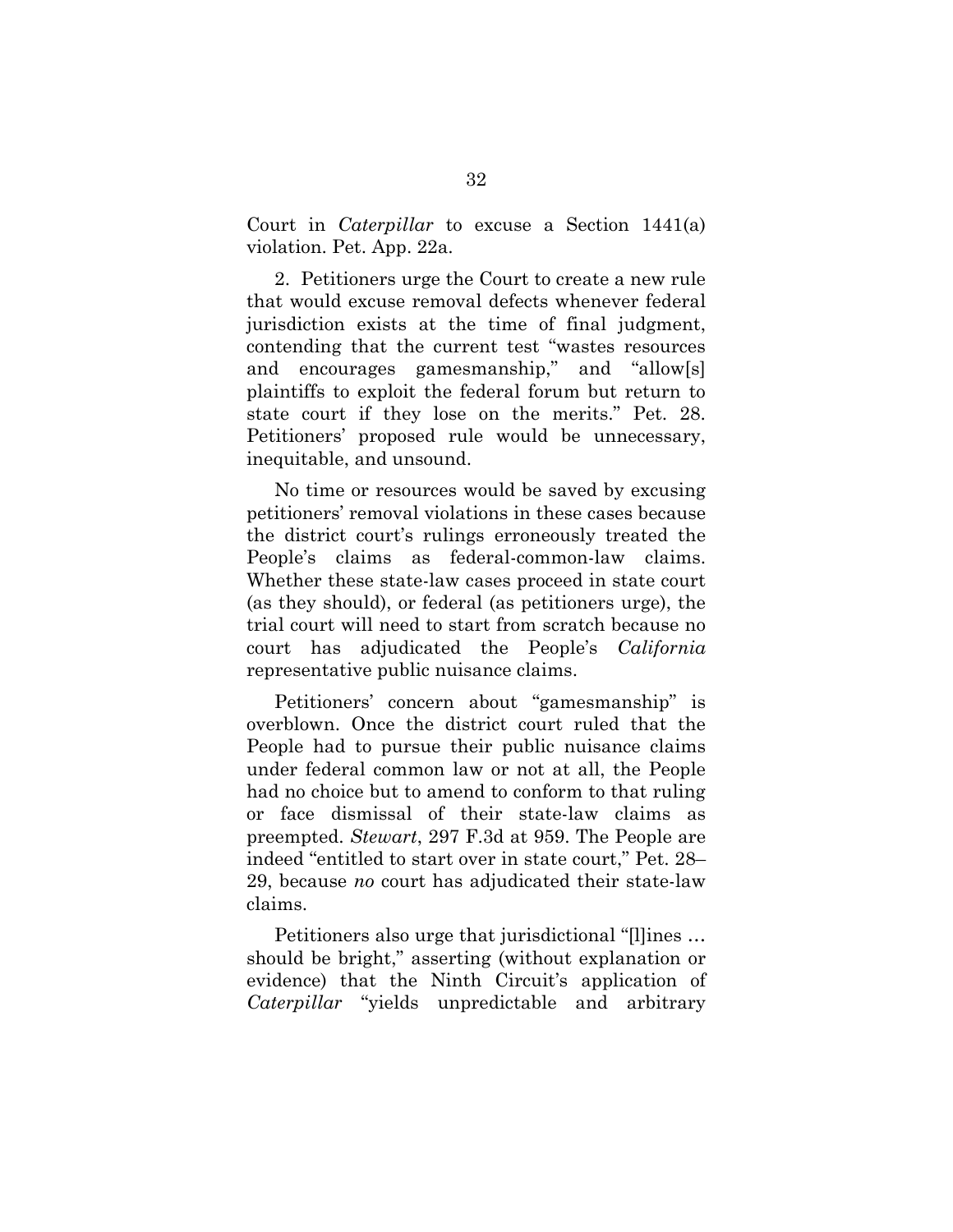results." Pet. 30. But *Caterpillar* did not establish a bright-line jurisdictional rule either; instead, it established a rule for determining when "a *statutory* defect"—"namely, failure to comply with the requirements of the removal statute"—may be excused. *Grupo Dataflux v. Atlas Glob. Grp., L.P.*, 541 U.S. 567, 574 (2004) (emphasis added). Moreover, the bright-line rule proposed by petitioners has two significant problems. It would require federal courts to disregard removal defects, thereby undermining the "usual constitutional balance of federal and state powers." *Bond v. United States*, 572 U.S. 844, 858 (2014). And it would cause grave inequity to plaintiffs who merely conformed their pleadings to a district court's erroneous ruling.

The Ninth Circuit's approach is clear and predictable. Where a plaintiff amends its complaint to conform to a district court's erroneous remand ruling, an appellate court should generally remand the action to state court if the complaint is dismissed at the pleading stage, but not if the case proceeds to discovery and later adjudication on the merits. This rule admits exceptions in atypical cases, *see, e.g.*, *Moffitt*, 604 F.3d at 160, while providing guideposts sensibly rooted in considerations of finality, efficiency, and economy.

## <span id="page-41-0"></span>**IV. The Questions Presented have minimal practical importance, and this petition is a poor vehicle to review them.**

The Questions Presented are also not certworthy for two additional reasons: (1) they arise in only a tiny category of cases; and (2) there has been no final determination on the jurisdictional issue that petitioners raise.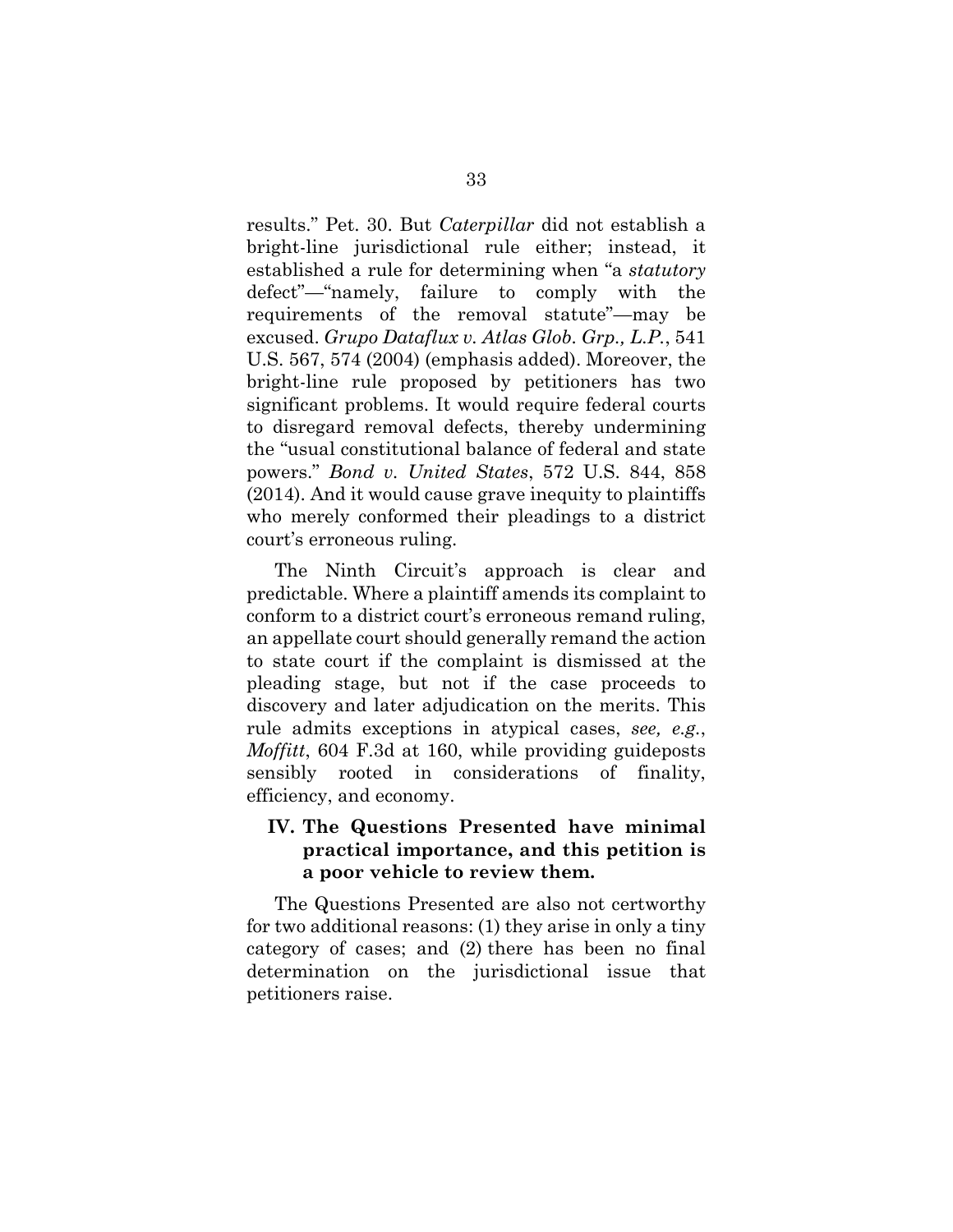1. As to the first Question, federal common law applies in only a "few," "restricted" "areas," *Texas Indus.*, 451 U.S. at 640, and the cases affected by petitioners' first Question are thus necessarily few in number. Indeed, the only potentially affected cases that petitioners identify are other lawsuits targeting the fossil-fuel industry's climate deception, a vanishingly small fraction of the thousands of cases remanded each year to state court. Moreover, petitioners cite no case or category of cases in which *Grable* is inadequate for determining whether a particular claim arises under federal common law for purposes of removal jurisdiction.

As to the second Question, the number of cases potentially affected is even smaller. Petitioners' argument for a new approach to *Caterpillar'*s test would apply only to cases in which: (1) the district court arguably erred in denying remand; (2) the plaintiff later cured the claimed jurisdictional defect by amending its complaint to conform to the order denying remand; and (3) after that cure and regardless of the circumstances giving rise to it, the district court dismissed the case on the pleadings. Petitioners have not cited a single other case that would be affected by their proposed new rule, and the People have not found any either.

Nor should the Court give any weight to petitioners' vague speculation that denying certiorari would "cast a shadow over the entire energy sector" and cause "economic disruption." Pet. 6. It would do no such thing. The petition concerns a narrow, jurisdictional issue: whether the People's claims will proceed in state or federal court. The Questions Presented do not resolve the merits of this litigation, and state courts are perfectly capable of adjudicating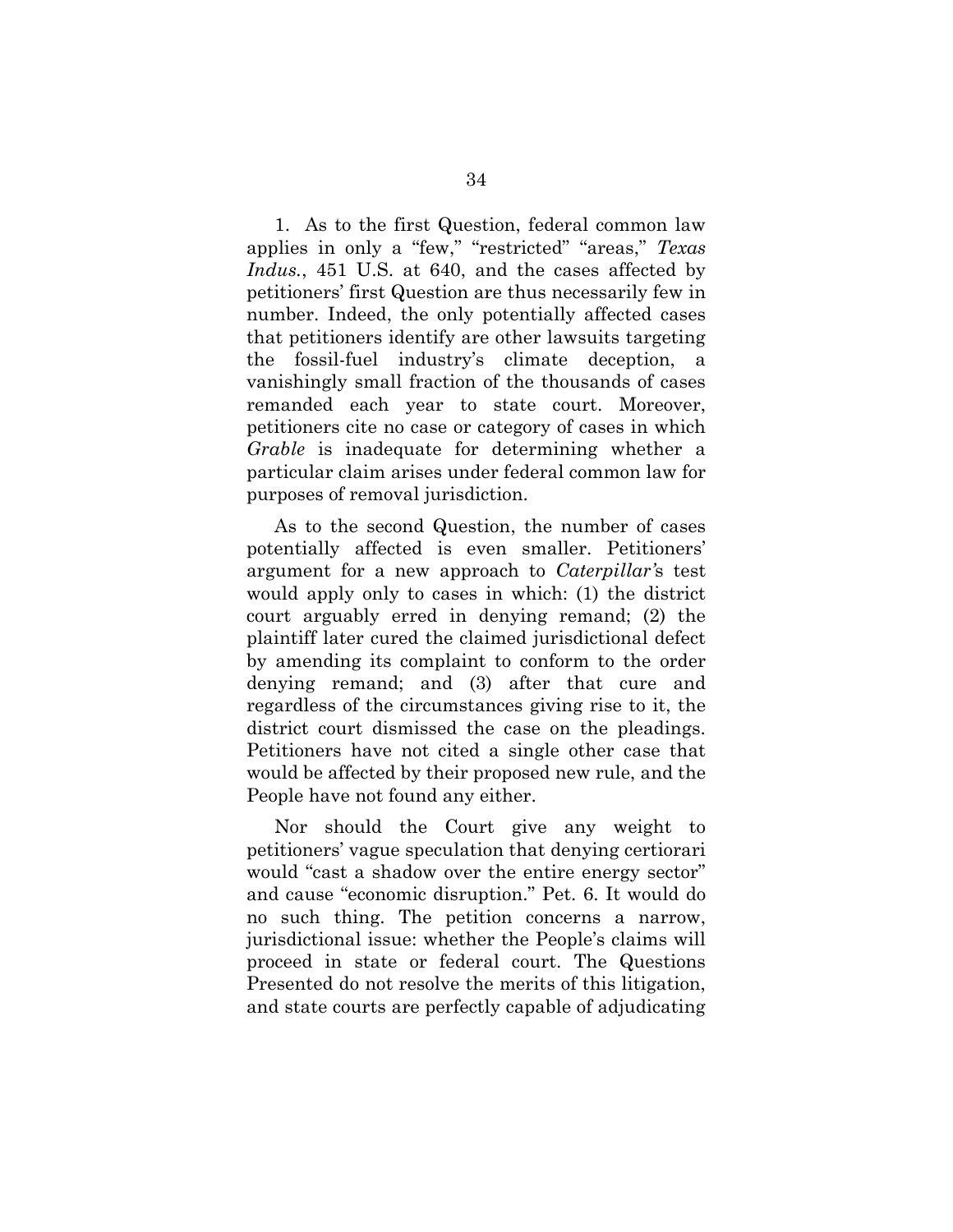any federal defenses that petitioners might raise. *See McKesson v. Doe*, 141 S. Ct. 48, 51 (2020) ("Our system of 'cooperative judicial federalism' presumes federal and state courts alike are competent to apply federal and state law.").

2. Finally, this case is a poor vehicle for resolving the Questions Presented because the district court has not yet ruled on petitioners' other pending grounds for removal.

Petitioners raised seven theories of federal subject-matter jurisdiction, only three of which the Ninth Circuit considered in its ruling: complete preemption, *Grable* jurisdiction, and petitioners' novel federal-common-law theory. Because the district court "did not address the alternative bases for removal," the Ninth Circuit remanded to the district court "to determine whether there was an alternative basis for jurisdiction." Pet. App. 23a. The People's renewed remand motion is now briefed and awaiting oral argument in the district court. The pendency of those alternative grounds for removal provides another reason the Court should decline to exercise its certiorari jurisdiction here. *Va. Military Inst. v. United States*, 508 U.S. 946 (1993) (Scalia, J., concurring in denial of certiorari) (Court "generally await[s] final judgment in the lower courts before exercising [its] certiorari jurisdiction").

#### **CONCLUSION**

<span id="page-43-0"></span>The Court should deny the petition for certiorari.